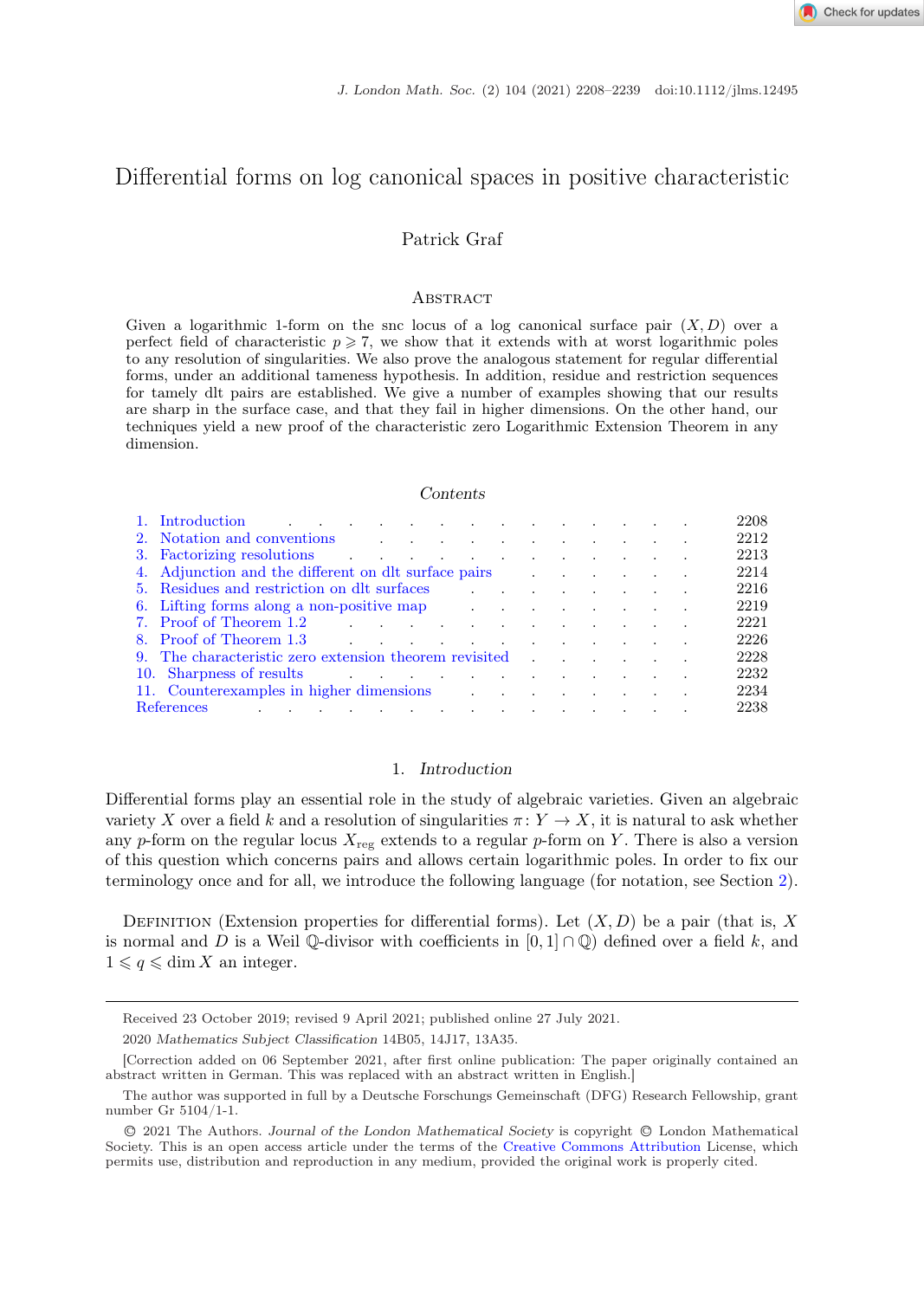<span id="page-1-0"></span>• We say that (X, D) *satisfies the regular extension theorem for* q*-forms* if for any proper birational map  $\pi: Y \to X$  from a normal variety Y, the natural inclusion

$$
\pi_*\Omega^{[q]}_{Y/k}\hookrightarrow \Omega^{[q]}_{X/k}
$$

is an isomorphism. Equivalently, the sheaf  $\pi_*\Omega^{[q]}_{Y/k}$  is reflexive. It is sufficient to check this for a resolution of singularities  $Y \to X$  (if available): cf. [[10](#page-31-0), Lemma 2.13] and note that the proof given there is independent of the base field.

• We say that (X, D) *satisfies the logarithmic extension theorem for* q*-forms* if for any map  $\pi$  as above, with  $D_Y$  the strict transform of D and  $E \subset Y$  the reduced divisorial part of the exceptional set  $\text{Exc}(\pi)$ , the natural inclusion

$$
\pi_*\Omega^{[q]}_{Y/k}(\log\lfloor D_Y\rfloor+E)\hookrightarrow \Omega^{[q]}_{X/k}(\log\lfloor D\rfloor)
$$

is an isomorphism. Equivalently, the sheaf  $\pi_*\Omega^{[q]}_{Y/k}(\log|D_Y|+E)$  is reflexive. Again, it is sufficient to check this for a log resolution  $Y \to X$  of  $(X, D)$ .

• We say that  $(X, D)$  *satisfies the regular extension theorem* if it satisfies the regular extension theorem for  $q$ -forms, for all values of  $q$ . Ditto for the logarithmic variant.

Over the complex numbers, the problem of when the extension theorems hold has a long history. It has been studied by several people using different methods — the following list is not exhaustive:  $[4, 7, 10, 11, 22, 23]$  $[4, 7, 10, 11, 22, 23]$  $[4, 7, 10, 11, 22, 23]$ . The paper mentioned last,  $[11]$  $[11]$  $[11]$ , can in many ways be seen as the culmination† of this line of research. It proved the following.

 $(1.1.1)$  Any complex klt (=Kawamata log terminal) pair  $(X, D)$  satisfies the regular extension theorem [[11](#page-31-0), Theorem 1.4].

(1.1.2) Any complex log canonical pair  $(X, D)$  satisfies the logarithmic extension theorem [[11](#page-31-0), Theorem 1.5].

Given the importance of these results, it is not free of interest to ask whether similar results also hold in positive characteristic. Curiously enough, no research in this direction has been conducted so far. We have identified two main reasons for this.

• It has been known to experts for some time that  $(1.1.1)$  fails in a strong sense in positive characteristic. In fact, over any field of non-zero characteristic, there exists a strongly F-regular (in particular, klt) surface X violating the regular extension theorem (Example [10.2\)](#page-25-0).

• The proof of  $(1.1.2)$  relies on rather subtle Hodge-theoretic vanishing theorems for Du Bois spaces. These are either false or not known in positive characteristic, inextricably linking the proof to the complex numbers. The same can be said of the techniques in [[16](#page-31-0)].

The purpose of this paper is to overcome these obstacles, at least for surfaces (but see Theorem [1.6](#page-3-0) for higher dimensions). Concerning the first issue, our approach is pretty straightforward: as  $(1.1.1)$  fails, we instead concentrate on  $(1.1.2)$  (cf. however Theorem [1.3,](#page-2-0) which explores the failure of (1.1.1) more thoroughly). To deal with the second problem, we develop a completely novel and much more hands-on approach to extension. Our first main result is as follows.

Theorem 1.2 (Logarithmic extension for surfaces). *Let* (X, D) *be a log canonical surface pair over a perfect field* k of characteristic  $p \ge 7$ . Then  $(X, D)$  satisfies the logarithmic *extension theorem.*

<sup>&</sup>lt;sup>†</sup>Very recently, it has been generalized further in  $[16]$  $[16]$  $[16]$ , using perverse sheaves.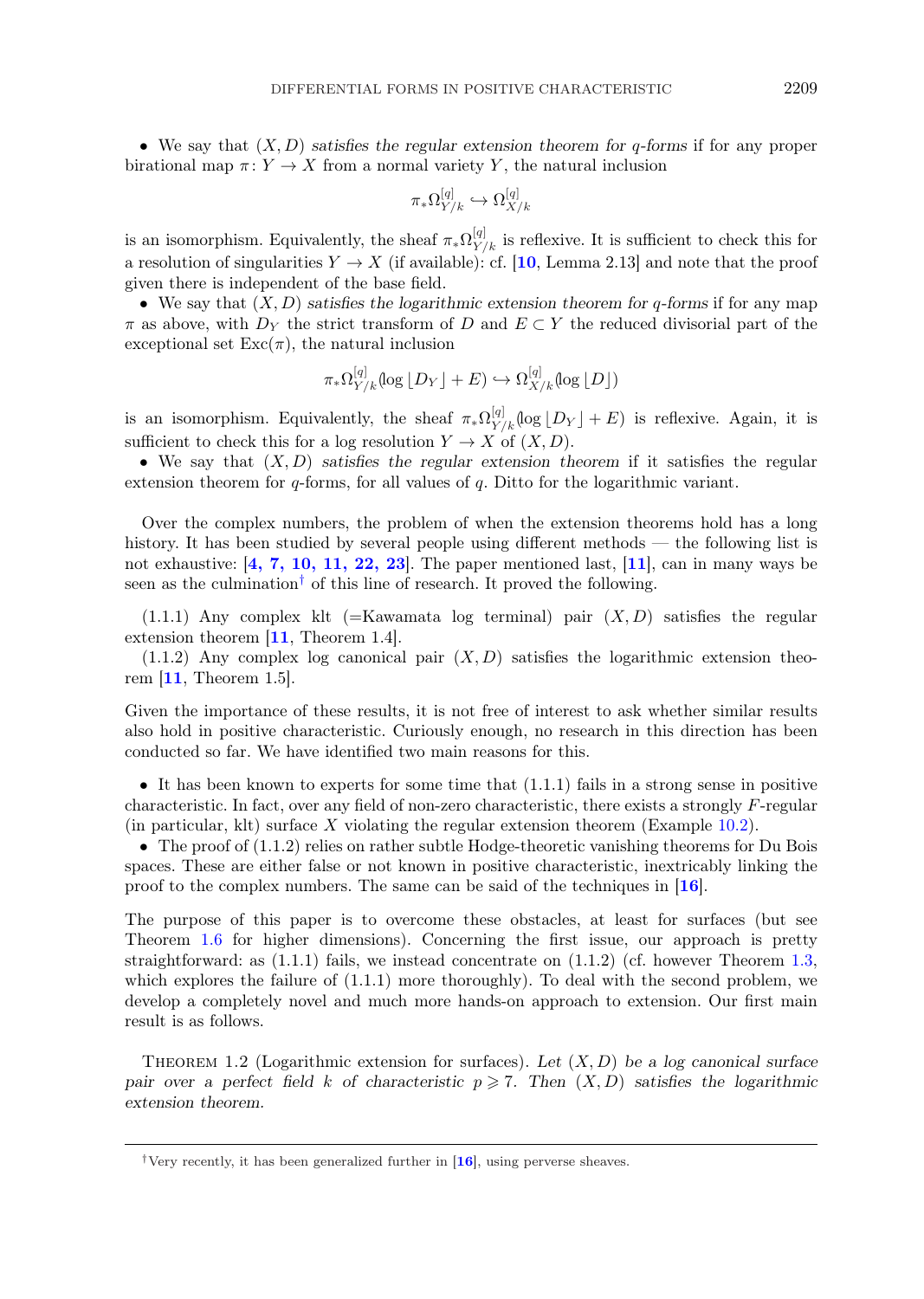## <span id="page-2-0"></span>2210 PATRICK GRAF

Our second main result explains when the logarithmic extension theorem does imply the regular extension theorem.

THEOREM 1.3 (Regular extension for surfaces). Let  $(0 \in X, D)$  be a surface singularity over a *field* k of characteristic  $p > 0$ . Assume that for some (not necessarily log) resolution  $\pi: Y \to X$ , with exceptional curves  $E_1, \ldots, E_{\ell}$ , the determinant of the intersection matrix  $(E_i \cdot E_j)$  is not *divisible by* p. Then if  $(0 \in X, D)$  *satisfies the logarithmic extension theorem for 1-forms, it also satisfies the regular extension theorem for 1-forms.*

We would like to emphasize the advantages of our approach over the existing techniques. First of all, we feel that our proof offers a new level of both transparency and tangibility, as it does not explicitly use any Hodge theory (it does, however, rely on the minimal model program). Second, this very same feature also makes it, to a large extent, insensitive to the characteristics of the ground field. In fact, aside from some effortless changes our approach also yields a new proof of the characteristic zero extension theorem  $[11,$  $[11,$  $[11,$  Theorem 1.5] — the details are worked out in Section [9.](#page-20-0) Third and maybe most importantly, we obtain a lucid explanation of why the logarithmic extension theorem fails in low characteristics, even for surface rational double points (RDPs).

## *Further results in this paper*

Apart from the above extension results, we establish residue and restriction sequences for reflexive differential forms on dlt pairs in positive characteristic, and symmetric powers thereof. This is analogous to known results in characteristic zero  $[8, 11]$  $[8, 11]$  $[8, 11]$ . However, it is important to note that actually a slightly stronger notion is required, called *tamely dlt* in this paper. A dlt pair  $(X, D)$  is tamely dlt if D is reduced and the Cartier index of  $K_X + D$  is not divisible by  $p$  (Definition [4.2\)](#page-6-0).

The precise statement is as follows. Even though we only use it as a technical tool in the proof of our main result, we believe that it is of independent interest.

Theorem 1.4 (Residue sequence). *Let* (X, D) *be a tamely dlt surface pair (in particular,* D is reduced), and let  $P \subset D$  be an irreducible component. Set  $P^c \coloneqq \text{Diff}_P(D - P)$ *, so that*  $(K_X + D)|_P = K_P + P^c$ . Then there is a short exact sequence

$$
0 \longrightarrow \Omega_X^{[1]}(\log D - P) \longrightarrow \Omega_X^{[1]}(\log D) \xrightarrow{\text{res}_P} \mathcal{O}_P \longrightarrow 0 \tag{1.4.1}
$$

*which on the simple normal crossings (snc) locus of* (X, D) *agrees with the usual residue sequence. Its restriction to* P *induces a short exact sequence*†

$$
0 \longrightarrow \Omega_P^1(\log[P^c]) \longrightarrow \Omega_X^{[1]}(\log D)\Big|_P^{\vee \vee} \xrightarrow{\text{res}_P^P} \mathcal{O}_P \longrightarrow 0. \tag{1.4.2}
$$

*More generally, for every*  $m \in \mathbb{N}$  *there is a surjective map* 

$$
\text{res}_P^m\colon\operatorname{Sym}^{[m]}\Omega_X^{[1]}(\log D)\longrightarrow\mathscr{O}_P
$$

*which generically coincides with the* m*th symmetric power of the residue map.*

Theorem 1.5 (Restriction sequence). *Notation as above. Then there is a short exact sequence*‡

$$
0 \longrightarrow \Omega_X^{[1]}(\log D)(-P)^{\vee \vee} \longrightarrow \Omega_X^{[1]}(\log D - P) \xrightarrow{\text{restr}_P} \Omega_P^1(\log[P^c]) \longrightarrow 0 \tag{1.5.1}
$$

<sup>&</sup>lt;sup>†</sup>Here, of course, in the middle term we are taking the double dual on  $P$  and not on  $X$  (the latter would be zero).

<sup>&</sup>lt;sup>‡</sup>By definition,  $\Omega_X^{[1]}(\log D)(-P)$ <sup>ov</sup> means the double dual of  $\Omega_X^{[1]}(\log D) \otimes \mathscr{O}_X(-P)$ . Taking the reflexive hull is necessary because  $P \subset X$  is in general not a Cartier divisor.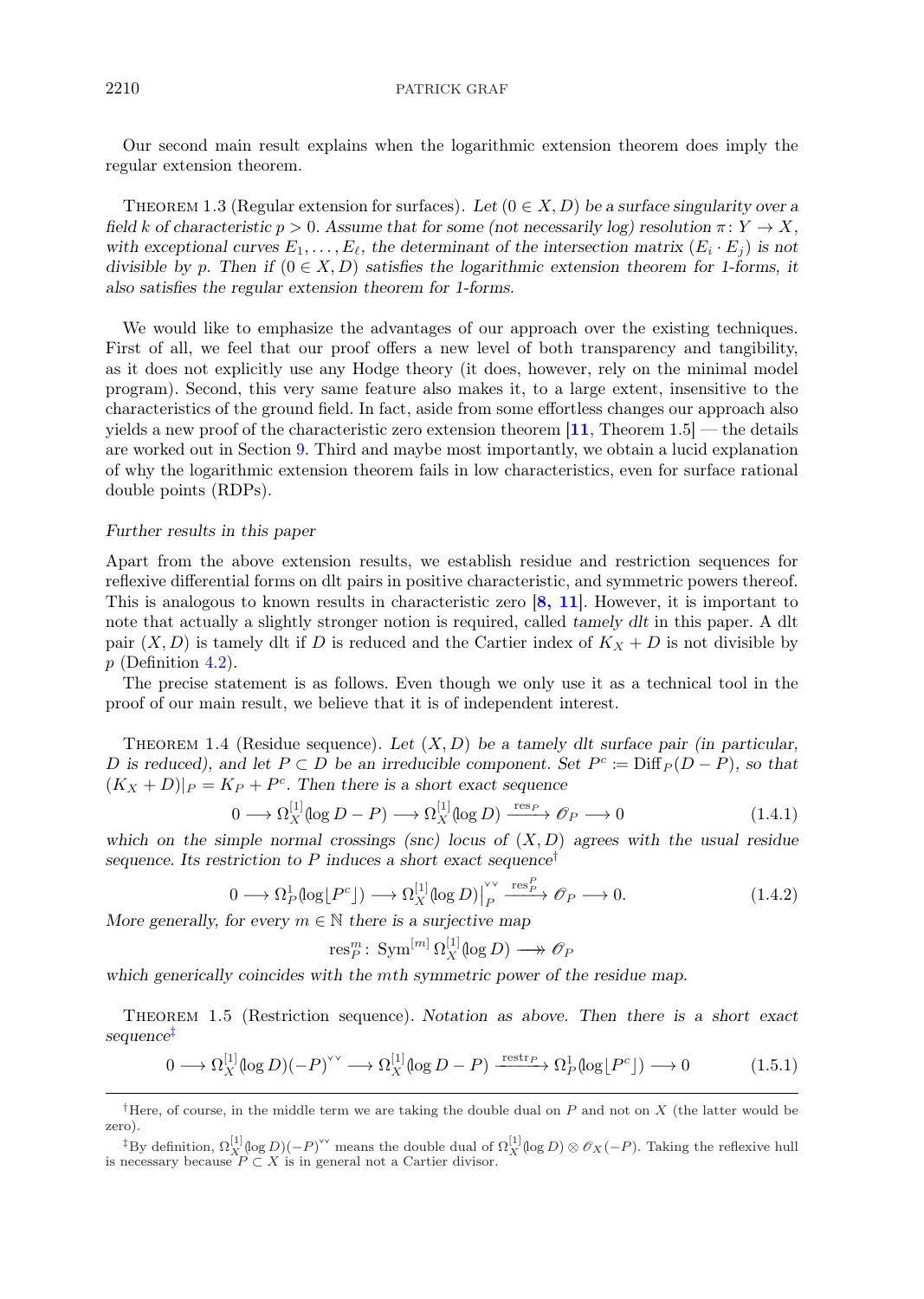<span id="page-3-0"></span>*which on the snc locus of* (X, D) *agrees with the usual restriction sequence. More generally, for every*  $m \in \mathbb{N}$  *there is a surjective map* 

$$
\text{restr}_P^m\colon \operatorname{Sym}^{[m]} \Omega_X^{[1]}(\log D - P) \longrightarrow \mathscr{O}_P(mK_P + \lfloor mP^c \rfloor)
$$

*which generically coincides with the* m*th symmetric power of the restriction map.*

#### *Sharpness of results*

In Section [10,](#page-24-0) we have gathered a number of examples to show that our results are sharp. First of all, Theorem [1.2](#page-1-0) does fail in characteristic less than seven, even if  $k$  is algebraically closed,  $D = 0$  and X is an RDP. More precisely, we show by explicit calculation that the singularity given by the equation  $z^2 + x^3 + y^5 = 0$  violates the logarithmic extension theorem over any field of characteristic  $p \leq 5$ . In the terminology of Artin's classification of RDPs [[2](#page-30-0)], this is the  $E_8^0$  singularity. This failure also occurs for some singularities of types  $D_n$  ( $p=2$ ) and  $E_6, E_7$  $(p = 2, 3)$ . We have omitted those calculations, as they are very similar in spirit to the  $E_8$  case.

Turning to Theorem [1.3,](#page-2-0) its statement is sharp too, as shown by the example of contracting a smooth rational curve with self-intersection  $-p$  in any characteristic  $p > 0$ . In this case, the logarithmic extension theorem holds for 1-forms, but the regular extension theorem does not. Again, this can be seen via explicit computation.

The latter example can also be elaborated upon to show that Theorem [1.5](#page-2-0) fails for dlt pairs that are not tamely dlt. If one tries to run the proof of Theorem [1.2](#page-1-0) on, say, a  $D_n$  singularity in characteristic two, the lack of a suitable restriction map is exactly where the argument breaks down: already the first contraction performed by the minimal model program (MMP) produces a pair that is not tamely dlt. This should be seen as the deeper reason for the failure of Theorem [1.2](#page-1-0) in low characteristics.

## *Higher dimensions*

For the majority of readers, a most pressing question will be to what extent Theorem [1.2](#page-1-0) carries over to higher dimensions. As we will see in Section [9,](#page-20-0) in characteristic zero the higher dimensional logarithmic extension theorem is intimately linked to the fact that on a projective snc pair  $(X, D)$ , a line bundle  $\mathscr{L} \subset \Omega_X^p(\log D)$  cannot be big unless  $p = \dim X$ . This is the content of the Bogomolov–Sommese vanishing theorem [[5](#page-30-0), Corollary 6.9], while the weaker statement that  $\mathscr L$  cannot be ample is a special case of (Kodaira–Akizuki–)Nakano vanishing  $[1,$  $[1,$  $[1,$  Theorem  $1$ ''. Both results fail badly in positive characteristic and in fact there are counterexamples strong enough to show that Theorem [1.2](#page-1-0) itself does not hold. The precise statement is as follows and the details of the construction can be found in Section [11.](#page-26-0)

Theorem 1.6 (Failure of the higher dimensional logarithmic extension theorem). *Fix an algebraically closed field* k *of characteristic* p > 0*.*

 $(1.6.1)$  *In any dimension*  $n \geq p-1$ , there exists a log canonical pair  $(X, \emptyset)$  over k that *violates the logarithmic extension theorem for*  $(n-2)$ *-forms.* 

 $(1.6.2)$  *If*  $n \ge 2p - 1$ , there exists a canonical pair  $(X, \emptyset)$  for which the logarithmic extension *theorem fails as above.*

 $(1.6.3)$  *If*  $n \ge 3p - 1$ , there even exists a terminal pair  $(X, \emptyset)$  as above.

*Furthermore, the above examples admit log resolutions.*

As Theorem [1.2](#page-1-0) already fails for surfaces if the characteristic is low, Theorem 1.6 becomes interesting only for  $p \ge 7$ . In this sense, the lowest dimensional example it provides is a sixdimensional singularity in characteristic seven. The following conjecture hence remains open.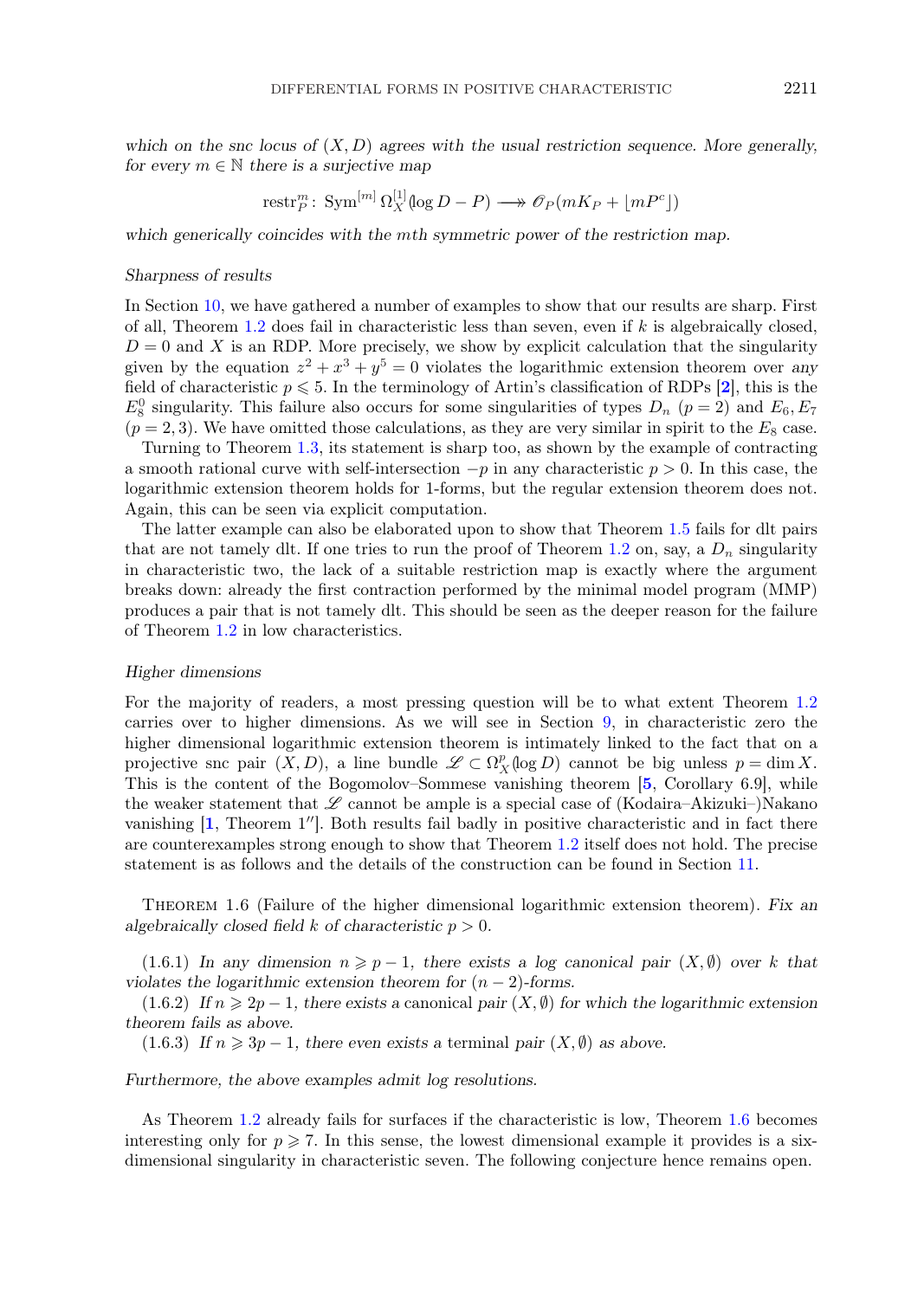<span id="page-4-0"></span>ONE SACRILEGIOUS CONJECTURE. Over a perfect field of characteristic  $p \ge 7$ , the logarithmic extension theorem holds for log canonical pairs of dimension at most  $p-2$ .

Of course, we do not believe in the sacrilegious conjecture. Rather, our inability to disprove it is caused by a lack of techniques to produce meaningful counterexamples.

## *Relation to* F*-singularities*

The examples in Theorem [1.6](#page-3-0) are (un-)fortunately not  $F$ -pure. On the other hand, using classification results  $[12,$  $[12,$  $[12,$  Theorem 1.1 one can show that all normal F-regular surface singularities over a perfect field satisfy the logarithmic extension theorem. The same is probably true for F-pure surfaces, but the case distinctions get much more tedious. These observations have led us to the following intriguing question:

Question 1.7. Is there a version of the logarithmic extension theorem for strongly F-regular/F-pure singularities that does not exclude low characteristics and works in any dimension?

The following line of attack appears to be quite promising. By [[25](#page-31-0), Theorem 3.3], the affine cone over a smooth projective variety X is F-pure if and only if X is (globally)  $F$ split. Hence one would need to investigate whether F-split varieties satisfy Nakano vanishing. Since at least Kodaira vanishing obviously holds for these, chances may not be that bad. This would immediately provide a positive answer to Question 1.7 for cones. On the other hand, if Nakano vanishing failed, we would obtain an F-pure counterexample to the logarithmic extension theorem.

## 2. *Notation and conventions*

## *Base field*

Throughout this paper, we work over a field  $k$ , which except for Section [9](#page-20-0) will be assumed to be of positive characteristic  $p > 0$ . Further assumptions (perfect, algebraically closed, etc.) will be expressly stated whenever necessary.

## *Pairs and divisors*

A pair  $(X, D)$  consists of a normal variety X and a Weil Q-divisor  $D = \sum a_i D_i$  with coefficients  $0 \leq a_i \leq 1$ . The pair is called *reduced* if D is reduced. The *round-down* of D is denoted by  $[D] := \sum a_i |D_i|$ , and similarly for the *round-up*  $[D]$ . The *fractional part*  $\{D\}$  is, by definition,  $D - |D|$ . For a uniform definition of the singularities of the MMP (klt, plt, dlt, lc, etc.), we refer to  $[19,$  $[19,$  $[19,$  Definition 2.8.

The regular and singular loci of a variety X are denoted  $X_{\text{reg}}$  and  $X_{\text{sg}}$ , respectively. We say that a closed subset  $Z \subset X$  is *small* if  $\operatorname{codim}_X(Z) \geqslant 2$ , and that an open subset  $U \subset X$  is *big* if  $X \setminus U$  is small.

A Weil divisor D on a normal variety X is said to be  $\mathbb{Z}_{(p)}$ -Cartier if it has a multiple not divisible by  $p$  which is Cartier. Equivalently,  $D$  is in the image of the natural map

$$
\mathrm{Div}(X) \otimes_{\mathbb{Z}} \mathbb{Z}_{(p)} \longrightarrow \mathrm{WDiv}(X) \otimes_{\mathbb{Z}} \mathbb{Z}_{(p)}.
$$

Since  $\mathbb{Z}_{(0)} = \mathbb{Q}$ , in characteristic zero we recover the usual notion of being Q-Cartier. More generally, the *Cartier index* of D is the smallest integer  $m > 0$  with  $mD$  Cartier (or  $+\infty$  if no such  $m$  exists).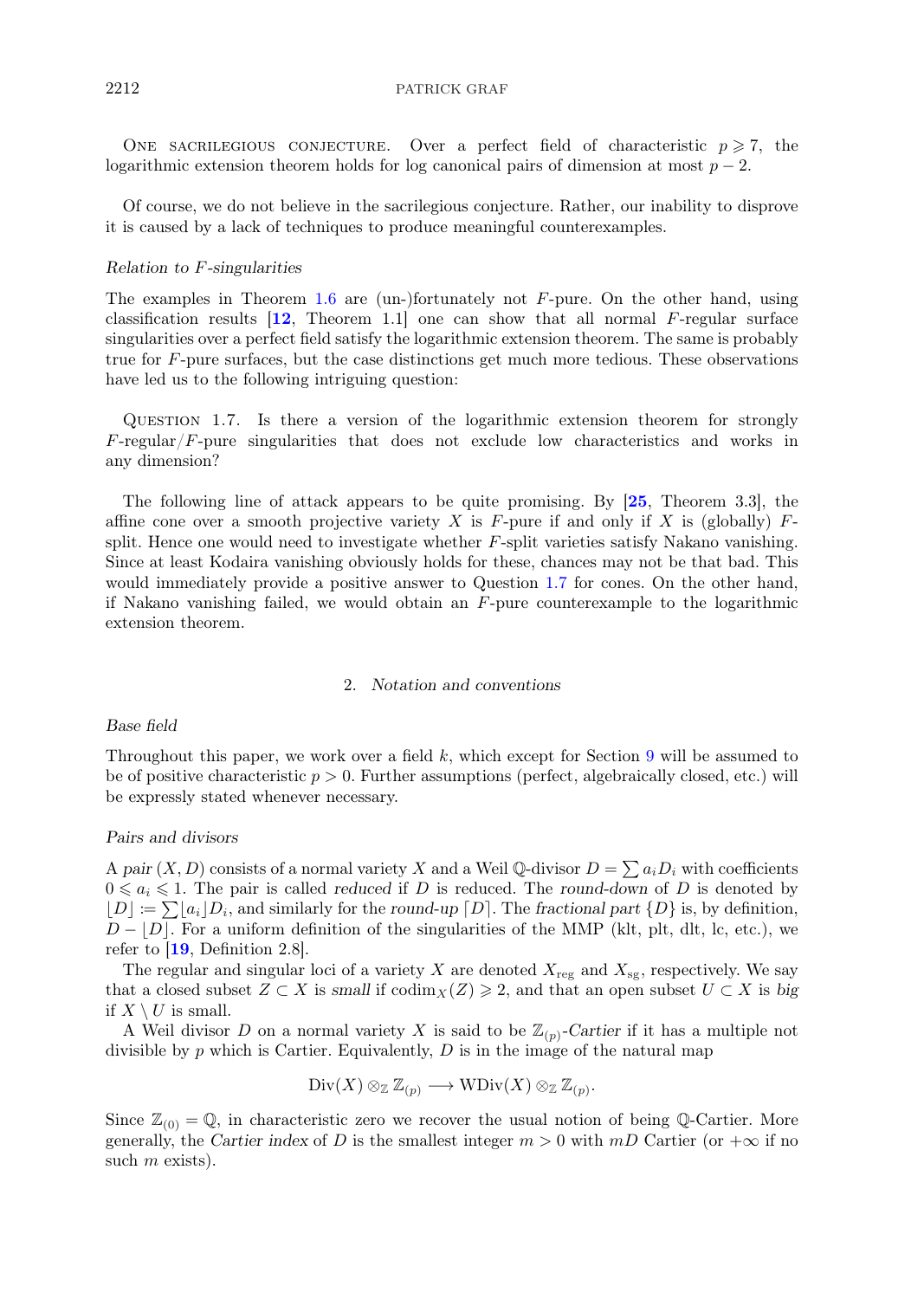## <span id="page-5-0"></span>*Reflexive sheaves*

Let X be a normal variety and  $\mathscr E$  a coherent sheaf on X. The  $\mathscr O_X$ -double dual (or reflexive hull) of  $\mathscr E$  is denoted by  $\mathscr E^{\vee\vee}$ . The sheaf  $\mathscr E$  is called *reflexive* if the canonical map  $\mathscr E \to \mathscr E^{\vee\vee}$  is an isomorphism. A *Weil divisorial sheaf* is a reflexive sheaf of rank one. A coherent subsheaf *A* ⊂  $\mathscr E$  of a reflexive sheaf is said to be *saturated* if the quotient  $\mathscr E$  / $\mathscr A$  is torsion-free. We use square brackets <sup>[-]</sup> as an abbreviation for taking the double dual, for example,  $\mathscr{E}^{[k]} = (\mathscr{E}^{\otimes k})^{\vee\vee}$ and  $f^{[*]}\mathscr{E} = (f^*\mathscr{E})^{\vee\vee}$  for a map  $f: Y \to X$  with Y normal.

Let  $D \subset X$  be a reduced divisor. Then we denote by

$$
\mathscr{E}(*D) \coloneqq \varinjlim (\mathscr{E} \otimes \mathscr{O}_X(mD))^\vee
$$

the quasi-coherent sheaf of sections of  $\mathscr E$  with arbitrarily high-order poles along D. If  $i: U \hookrightarrow X$ is the inclusion of the snc locus of  $(X, D)$ , the sheaf of *reflexive differential* q-forms is defined to be  $\Omega_{X/k}^{[q]}(\log D) \coloneqq i_* \Omega_{U/k}^q(\log D|_U)$ . The base field k will usually be dropped from notation.

Following are some useful properties of reflexive sheaves which will be used implicitly or explicitly. For proofs, we refer to [[8](#page-30-0), Section 3].

LEMMA 2.1. Let  $\mathscr E$  be a reflexive sheaf on the normal variety X and  $\mathscr A, \mathscr B \subset \mathscr E$  coherent *subsheaves, with A saturated.*

 $(2.1.1)$  *The sheaf*  $\mathscr A$  *is reflexive.* 

 $(2.1.2)$  Let s be a rational section of  $\mathscr A$  which is regular as a section of  $\mathscr E$ . Then s is also *regular as a section of A .*

(2.1.3) Suppose that for some dense open subset  $U \subset X$ , the subsheaves  $\mathscr{A}|_U$  and  $\mathscr{B}|_U$  of  $\mathscr{E}|_U$  are equal. Then it follows that  $\mathscr{B} \subset \mathscr{A}$ .

## 3. *Factorizing resolutions*

It is well known that in characteristic zero, the MMP can be used to obtain log crepant partial resolutions for log canonical pairs (called 'minimal dlt models', 'dlt blowups' or 'dlt modifications'); see, for example,  $[20,$  $[20,$  $[20,$  Theorem 3.1. Here we would like to point out that the same argument also works for surfaces over arbitrary fields. The reason is that the MMP for log canonical surfaces is very well developed [[24](#page-31-0)]. In fact, our proof is even simpler than the one in [[20](#page-31-0)] because we do not have to perturb the dlt pair of interest into a linearly equivalent klt pair.

Unlike  $[20]$  $[20]$  $[20]$ , we are not only interested in the end product of the MMP (in the notation below, the map  $f$ ), but also in the intermediate steps. Note that since we are on a surface, we can use Mumford's pullback to get the same result also for *numerically* log canonical pairs [[21](#page-31-0), Notation 4.1]. This will be important later.

THEOREM 3.1. Let  $(X, D)$  be a numerically log canonical surface pair and  $\pi: Y \to X$  a *log resolution, with exceptional divisor* E*. Then* π *can be factored into a sequence of maps as follows:*

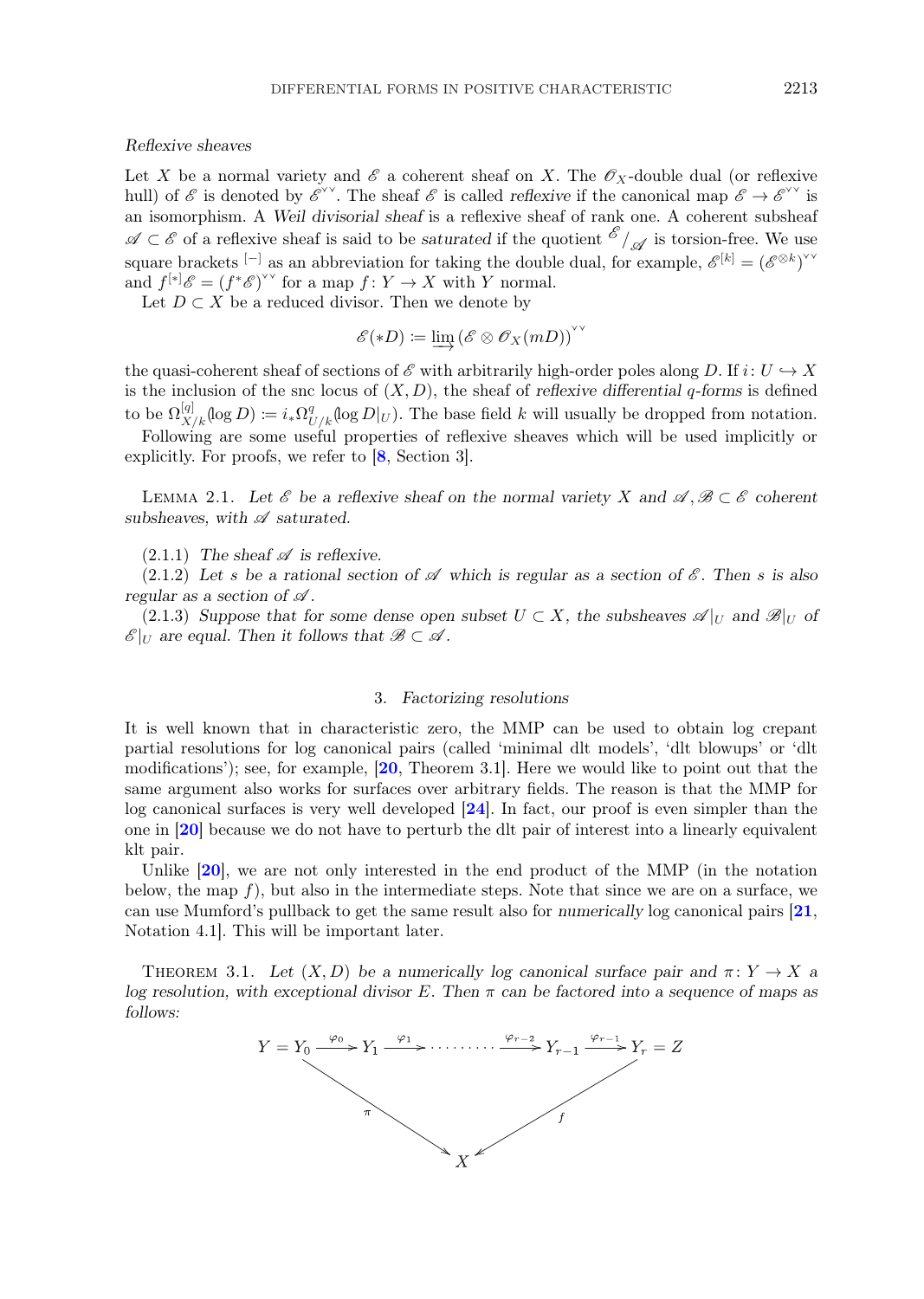<span id="page-6-0"></span>*such that, setting*  $\widetilde{D}_0 := \pi_*^{-1}D + E$  *and*  $\widetilde{D}_{i+1} := (\varphi_i)_*\widetilde{D}_i$ *, the following properties hold:* 

- $(3.1.1)$  *for any*  $0 \leq i \leq r$ , *the pair*  $(Y_i, \tilde{D}_i)$  *is dlt and*  $Y_i$  *is* Q-factorial;
- (3.1.2) for any  $0 \le i \le r 1$ , the exceptional locus of  $\varphi_i$  is irreducible;
- (3.1.3) the map f is (numerically) log crepant, that is,  $K_Z + \tilde{D}_r = f^*(K_X + D)$ .

*Proof.* Let  $F_1, \ldots, F_n$  be all the irreducible components of E, and consider the ramification formula  $K_Y + \pi_*^{-1}D = \pi^*(K_X + D) + \sum_{i=1}^n a_i F_i$ , where  $\pi^*(-)$  denotes Mumford's pullback. We then have

$$
K_Y + \widetilde{D}_0 = \pi^*(K_X + D) + \sum_{i=1}^n (a_i + 1)F_i.
$$
 (3.1.4)

We may run the MMP on the dlt pair  $(Y, D_0)$  and obtain a minimal model  $\varphi: Y \to Z$  over X [[24](#page-31-0), Theorem 1.1]. This provides the maps in the statement to be proven. Also,  $(3.1.1)$  and  $(3.1.2)$  are clear by construction. It remains to show  $(3.1.3)$ . To this end, push forward  $(3.1.4)$  to  $Z$ :

$$
K_Z + \widetilde{D}_r = f^*(K_X + D) + \varphi_* \left( \sum_{i=1}^n (a_i + 1) F_i \right).
$$
 (3.1.5)  
*f*-nef by construction

The negativity lemma [[21](#page-31-0), Lemma 3.40] implies that the underbraced term in the above formula is zero. Hence  $(3.1.5)$  simplifies to  $(3.1.3)$ .

## 4. *Adjunction and the different on dlt surface pairs*

The different is a correction term that makes the adjunction formula work in the presence of singularities. For a general treatment of the different, including the case of positive characteristic; see [[19](#page-31-0), Chapter 4]. On a surface, things are somewhat simpler, as explained in [[19](#page-31-0), Definition 2.34].

PROPOSITION/DEFINITION 4.1 (Different on surfaces). Let X be a normal  $\mathbb{Q}$ -factorial surface and  $B \subset X$  a reduced irreducible curve with normalization  $\overline{B} \to B$ . Let B' be a Qdivisor that has no common components with B. Then there is a canonically defined Q-divisor  $\text{Diff}_{\overline{B}}(B')$  on B, called the *different*, such that

$$
(K_X + B + B')|_{\overline{B}} \sim_{\mathbb{Q}} K_{\overline{B}} + \text{Diff}_{\overline{B}}(B').
$$

We will mostly be interested in the case where  $(X, B)$  is dlt, in which case B is regular by Proposition [4.4.](#page-7-0) Hence  $\overline{B} = B$  and we may write

$$
\text{Diff}_B(B') = \sum_{x \in B} \delta_x \cdot [x],
$$

where  $\delta_x \neq 0$  only for points x that are singular on X or contained in supp B'. We need to compute the coefficients  $\delta_x$  in relation to the singularities of  $(X, B + B')$ . In positive characteristic this is only possible under the following additional tameness hypothesis:

DEFINITION 4.2 (Tamely and fiercely dlt pairs). A pair  $(X, D)$  over a field of characteristic p is called *tamely dlt* if the following hold:

- $(4.2.1)$   $(X, D)$  is reduced and dlt,
- $(4.2.2)$  $(4.2.2)$   $K_X + D$  is  $\mathbb{Z}_{(p)}$ -Cartier (see Section 2).

If Condition (4.2.1) is satisfied but (4.2.2) is not, the pair is said to be *fiercely dlt*.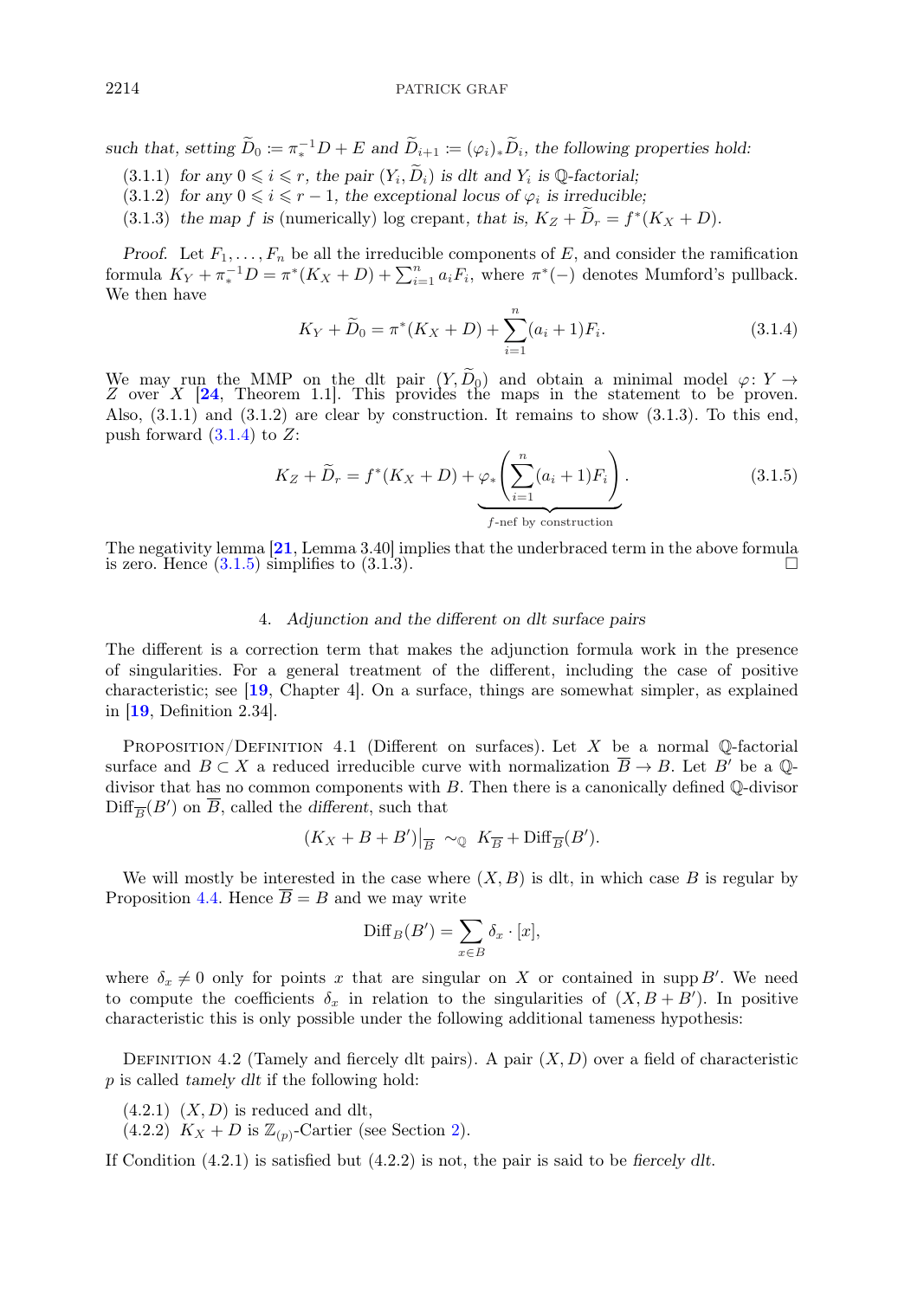<span id="page-7-0"></span>In the case  $p = 0$ , we recover the usual notion of a reduced dlt pair. The main result concerning the different is then as follows. The reader may like to compare this to [[19](#page-31-0), Theorem 3.36], where a similar formula is proven under slightly different assumptions.

Theorem 4.3 (Computation of the different). *Let* (X, D) *be a tamely dlt surface pair, and let* P ⊂ D *be an irreducible component. Write*

$$
\text{Diff}_P(D-P) = \sum_{x \in P} \delta_x \cdot [x]
$$

*as above. Then, referring to the dichotomy in Proposition* 4.4*:*

- $(4.3.1)$  *if locally at x,*  $(4.4.1)$  holds, then  $\delta_x = 1$ ;
- (4.3.2) *if locally at x*, (4.4.2) holds, then  $\delta_x = 1 \frac{1}{m}$ , where m is the Cartier index of  $K_X + D$ *at* x*.*

## 4.A. *The local structure of dlt surfaces*

Locally, dlt surface pairs are in some sense quite simple (even if they are fierce).

Proposition 4.4 (Dichotomy for dlt surfaces). *Let* (X, D) *be a reduced dlt surface pair,* and let  $x \in \text{supp } D$  be any point. Then either one of the following holds.

- $(4.4.1)$  *The pair*  $(X, D)$  *is snc at x, and x is contained in exactly two components of D.*
- $(4.4.2)$  *The divisor D is regular at x and the pair*  $(X, D)$  *is plt at x.*

*In particular, every irreducible component of* D *is regular.*

*Proof.* Assume that we are not in case  $(4.4.1)$ . Then either  $(X, D)$  is snc at x, but D has only one component at x. In this case,  $(4.4.2)$  clearly holds. Or the pair  $(X, D)$  is not snc at x, in which case it is plt at x by definition. Regularity of  $D$  at x then follows from  $[19, 3.35]$  $[19, 3.35]$  $[19, 3.35]$ .

In the following corollary, the crucial point is the separability of the maps  $\gamma_{\alpha}$ . Note that the  $U_{\alpha}$  cover only supp D and not all of X.

Corollary 4.5 (Dlt surfaces as quotients). *Let* (X, D) *be a tamely dlt surface pair. Then there exist finitely many Zariski-open subsets*  $\{U_{\alpha}\}_{{\alpha \in I}}$  *of* X *that cover* supp D *and admit maps*

 $\gamma_{\alpha} : V_{\alpha} \to U_{\alpha}$  finite quasi-étale separable cyclic Galois

such that the pairs  $(V_{\alpha}, \gamma_{\alpha}^* D)$  are snc for all indices  $\alpha \in I$ .

*Proof.* Let  $x \in \text{supp } D$  be any point, and apply Proposition 4.4. If we are in case (4.4.1), we may take  $\gamma_{\alpha} = id$  and there is nothing to show. In case (4.4.2), let  $\gamma_{\alpha}$  be a local index one cover with respect to  $K_X + D$ . Then  $\gamma_\alpha$  by construction has all the properties claimed, except separability. But separability is also clear because of our assumption that  $K_X + D$ is  $\mathbb{Z}_{(p)}$ -Cartier. It remains to see that  $(V_\alpha, \gamma_\alpha^* D)$  is snc. To this end, note that this pair is again plt [[19](#page-31-0), Corollary 2.43]. Furthermore, as  $K_{V_{\alpha}} + \gamma_{\alpha}^* D$  is Cartier, the discrepancies are actually integral and hence non-negative. The pair  $(V_{\alpha}, \gamma_{\alpha}^* D)$  is therefore canonical. Let  $y \in V_\alpha$  be the unique point in  $\gamma_\alpha^{-1}(x)$ . Then  $y \in \text{supp } \gamma_\alpha^* D$ . The claim now follows from  $[19,$  $[19,$  $[19,$  Theorem 2.29].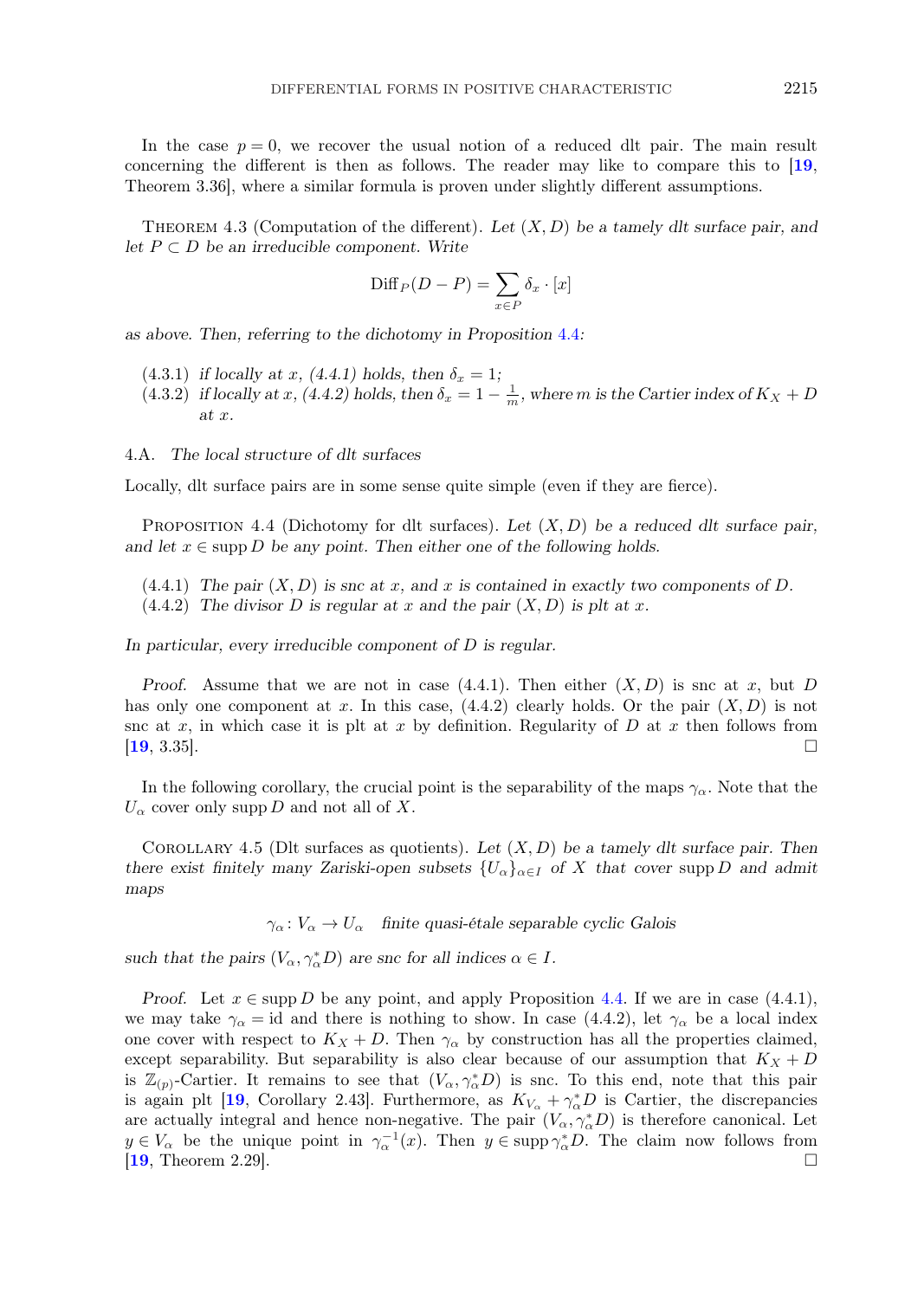## <span id="page-8-0"></span>4.B. *Proof of Theorem* [4.3](#page-7-0)

Case  $(4.3.1)$  is clear, hence we concentrate on Case  $(4.3.2)$ . We follow the local computational approach as illustrated in [[19](#page-31-0), Example 4.3]. Let  $\gamma: V \to U$  be a map as in Corollary [4.5,](#page-7-0) where  $x \in U$ , and put

$$
D_V = \gamma^* D, \quad \text{a regular curve,}
$$
\n
$$
\gamma_D = \gamma \big|_{D_V},
$$
\n
$$
\sigma = \text{a local generator for } m(K_U + D \big|_U),
$$
\n
$$
\sigma_V = \gamma^* \sigma,
$$
\n
$$
\omega = \text{a local generator for } K_V + D_V.
$$

Then  $\sigma_V = \omega^{[m]}$  up to a unit, that is, for a suitable choice of  $\omega$ . It follows that

$$
res(\sigma_V) = res(\omega^{[m]}) = res(\omega)^m = \omega'^m,
$$
\n(4.5.1)

where  $\omega'$  is a local generator for  $\omega_{D_V}$ . On the other hand, as  $\gamma$  is quasi-étale and the residue map (in the snc case) commutes with étale pullback, we have

$$
res(\sigma_V) = \gamma_D^* res(\sigma). \tag{4.5.2}
$$

Let  $t \in \mathcal{O}_{D,x}$  be a local parameter of D at x, and let  $u \in \mathcal{O}_{D_v, y}$  be a local parameter of  $D_V$  at the unique point y lying over x such that  $\omega' = du$ . Then  $\gamma_D^*(t) = \varepsilon u^m$  for some unit  $\varepsilon \in \mathscr{O}_{D_V, y}^{\times}$ . Hence, writing  $res(\sigma) = t^k(dt)^m$  up to a unit, with k to be determined, combining (4.5.1) with  $(4.5.2)$  gives

$$
\varepsilon^k u^{km} (\varepsilon m u^{m-1} du + u^m d\varepsilon)^m = \left(\varepsilon^{k+m} m^m u^{m(k+m-1)} + \cdots\right) \cdot (du)^m
$$

$$
= (du)^m,
$$

where the dots stand for terms involving higher powers of  $u$ . By the tameness assumption,  $m \neq 0$  in the ground field and we obtain  $m(k + m - 1) = 0$ . So  $k = 1 - m$  and  $\delta_x = -k/m =$  $1 - 1/m$ , as claimed.

# 5. *Residues and restriction on dlt surfaces*

In this section, we prove Theorems [1.4](#page-2-0) and [1.5.](#page-2-0)

## 5.A. *Proof of Theorem* [1.4](#page-2-0)

The proof is divided into four steps.

Step 1: Symmetric residue maps. First, we will construct the maps  $\text{res}_{P}^{m}$ . So fix a natural number m and consider the mth symmetric power of the residue map on the snc locus of  $(X, D)$ . Pushing it forward to all of X yields a map

$$
\text{Sym}^{[m]} \Omega_X^{[1]}(\log D) \longrightarrow \mathscr{O}_P(\ast \lceil P^c \rceil) \tag{5.1.1}
$$

to the sheaf of rational functions on P with arbitrarily high-order poles along supp $\lceil P^c \rceil$ . We need to show that  $(5.1.1)$  factorizes via  $\text{Sym}^{[m]} \Omega_X^{[1]}(\log D) \to \mathscr{O}_P$ , for this will be the desired map res<sup>m</sup>. So let  $\sigma$  be an arbitrary local section of  $\text{Sym}^{[m]} \Omega_X^{[1]}(\log D)$ , defined on an open set  $U \subset X$ . Let  $\tilde{\sigma}$  be its image under (5.1.1), and (after possibly shrinking U) pick a map  $\gamma: V \to U$ as in Corollary [4.5.](#page-7-0)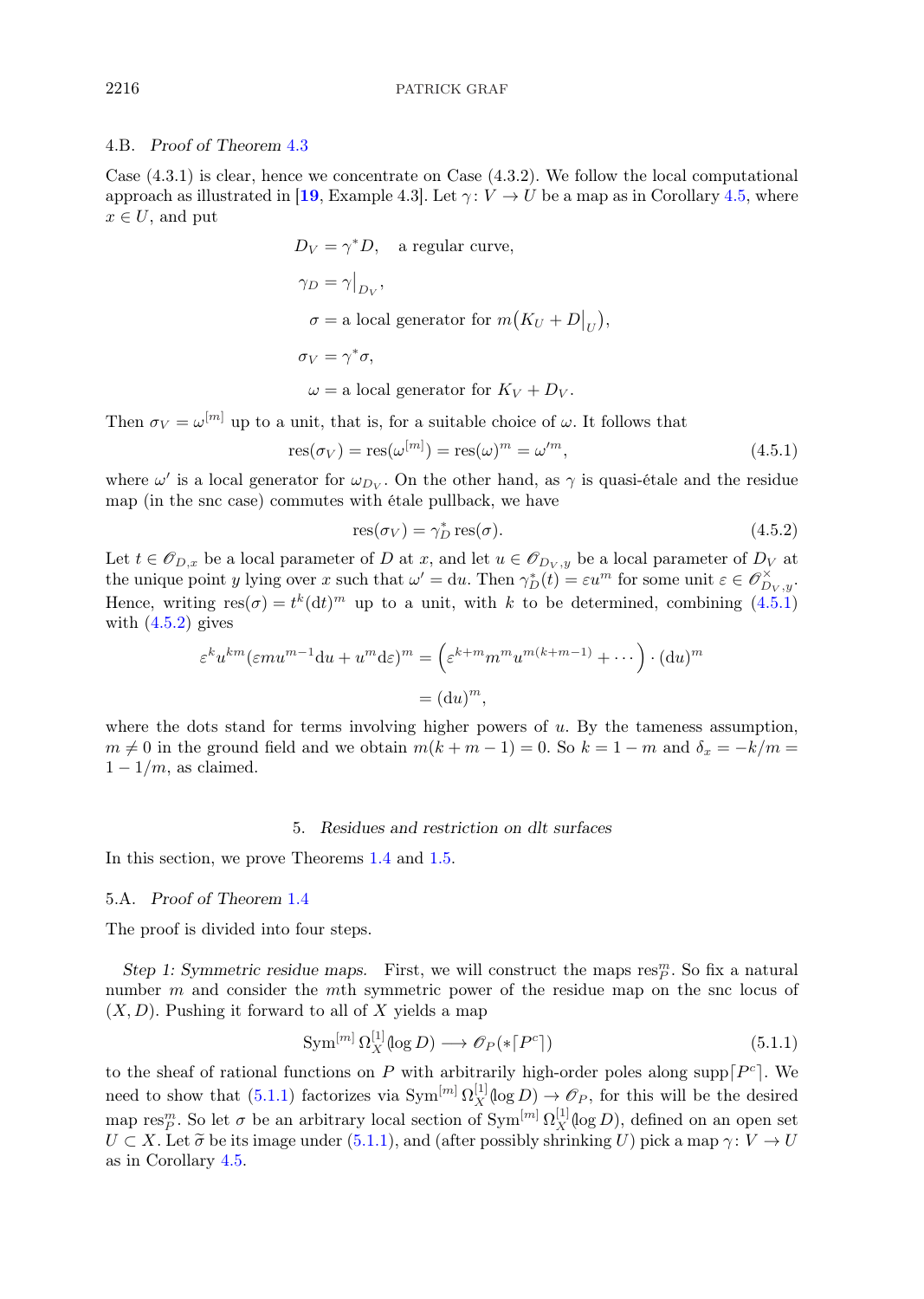We will employ the following regularity criterion:  $\tilde{\sigma} \in \Gamma(U, \mathscr{O}_P)$  if and only if  $\gamma^*(\tilde{\sigma}) \in$  $\Gamma(V, \mathscr{O}_{P_V})$ , where  $P_V := \gamma^*P$  and  $D_V := \gamma^*D$ . This criterion holds because P is regular, in particular normal. (Recall that if  $A \subset B$  is a finite extension of normal domains and  $Q(A)$  is the fraction field of A, then  $B \cap Q(A) = A$ . In our situation, A is a local ring of P and B is a suitable local ring of  $P_V$ .)

By Corollary [4.5,](#page-7-0) the pair  $(V, D_V)$  is snc, hence  $\Omega^1_V(\log D_V)$  is locally free and we obtain a residue map

$$
\operatorname{res}_{P_V}^m: \operatorname{Sym}^{[m]} \Omega_V^{[1]}(\log D_V) = \operatorname{Sym}^m \Omega_V^1(\log D_V) \longrightarrow \operatorname{Sym}^m \mathscr{O}_{P_V} = \mathscr{O}_{P_V}.
$$

Furthermore, note that  $\gamma: (V, D_V) \to (U, D|_U)$  is a 'morphism of logarithmic pairs' in the sense of [[10](#page-31-0), Definition 2.4] (this simply means that  $\gamma^{-1}(D|_U) = D_V$  set-theoretically). Therefore, by [[10](#page-31-0), Remark 2.10] we can pullback  $\sigma$  to a regular section of  $\text{Sym}^m \Omega_V^1(\log D_V)$ , at least off the preimage of the non-snc locus  $(U, D|_U)_{sg}$ . But  $\gamma$  is finite (in particular equidimensional), so this preimage still has codimension two in  $\check{V}$ . Hence  $\gamma^*\sigma$  is regular on all of V. In other words,

$$
\gamma^* \sigma \in \Gamma(V, \operatorname{Sym}^{[m]} \Omega_V^{[1]}(\log D_V)).
$$

Recall that the standard residue map commutes with étale pullback, and that  $\gamma$  is étale over the general point of  $P$ . So the two functions

$$
(\gamma|_{P_V})^*(\widetilde{\sigma}) \in \Gamma(P_V, \mathscr{O}_{P_V}(* \operatorname{supp} \gamma|_{P_V}^*[P^c]))
$$

and

$$
\text{res}_{P_V}^m(\gamma^*\sigma) \in \Gamma(P_V, \mathscr{O}_{P_V})
$$

agree on an open subset of  $P_V$ , hence everywhere. This shows that  $\tilde{\sigma}$  is a regular function on  $P_V$ , as desired.

Step 2: Surjectivity. It remains to show surjectivity of the maps  $res_{P}^{m}$ . This is a local question, so we may restrict ourselves to an open set  $U \subset X$  admitting a map  $\gamma: V \to U$ as in Corollary [4.5.](#page-7-0) Let  $G = \text{Gal}(\gamma)$  be the Galois group of  $\gamma$ . Start with the map

$$
\operatorname{res}_{P_V}^m\colon \operatorname{Sym}^m \Omega^1_V(\log D_V) \longrightarrow \mathscr{O}_{P_V}
$$

as before and note that we can also construct res<sup>m</sup> by applying the functor  $\gamma_*(-)^G$  to res<sub> $P_V$ </sub>. This means that we consider  $U = V / G$  with the trivial G-action and look at the invariant sections of the relevant push-forward sheaves (which are G-sheaves in a natural way). For more details, cf. [[11](#page-31-0), Appendix A].

The claim now follows from the surjectivity of  $\text{res}_{P_V}^m$  (which is due to the fact that the pair  $(V, D_V)$  is snc) and the exactness of the functor  $\gamma_*(-)^G$ . This exactness holds because the order of G is prime to  $p$  by the 'tamely dlt' assumption, and therefore we have the usual Reynolds operator argument at our disposal; cf. the characteristic zero version of this argument [[11](#page-31-0), Lemma A.3].

*Step 3: Residue sequence on* X*.* Next we prove the existence of sequence [\(1.4.1\)](#page-2-0). The map res<sub>P</sub> is of course nothing but the special case  $m = 1$  of the maps just constructed. By what we already know, we thus only need to show that its kernel is isomorphic to  $\Omega_X^{[1]}(\log D - P)$ . But that kernel is a reflexive sheaf by [[14](#page-31-0), Corollary 1.5]. Furthermore, it is isomorphic to  $\Omega_X^{[1]}(\log D - P)$  on  $(X, D)_{\text{snc}}$ , by the usual residue sequence for snc pairs. The isomorphism then extends to all of X by reflexivity.

*Step 4: Residue sequence on P.* Finally we turn to sequence  $(1.4.2)$ . Clearly, the reflexive restriction of res<sub>P</sub> to P is a surjective map  $res_P^P: \Omega_X^{[1]}(\log D)|_P^{\vee\vee} \longrightarrow \mathscr{O}_P$ , and it remains to show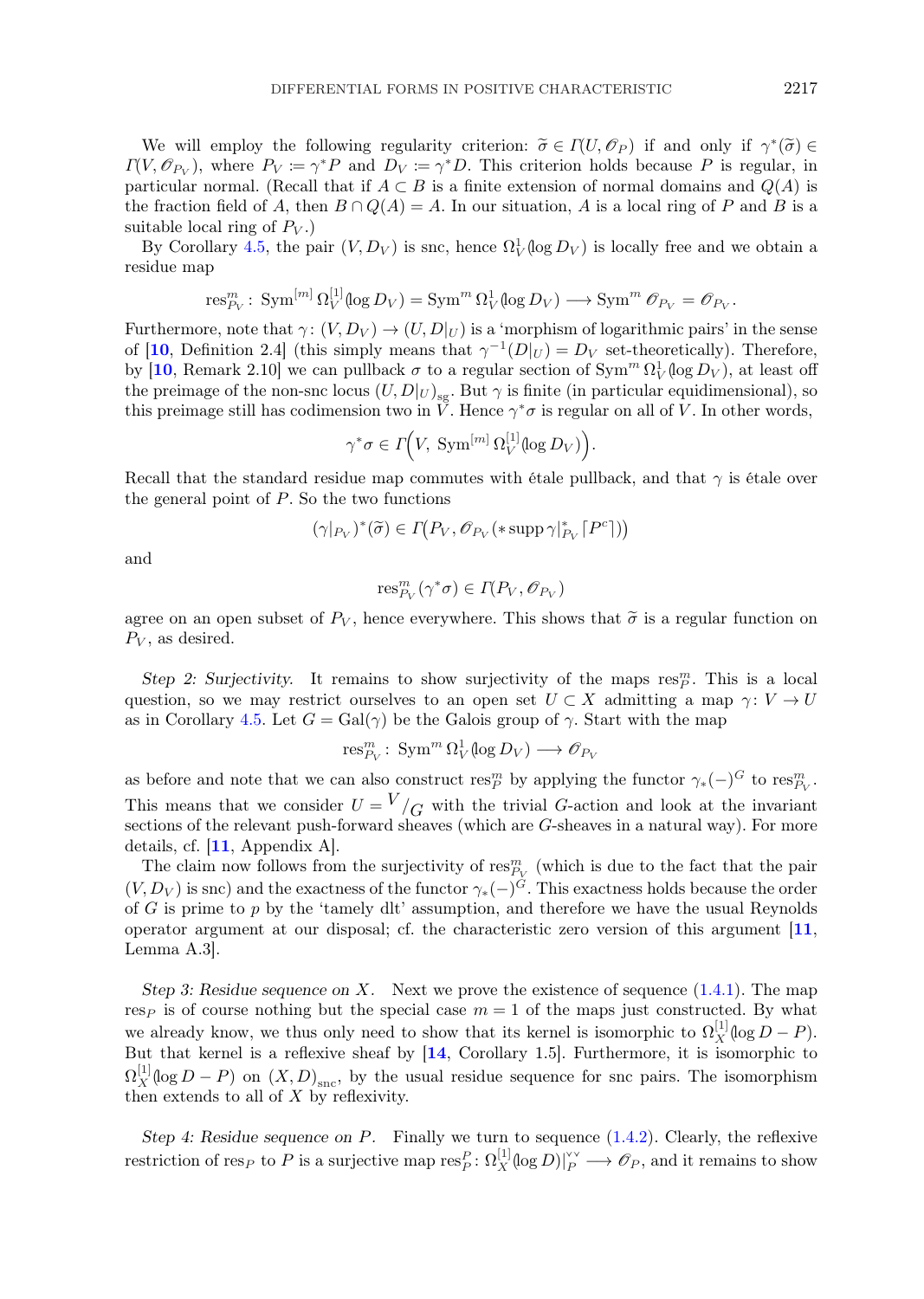

Figure 1. *Diagram used in the proof of* [\(1.4.2\)](#page-2-0)*.*

that its kernel is isomorphic to  $\Omega_P^1(\log[P^c])$ . To this end, first note that there is a short exact sequence

$$
0 \longrightarrow \Omega_X^{[1]}(\log D)(-P)^{\vee \vee} \longrightarrow \Omega_X^{[1]}(\log D) \longrightarrow \Omega_X^{[1]}(\log D)|_P^{\vee \vee} \longrightarrow 0. \tag{5.1.2}
$$

In fact, the second map is surjective because on a regular curve, taking the double dual really just amounts to dividing out the torsion. And by the same argument as in the previous step, the kernel is reflexive and thus isomorphic to  $\Omega_X^{[1]}(\log D)(-P)^{\vee\vee}$ .

Consider now the commutative diagram with exact rows and columns depicted in Figure 1 on the facing page. The first row is the restriction sequence  $(1.5.1)^{\dagger}$  $(1.5.1)^{\dagger}$ , while the second row is (5.1.2). The middle column is  $(1.4.1)$ , the residue sequence on X. The snake lemma then shows that the dotted arrow  $\Omega_P^1(\log[P^c]) \dashrightarrow \Omega_X^{[1]}(\log D)|_P^{\vee\vee}$  exists, is injective and that its image is exactly the kernel of  $\operatorname{res}_P^P$ . The column on the right-hand side is therefore likewise exact, and it is precisely sequence  $(1.4.2)$ .

# 5.B. *Proof of Theorem* [1.5](#page-2-0)

The proof of Theorem [1.5](#page-2-0) is analogous to the proof of Theorem [1.4,](#page-2-0) hence we will only provide an outline, with most details omitted. To begin with, if  $(X, D)$  is snc then sequence  $(1.5.1)$ reads

$$
0\longrightarrow \Omega^1_X(\log D)(-P)\longrightarrow \Omega^1_X(\log D-P)\xrightarrow{\operatorname{restr}_P} \Omega^1_P(\log P^c)\longrightarrow 0
$$

and this exists by [[5](#page-30-0), 2.3(c)]. In particular, we already have restr<sub>P</sub> and its mth symmetric power on the snc locus  $(X, D)_{\text{snc}}$ . Pushing forward this symmetric power to all of X, we obtain a map

$$
\text{Sym}^{[m]} \Omega_X^{[1]}(\log D - P) \longrightarrow \mathcal{O}_P(mK_P)(* [P^c]),\tag{5.1.3}
$$

and we have to show that it factors via a map

$$
\operatorname{Sym}^{[m]} \Omega_X^{[1]}(\log D - P) \longrightarrow \mathscr{O}_P(mK_P + \lfloor mP^c \rfloor),
$$

for this will be the desired map  $\operatorname{restr}_P^m$ . To this end, we have the following criterion:

CLAIM 5.2. *Notation as in the previous proof. A local section*  $\tilde{\sigma}$  of  $\mathcal{O}_P(mK_P)(* [P^c])$  *is*<br>privided in  $\mathcal{O}_P(mK_P + |mP^c|)$  if and only if  $\alpha^*(\tilde{\sigma})$  is a regular section of  $\mathcal{O}_P(mK_P +$ *contained in*  $\mathscr{O}_P(mK_P + |mP^c|)$  *if and only if*  $\gamma^*(\tilde{\sigma})$  *is a regular section of*  $\mathscr{O}_{P_V}(mK_{P_V} +$  $m P_V^c$ ), where  $P_V^c := \text{Diff}_{P_V}(D_V - P_V) = (D_V - P_V)|_{P_V}$ .

<sup>&</sup>lt;sup>†</sup>Needless to say, the proof of Theorem [1.5](#page-2-0) does not rely on Theorem  $1.4$  — see Section 5.B.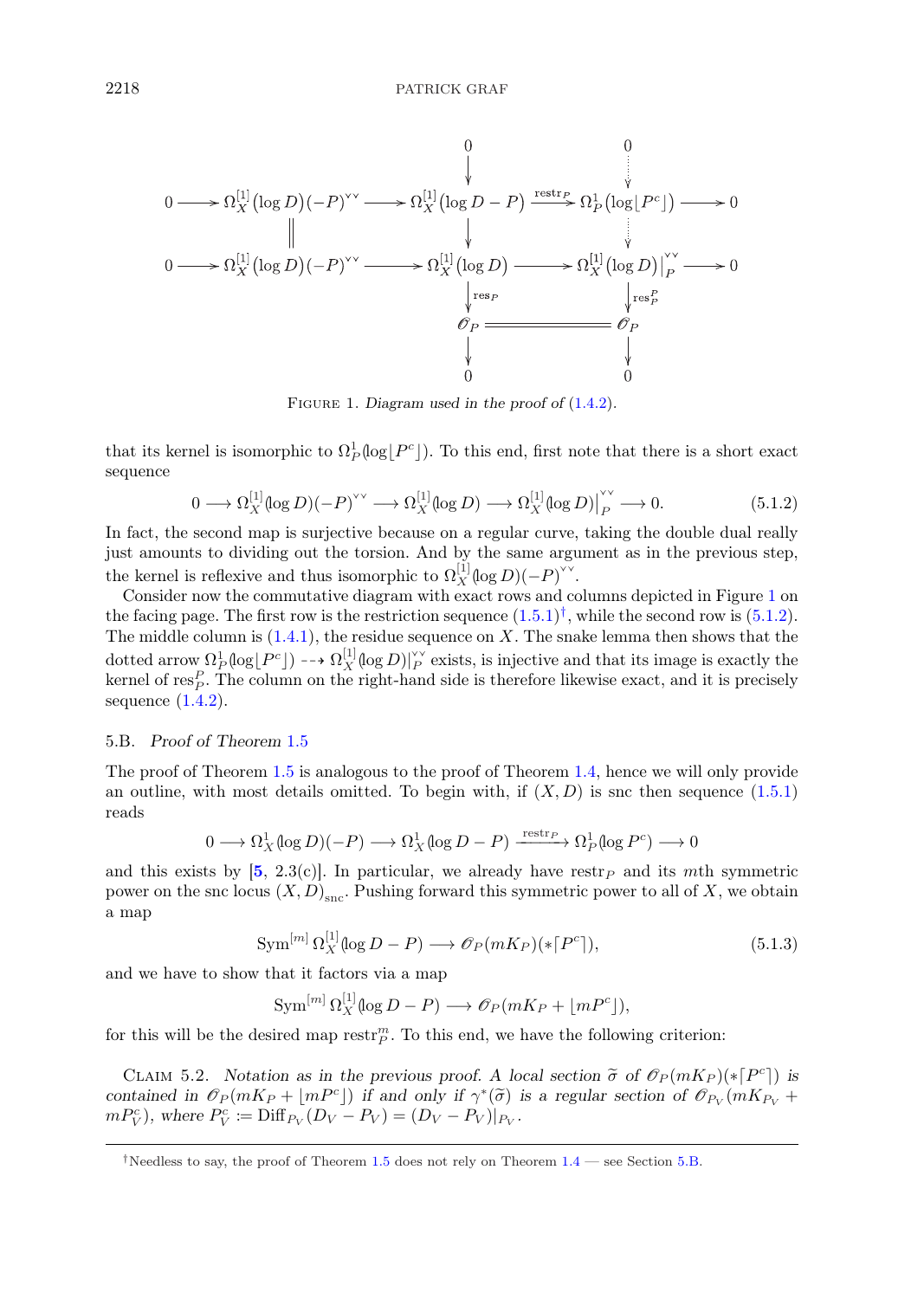<span id="page-11-0"></span>*Proof of Claim* 5.2. The proof of this criterion is done by a local computation similar to the one in the proof of Theorem [4.3,](#page-7-0) whose notation we adopt. If locally at  $x \in \text{supp}[P^c]$ , Case (4.4.1) holds, the claim is clear. Therefore we focus on Case (4.4.2). Note that in this case  $D_V$  is smooth, which implies  $P_V = D_V$  and thus  $P_V^c = 0$ .

Write  $\tilde{\sigma} = t^k (\text{d}t)^m$  with  $k \in \mathbb{Z}$  (locally and up to units), and let  $\ell$  be the Cartier index  $K_X + D$  at  $x$ . The coefficient of  $\lfloor mP^c \rfloor$  at  $x$  is  $\lfloor m(1 - \frac{1}{2}) \rfloor$  therefore  $\tilde{\sigma}$  is contained in of  $K_X + D$  at x. The coefficient of  $\lfloor mP^c \rfloor$  at x is  $\lfloor m(1 - \frac{1}{\ell}) \rfloor$ , therefore  $\tilde{\sigma}$  is contained in  $\mathscr{O}_{\mathcal{D}}(mK_D + \lfloor mP^c \rfloor)$  if and only if  $\mathscr{O}_P(mK_P + |mP^c|)$  if and only if

$$
k \geqslant -\lfloor m(1 - \frac{1}{\ell}) \rfloor. \tag{5.2.1}
$$

On the other hand,  $\gamma^*(t) = \varepsilon u^{\ell}$  and hence

$$
\gamma^*(\widetilde{\sigma}) = \left(\varepsilon^{k+m} \ell^m u^{k\ell+m(\ell-1)} + \cdots\right) \cdot (\mathrm{d} u)^m,
$$

where the dots stand for terms involving higher powers of u. We see that  $\gamma^*(\tilde{\sigma})$  is regular if and only if  $k\ell + m(\ell - 1) \ge 0$ . This is equivalent to (5.2.1), proving the claim. and only if  $k\ell + m(\ell - 1) \geq 0$ . This is equivalent to (5.2.1), proving the claim.

Once the maps restr<sup>m</sup> are constructed, their surjectivity follows from the right-exactness of  $\gamma_*(-)^G$ , as before. Finally, to obtain sequence  $(1.5.1)$  we set restr $_P := \text{restr}_P^1$ . On the snc locus  $(X, D)_{\text{snc}}$ , the kernel agrees with  $\Omega_X^{[1]}(\log D)(-P)^{\vee\vee}$  by the snc case mentioned in the beginning of the proof. Since both sheaves are reflexive, they agree everywhere.

## 6. *Lifting forms along a non-positive map*

The following theorem, while technical in nature, is at the heart of the paper. The 'nonpositivity' in the title refers to property (6.1.2).

THEOREM 6.1 (Lifting forms). Let  $g: Y \to X$  be a proper birational map of normal surfaces *over a field* k, with  $E = \text{Exc}(g)$  the reduced exceptional divisor. Furthermore, let D be a reduced *divisor on* X, and set  $D_Y := g_*^{-1}D + E$ . Assume the following:

- $(6.1.1)$  *the pair*  $(Y, D_Y)$  *is tamely dlt, and*
- (6.1.2) *the anticanonical divisor*  $-(K_Y + D_Y)$  *is g-nef.*

*Then the natural map*

$$
g_*\Omega^{[1]}_{Y/k}(\log D_Y) \hookrightarrow \Omega^{[1]}_{X/k}(\log D)
$$

*is an isomorphism.*

*Step 0: Setup of notation and outline of proof strategy*

Let

$$
\sigma \in \mathrm{H}^0\!\Big(X,\Omega_X^{[1]}(\!\log D)\Big) \setminus \{0\}
$$

be a non-zero reflexive logarithmic 1-form, and let  $g^*\sigma$  be its pullback to Y, considered as a rational section of the sheaf  $\Omega_Y^{[1]}(\log D_Y)$ . We want to show that  $g^*\sigma$  is in fact a regular section of that sheaf. To this end, first pick an effective g-exceptional divisor  $G$  such that

$$
g^*\sigma \in \mathrm{H}^0\Big(Y,\Omega_Y^{[1]}\big(\!\log D_Y\big)\big(G\big)^{\vee\vee}\Big). \tag{6.1.3}
$$

For example, G may be taken to be the pole divisor of the rational section  $q^*\sigma$ . We will show that whenever G is non-zero, there is a curve  $P \subset \text{supp } G$  such that  $(6.1.3)$  continues to hold with G replaced by  $G - P$ . Iterating this argument finitely often, we arrive at  $G = 0$ , hence  $g^*\sigma \in \mathrm{H}^0(Y, \Omega_Y^{[1]}(\log D_Y))$  as desired.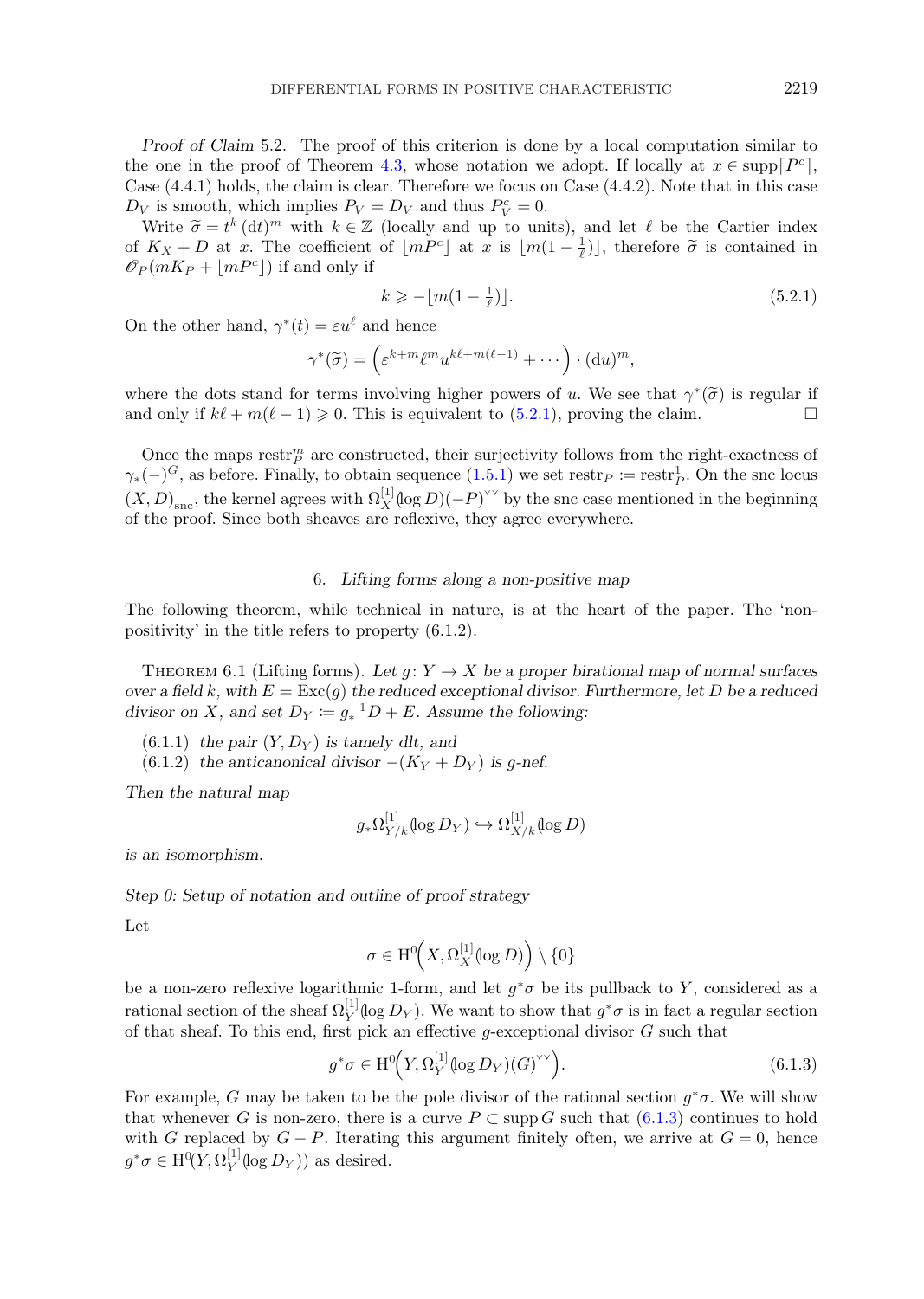## *Step 1: Residue sequence*

Assume that [\(6.1.3\)](#page-11-0) holds for some  $G \neq 0$ . Then  $G^2 < 0$  by the negativity lemma (applied on some resolution of Y) and consequently,  $G \cdot P < 0$  for some exceptional curve  $P \subset \text{supp } G \subset$ E. Twisting by  $\mathscr{O}_Y(-G)$  and taking the reflexive hull, [\(6.1.3\)](#page-11-0) induces a map i:  $\mathscr{O}_Y(-G) \rightarrow$  $\Omega_Y^{[1]}(\log D_Y)$ . As  $g^*\sigma \neq 0$ , this map is non-zero and hence injective. On the tamely dlt pair  $(Y, D_Y)$ , we have the residue sequence  $(1.4.1)$ 



CLAIM 6.2. The composition  $\text{resp} \circ i$  is zero, and hence i factors via a map j as indicated *by the dashed arrow in the above diagram.*

*Proof of Claim* 6.2. Let  $m \geq 1$  be sufficiently divisible so that  $mG$  is Cartier (recall that Y is Q-factorial). The *mth* reflexive symmetric power of *i*, composed with the map  $\text{res}_{P}^{m}$  from Theorem [1.4,](#page-2-0) yields a map

$$
\mathscr{O}_Y(-mG) \xrightarrow{\text{Sym}^{[m]} i} \text{Sym}^{[m]} \Omega_Y^{[1]}(\log D_Y) \xrightarrow{\text{res}_P^m} \mathscr{O}_P \tag{6.2.1}
$$

which is nothing but the mth reflexive symmetric power of  $\text{res}_P \circ i$ . Hence in order to show that res<sub>P</sub>  $\circ$  *i* vanishes, it is sufficient to prove the vanishing of (6.2.1). As the target of the latter map is supported on  $P$ , it is zero if and only if its restriction to  $P$  is zero. But that restriction is a map  $\mathscr{O}_P(-m) \to \mathscr{O}_P$ , or in other words, an element of  $\mathrm{H}^0(P, \mathscr{O}_P(m))$ . As  $G \cdot P < 0$  and  $mG$  is Cartier, the latter space is zero.

### *Step 2: Restriction sequence*

We essentially repeat Step 1, but with the residue sequence replaced by the restriction sequence  $(1.5.1)$ :

$$
0 \longrightarrow \Omega_Y^{[1]}(\log D_Y)(-P)^{\vee \vee} \longrightarrow \Omega_Y^{[1]}(\log D_Y - P) \xrightarrow{\text{restr}_P} \Omega_P^1(\log [P^c]) \longrightarrow 0.
$$

CLAIM 6.3. *The composition* restr<sub>P</sub>  $\circ$  *j* is zero, and hence *j* factors via a map *l* as indicated *by the dashed arrow in the above diagram.*

*Proof of Claim* 6.3. Let m be as in the proof of Claim 6.2, so that  $mG$  is Cartier. The mth reflexive symmetric power of j, composed with the map restr<sup>m</sup> from Theorem [1.5,](#page-2-0) is the mth reflexive symmetric power of restr $_P \circ j$ :

$$
\mathcal{O}_Y(-m) \xrightarrow{\text{Sym}^{[m]}j} \text{Sym}^{[m]} \Omega_Y^{[1]}(\log D_Y - P) \xrightarrow{\text{restr}_P^m} \mathcal{O}_P(mK_P + \lfloor mP^c \rfloor). \tag{6.3.1}
$$

As in Claim 6.2, it suffices to show that the restriction of  $(6.3.1)$  to P vanishes. This is a map  $\mathscr{O}_P(-mG) \to \mathscr{O}_P(mK_P + \lfloor mP^c \rfloor)$ , or in other words, an element of  $\mathrm{H}^0(P, \mathscr{O}_P(mK_P +$  $|mP^c| + mG$ ). As

$$
\deg (mK_P + \lfloor mP^c \rfloor + mG \rfloor_P) \leq \deg (m(K_P + P^c) + mG \rfloor_P) \quad \text{round-down}
$$
  

$$
\leq \deg (m(K_Y + D_Y + G) \rfloor_P) \quad \text{by adjunction}
$$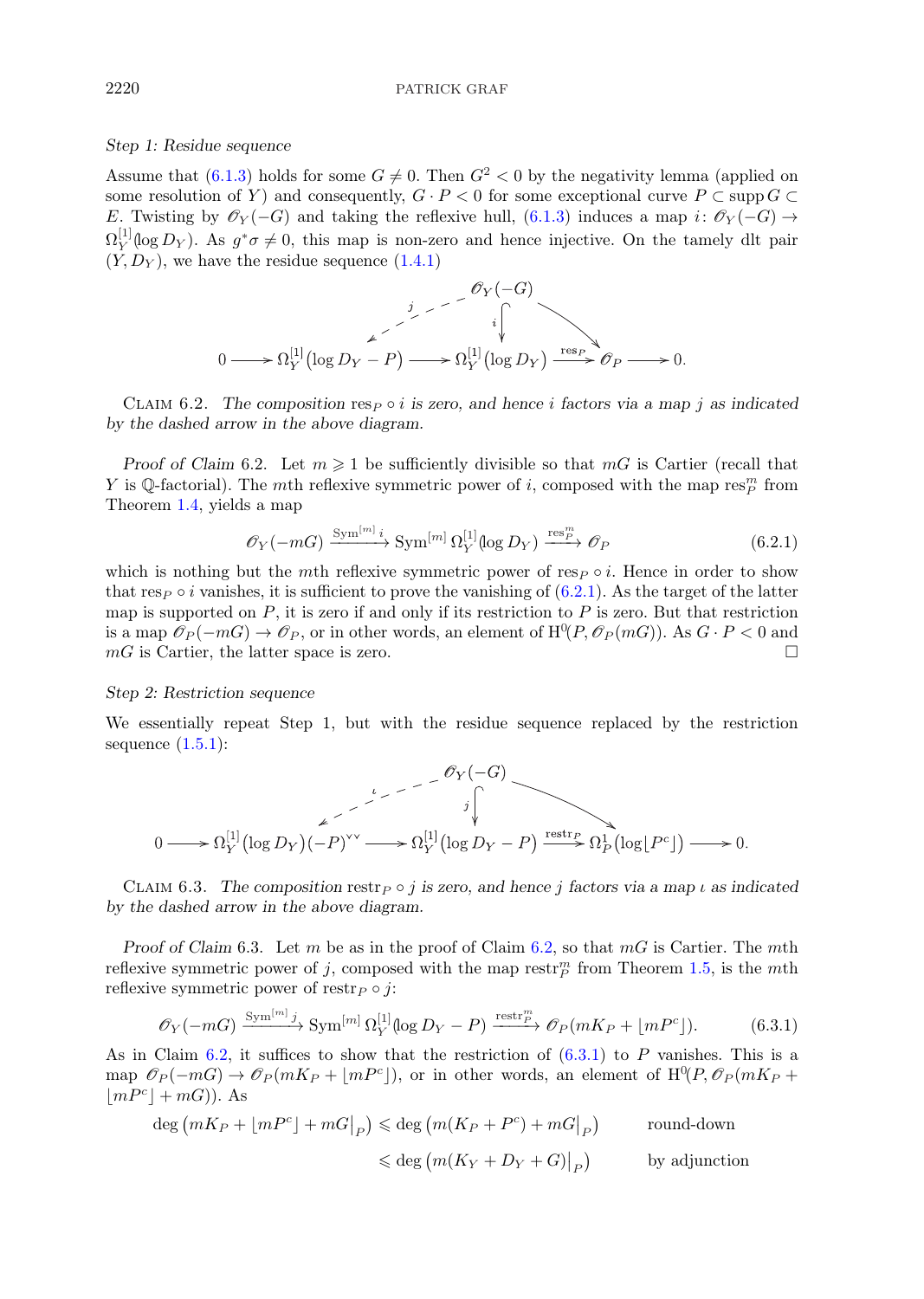$$
\leq \deg (mG|_P) \qquad \text{by (6.1.2)}
$$
  
=  $mG \cdot P$   $mG$  is Cartier  
< 0,

<span id="page-13-0"></span>the latter space is zero. This ends the argument.  $\square$ 

The proof of Theorem [6.1](#page-11-0) is now easily finished: the existence of the map  $\iota$  is equivalent to giving a global section of the sheaf  $\Omega_Y^{[1]}(\log D_Y)(G - P)^{\vee\vee}$ , which of course is exactly the form  $g^*\sigma$  we started with. This shows that  $(6.1.3)$  holds with  $G - P$  in place of G, as desired.

# 7. *Proof of Theorem* [1.2](#page-1-0)

The aim of this section is to prove our first main result: any log canonical surface pair  $(X, D)$ over a perfect field of characteristic at least seven satisfies the logarithmic extension theorem. The following notion will play a key role.

DEFINITION 7.1 (Tame resolutions). Let  $(X, D)$  be a reduced log canonical surface pair over a field k. A *tame resolution* of  $(X, D)$  is a log resolution  $\pi: Y \to X$  together with a factorization of  $\pi$  as in Theorem [3.1](#page-5-0) such that

- (7.1.1) for any  $0 \leq i \leq r 1$ , the pair  $(Y_i, \tilde{D}_i)$  is tamely dlt, and
- $(7.1.2)$  if f is not an isomorphism (this can happen only if  $(X, D)$  is not plt), then also  $(Z, \tilde{D}_r)$  is required to be tamely dlt.

## 7.A. *Auxiliary results*

First we show that when dealing with log canonical surface pairs, there is no loss of generality in assuming them to be reduced. We also prove that having a tame resolution implies the logarithmic extension theorem and that the logarithmic extension theorem is invariant under separable base change. The latter property is used for reducing to the case of an algebraically closed ground field, where the classification of surface singularities becomes simpler.

Proposition 7.2 (Rounding down). *Let* (X, D) *be a log canonical surface pair. Then also*  $(X, |D|)$  *is log canonical.* 

Proposition 7.3 (Tameness is sufficient). *Let* (X, D) *be a reduced log canonical surface pair admitting a tame resolution. Then* (X, D) *satisfies the logarithmic extension theorem for 1-forms.*

Proposition 7.4 (Base change). *Let* (X, D) *be a pair defined over a field* k*, and consider a* separable field extension  $k'/k$ . Set  $X' \coloneqq X \times_k k'$  and  $D' \coloneqq D \times_k k'$ .

 $(7.4.1)$  If  $(X', D')$  satisfies the regular extension theorem for q-forms, for some value of q, *then so does*  $(X, D)$ *.* 

(7.4.2) *If* (X, D) *admits a log resolution, the converse of (7.4.1) also holds.*

*Ditto for the logarithmic extension theorem.*

*Proof of Proposition* 7.2. If  $(X, D)$  is numerically log canonical, then so is  $(X, |D|)$ . Thus it suffices to show that  $K_X + |D|$  is Q-Cartier. The question is local, so we may concentrate attention on a point  $x \in \text{supp } \{D\}$ , the fractional part of D. At such a point, the pair  $(X, |D|)$  is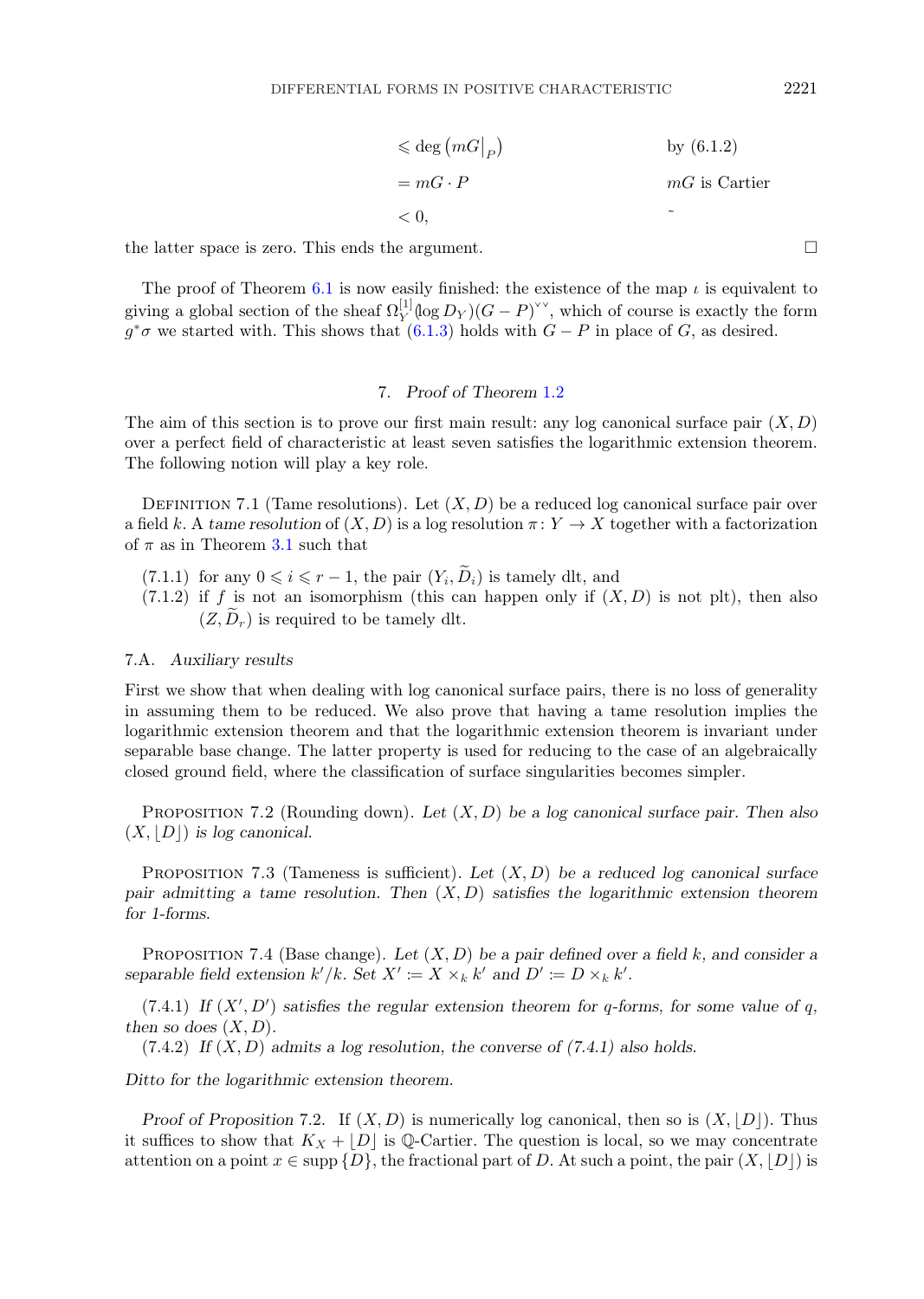even numerically dlt and then  $(X, \emptyset)$  is numerically klt. Applying Theorem [3.1](#page-5-0) to the latter pair, we get that  $f: Z \to X$  is an isomorphism, as there are no exceptional divisors of discrepancy  $-1$ , and hence X is even Q-factorial because Z is.

An alternative (yet closely related) argument goes by noting that the characteristic zero proof of  $[21,$  $[21,$  $[21,$  Proposition 4.11 still works if we replace the use of the basepoint-free theorem  $[21,$ Theorem 3.3 by  $[24,$  $[24,$  $[24,$  Theorem 4.2.

*Proof of Proposition* 7.3. Let  $\pi: Y \to X$  be a tame resolution of  $(X, D)$ , where we keep notation from Theorem [3.1.](#page-5-0) It suffices to extend 1-forms along each step of the given factorization separately. That is, we will prove the following two statements:

CLAIM 7.5. *The sheaf*  $f_*\Omega_Z^{[1]}(\log \tilde{D}_r)$  *is reflexive.* 

CLAIM 7.6. *For any*  $0 \le i \le r - 1$ , the sheaf  $(\varphi_i)_* \Omega_{Y_i}^{[1]}(\log \widetilde{D}_i)$  is reflexive.

*Proof of Claim* 7.5. If  $(X, D)$  is plt, then f is an isomorphism and there is nothing to prove. Otherwise, we would like to apply Theorem  $6.1$ . The tameness condition  $(6.1.1)$  $(6.1.1)$  $(6.1.1)$  is satisfied by (7.1.2). It remains to check (6.1.2), that is,  $-(K_Z + \tilde{D}_r)$  is f-nef. To this end, let  $P \subset Z$  be any f-exceptional curve and note that

$$
(K_Z + \widetilde{D}_r) \cdot P = f^*(K_X + D) \cdot P
$$
 by (3.1.3)  
= 0 as  $f_* P = 0$ .

So  $K_Z + \widetilde{D}_r$  is even f-numerically trivial. Claim 7.5 is proved.

*Proof of Claim* 7.6. Again, we will apply Theorem [6.1](#page-11-0) and only Condition (6.1.2), the  $\varphi_i$ nefness of  $-(K_{Y_i} + \tilde{D}_i)$ , needs to be checked. Let  $P \subset Y_i$  be the unique  $\varphi_i$ -exceptional curve. Since  $(Y_{i+1}, \widetilde{D}_{i+1})$  is dlt (in particular, log canonical) and  $\widetilde{D}_i = (\varphi_i^{-1})_*(\widetilde{D}_{i+1}) + P$ , we have

$$
K_{Y_i} + \widetilde{D}_i = \varphi_i^* \left( K_{Y_{i+1}} + \widetilde{D}_{i+1} \right) + \lambda P, \tag{7.6.1}
$$

where  $\lambda = a(P, Y_{i+1}, D_{i+1}) + 1 \geq 0$ . On the other hand,  $P^2 < 0$  by the negativity lemma. Hence

$$
(K_{Y_i} + \widetilde{D}_i) \cdot P = \left(\varphi_i^* \left(K_{Y_{i+1}} + \widetilde{D}_{i+1}\right) + \lambda P\right) \cdot P \qquad \text{by (7.6.1)}
$$
  
=  $\lambda \cdot P^2$  as  $(\varphi_i)_* P = 0$   
\$\leq 0.

Claim 7.6 now follows from Theorem [6.1.](#page-11-0)

By Claims 7.5 and 7.6, also the sheaf

$$
\pi_* \Omega^1_Y \left( \log \pi_*^{-1} D + E \right) = (f \circ \varphi_{r-1} \circ \cdots \circ \varphi_0)_* \Omega^1_{Y_0} \left( \log \widetilde{D}_0 \right)
$$

$$
= (f \circ \varphi_{r-1} \circ \cdots \circ \varphi_1)_* \Omega^{[1]}_{Y_1} \left( \log \widetilde{D}_1 \right)
$$

$$
= \cdots
$$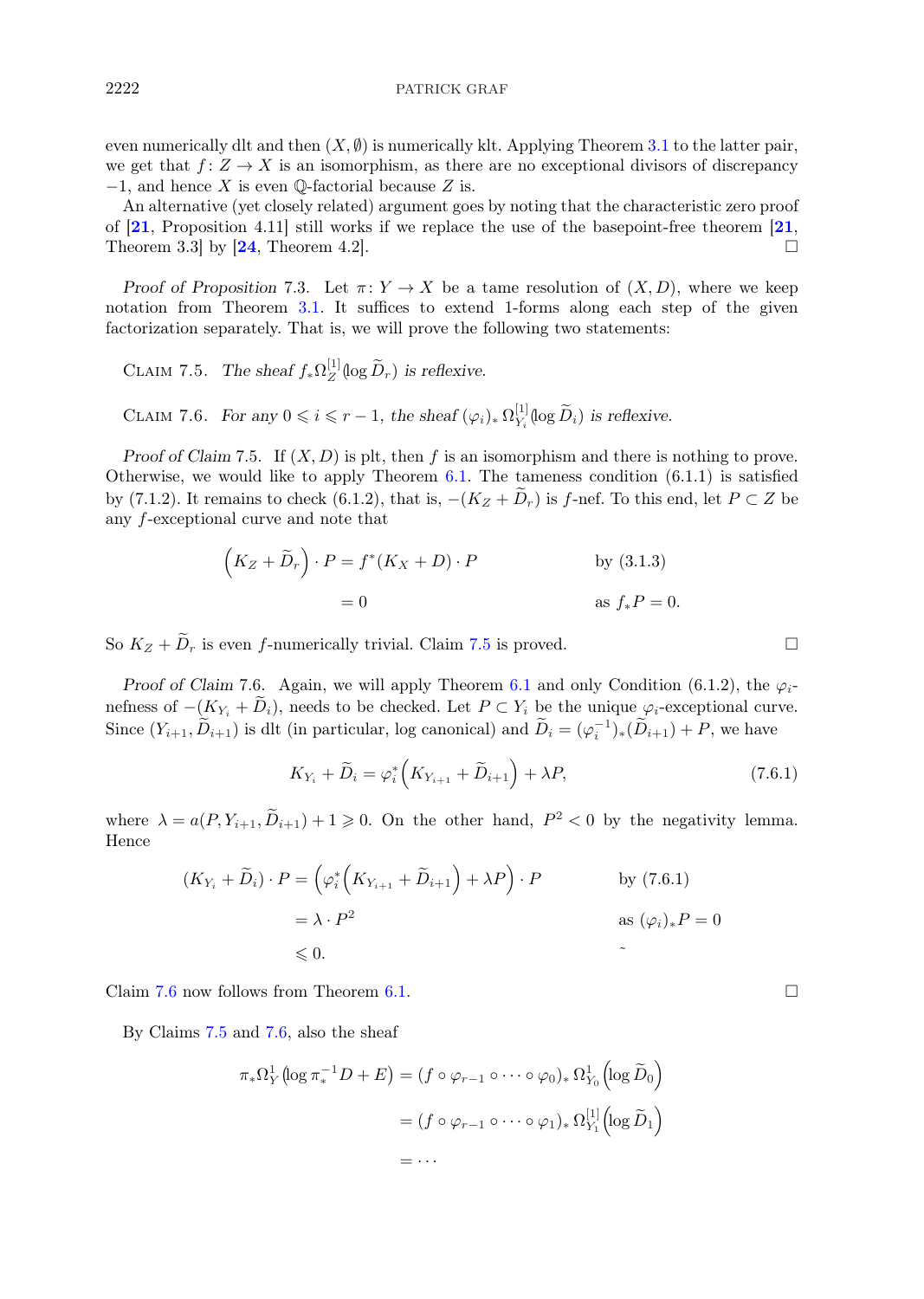<span id="page-15-0"></span>

Figure 2. *Cusp* [[19](#page-31-0), (3.39.2)]*.*

$$
= f_* \Omega_{Y_r}^{[1]} \left( \log \widetilde{D}_r \right)
$$
  
=  $\Omega_X^{[1]} \left( \log D \right)$ 

is reflexive. The proof of Proposition [7.3](#page-13-0) is thus finished.  $\square$ 

*Proof of Proposition* 7.4. For any object (variety, map, sheaf, etc.) over k, we denote the base change to k' by  $(-)'$ . Concerning (7.4.1), let  $\pi: Y \to X$  be proper birational, with Y normal. Then there is a commutative diagram



Since  $k'/k$  is a separable field extension, the horizontal maps are étale and faithfully flat. In particular,  $X'$  and  $Y'$  are still normal, and after possibly replacing them by suitable connected components,  $\pi'$  is proper birational. By assumption,  $\pi'_* \Omega_{Y'/k'}^{[q]}$  is reflexive. But

$$
\pi'_* \Omega_{Y'/k'}^{[q]} = \pi'_* \left( \left( \Omega_{Y'/k'}^q \right)^{\vee} \right)
$$
 by definition  
\n
$$
= \pi'_* \left[ \left( \left( \Omega_{Y/k}^q \right)^{\prime} \right)^{\vee} \right]
$$
 [13, Chapter II, Proposition 8.10]  
\n
$$
= \pi'_* \left( \left( \Omega_{Y/k}^{[q]} \right)^{\prime} \right)
$$
  
\n
$$
= \left( \pi_* \Omega_{Y/k}^{[q]} \right)^{\prime}
$$
 [13, Chapter III, Proposition 9.3],

hence the claim follows.

For (7.4.2), keep notation but assume additionally that  $\pi$  is a resolution of singularities. By the above argument, the sheaf  $\pi'_*\Omega^{[q]}_{Y'/k'}$  is reflexive. Because  $Y' \to Y$  is étale,  $\pi'$  is in fact a resolution and it follows that  $X'$  satisfies the regular extension theorem for  $q$ -forms.

The proof in the logarithmic case is similar, and therefore omitted.  $\Box$ 

#### 7.B. *Proof of Theorem* [1.2](#page-1-0)

By Proposition [7.2,](#page-13-0) we may assume that  $(X, D)$  is reduced. Furthermore, since our ground field k is assumed to be perfect, its algebraic closure  $\overline{k}$  is separable over k and hence by Proposition [7.4,](#page-13-0) we may assume that  $k = \overline{k}$ . The singularities of reduced log canonical surface pairs over an algebraically closed ground field have been classified in [[19](#page-31-0), Corollaries 3.31, 3.39, 3.40]. According to this classification, there are seven cases to be considered. Their dual graphs are depicted in Figures 2–7 (the first case is not shown since it has only one exceptional curve).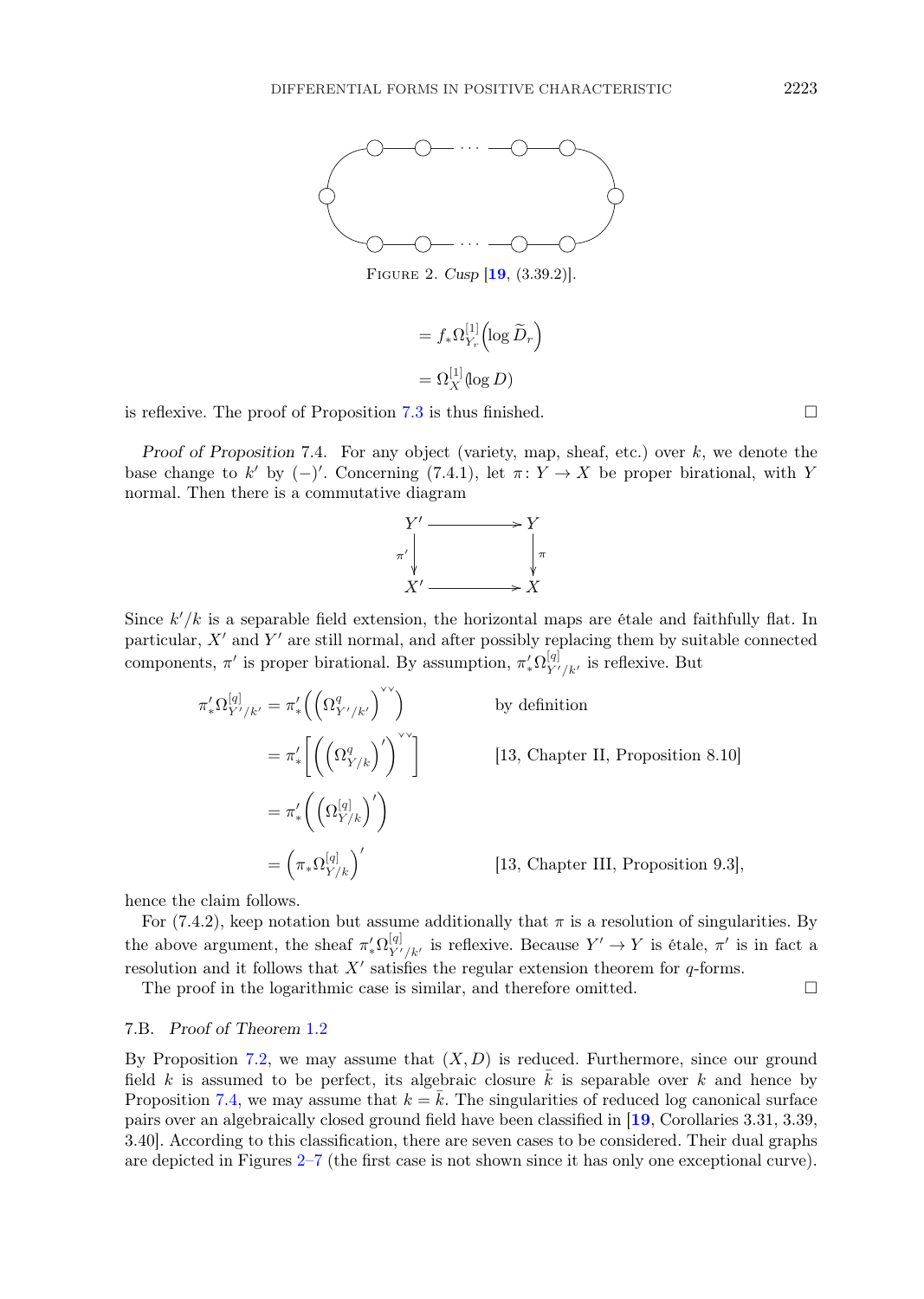<span id="page-16-0"></span>

FIGURE 3.  $\mathbb{Z}/2$ -quotient of cusp or simple elliptic  $[19, (3.39.3)]$  $[19, (3.39.3)]$  $[19, (3.39.3)]$ .



FIGURE 4. *Other quotient of simple elliptic* [[19](#page-31-0), (3.39.4)].  $\Gamma_3$  *is likewise a chain and* (det  $\Gamma_i$ ) *is either* (3, 3, 3)*,* (2, 4, 4) *or* (2, 3, 6)*.*



Figure 5. *The three possibilities for a cyclic quotient* [[19](#page-31-0), (3.40.1)]*.*



Figure 6. *The two possibilities for a dihedral quotient* [[19](#page-31-0), (3.40.2)]*.*



FIGURE 7. Other quotient of a smooth surface  $[19, (3.40.3)]$  $[19, (3.40.3)]$  $[19, (3.40.3)]$ . (det  $\Gamma_i$ ) is either  $(2, 3, 3)$ ,  $(2, 3, 4)$ *or* (2, 3, 5)*.*

Here we use the following color and labeling pattern. The extra information thus contained in the figures is easily verified.

NOTATION 7.7. A *plain circle* denotes an exceptional curve with discrepancy equal to −1. A node shaded in *gray* denotes an exceptional curve with discrepancy > −1. All exceptional curves are smooth rational. The components of  $\pi_*^{-1}D$  are shown in *black*. A *negative number* attached to a vertex denotes the self-intersection of the corresponding curve. A *leaf* is a curve intersecting at most one other curve, while a *fork* intersects at least three other curves.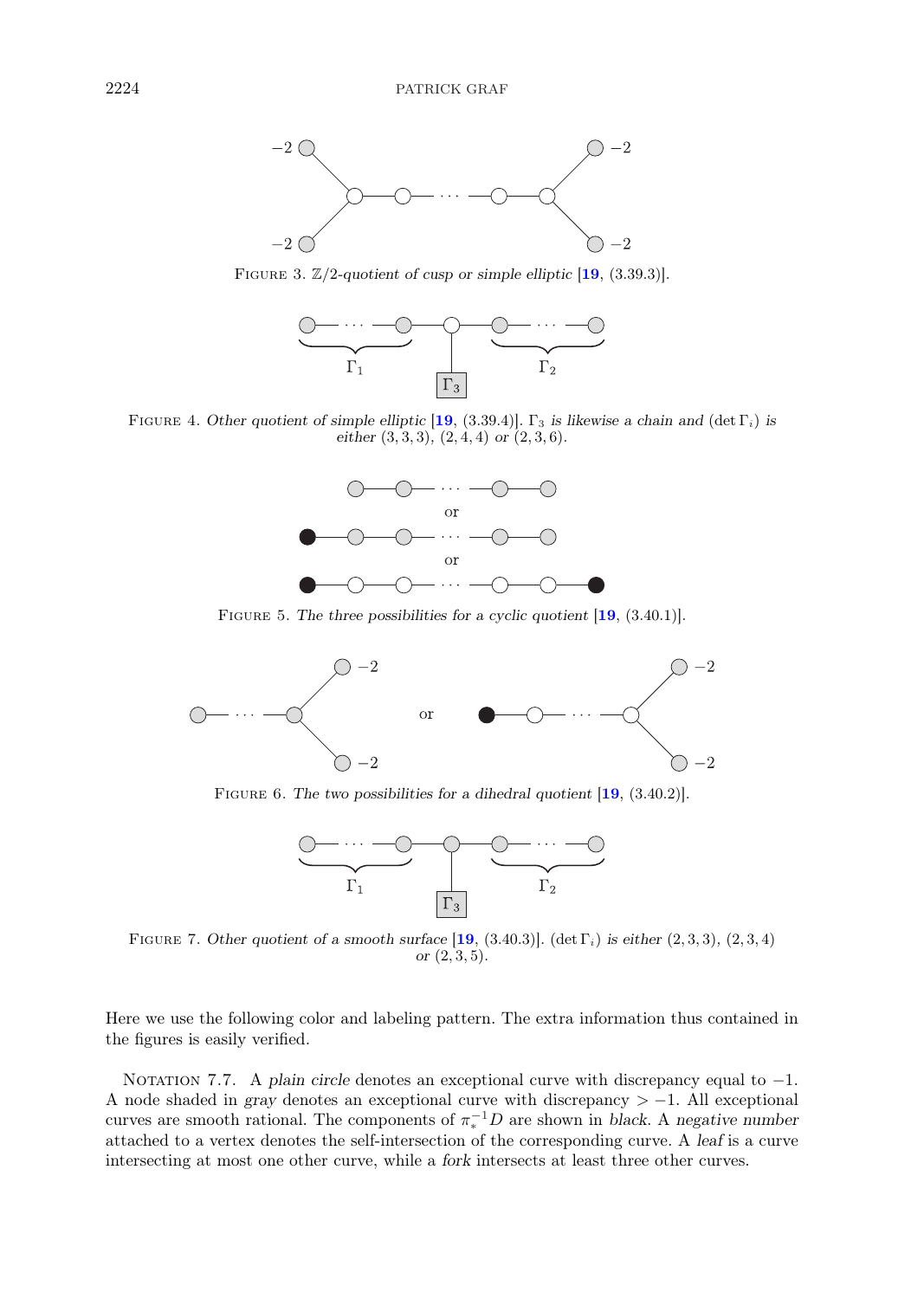Since Theorem [1.2](#page-1-0) is local, we may shrink X and assume that  $(X, D)$  has only one singular point. We use notation from Theorem [3.1,](#page-5-0) applied to the minimal resolution  $\pi: Y \to X$  of  $(X, D)$ . In particular, E is the exceptional locus of  $\pi$  and r is the number of contractions performed by the MMP before the minimal dlt model is reached. The classification is then as follows. (The names are actually valid only in characteristic zero. Here they are only meant for easier reference and should not be taken literally.)

- $(7.8.1)$  (Simple elliptic, [[19](#page-31-0), (3.39.1)]) Here  $D=0$  and E consists of a single smooth elliptic curve, which has discrepancy  $-1$ . So  $r = 0$  and the tameness condition on  $\pi$  is automatically satisfied. In this case, Theorem [1.2](#page-1-0) thus follows directly from Proposition [7.3.](#page-13-0)
- (7.8.[2\)](#page-15-0) (Cusp, Figure 2) Again, there are no curves of discrepancy  $> -1$ , so  $r = 0$  and we conclude as before.
- (7.8.[3\)](#page-16-0) ( $\mathbb{Z}/2$ -quotient of cusp or simple elliptic, Figure 3) Here  $r = 4$  and each step  $\varphi_i$ contracts a curve  $C_i \subset U_i \subset Y_i$ , where  $U_i$  is a smooth open subset of  $Y_i$  and  $C_i^2 = -2$ . By [[19](#page-31-0), Theorem 3.32], the resulting singularity is étale locally<sup>†</sup> isomorphic to the vertex of Spec  $k[u^2, uv, v^2]$ . Since char  $k \ge 7 > 2$ , this singularity is actually a  $\mathbb{Z}/2$ quotient of a smooth surface. Then by the usual norm argument,  $2 \cdot \Delta_i$  is Cartier for every integral Weil divisor  $\Delta_i$  on  $Y_i$ , where  $0 \leq i \leq 4$ . Applying this to  $K_{Y_i} + D_i$ , we see that  $\pi$  is a tame resolution and we conclude by Proposition [7.3.](#page-13-0)
- (7.8.[4\)](#page-16-0) (Other quotient of simple elliptic, Figure 4) The three chains of rational curves  $\Gamma_i$  can obviously be treated independently of each other, hence we will concentrate on, say,  $\Gamma_1$ . The first curve contracted has to be the leaf, since otherwise there would be two components of  $D_1$  intersecting at a singular point of  $Y_1$ , contradicting Proposition [4.4.](#page-7-0) Repeating this argument, we see that the curves in  $\Gamma_1$  are contracted in sequence, starting from the leaf and proceeding toward the fork. In particular, at each step there is only one singular point and it is obtained by contracting a subchain of  $\Gamma_1$ . But det  $\Gamma_1 \leq 6$  and by the recurrence relation in [[19](#page-31-0), (3.33.1)], the same also holds for all its subchains. By  $[19]$  $[19]$  $[19]$ , Theorem 3.32 and the assumption char  $k \geq 7$ , the singular point of each  $Y_i$  is a quotient by a finite group of order at most 6. As in the previous case (7.8.3), this implies that  $\pi$  is tame and hence Theorem [1.2](#page-1-0) holds also in this case.
- (7.8.5) (Cyclic quotient, Figure [5\)](#page-16-0) There are three subcases, according to whether the boundary  $D$  has zero, one or two components. In the first two cases, it actually not true that  $(X, D)$  has a tame resolution, since the chain E can be arbitrarily long and hence infinitely many (in fact, all) primes would have to be excluded. So we cannot apply Proposition [7.3.](#page-13-0) But note that for every exceptional curve  $P \subset Y = Y_0$ , we have  $\deg(K_P + P^c) \leq 0$ , where  $P^c \coloneqq \text{Diff}_P(\widetilde{D}_0 - P)$ . (The degree is -1 for the leaves and 0 for the other curves, since there is no fork.) Also the pair  $(Y_0, D_0)$  is clearly tamely dlt, since it is even snc. Hence in these cases, Theorem [1.2](#page-1-0) is a direct consequence of Theorem [6.1](#page-11-0) applied to  $\pi$ . In the third subcase, we may follow the same argument or else note that  $r = 0$ , so  $\pi$  is tame — it boils down to the same thing.
- (7.8.[6\)](#page-16-0) (Dihedral quotient, Figure 6) We have two subcases: either  $D = 0$  or  $D \neq 0$ . If  $D = 0$ , again there may not be a tame resolution. Instead, the MMP needs to be chosen in such a way that first the two  $(-2)$ -curves intersecting the fork are contracted. The resulting pairs  $(Y_i, \tilde{D}_i)$ ,  $i = 1, 2$ , are tamely dlt by the same reasoning as in

<sup>†</sup>As stated, [[19](#page-31-0), Theorem 3.32] gives the result only up to completion (which would also be sufficient), but the proof shows that there is a map  $\varphi_i(U_i) \to \text{Spec } k[u^2, uv, v^2]$  which is étale at the point  $\varphi_i(C_i)$ .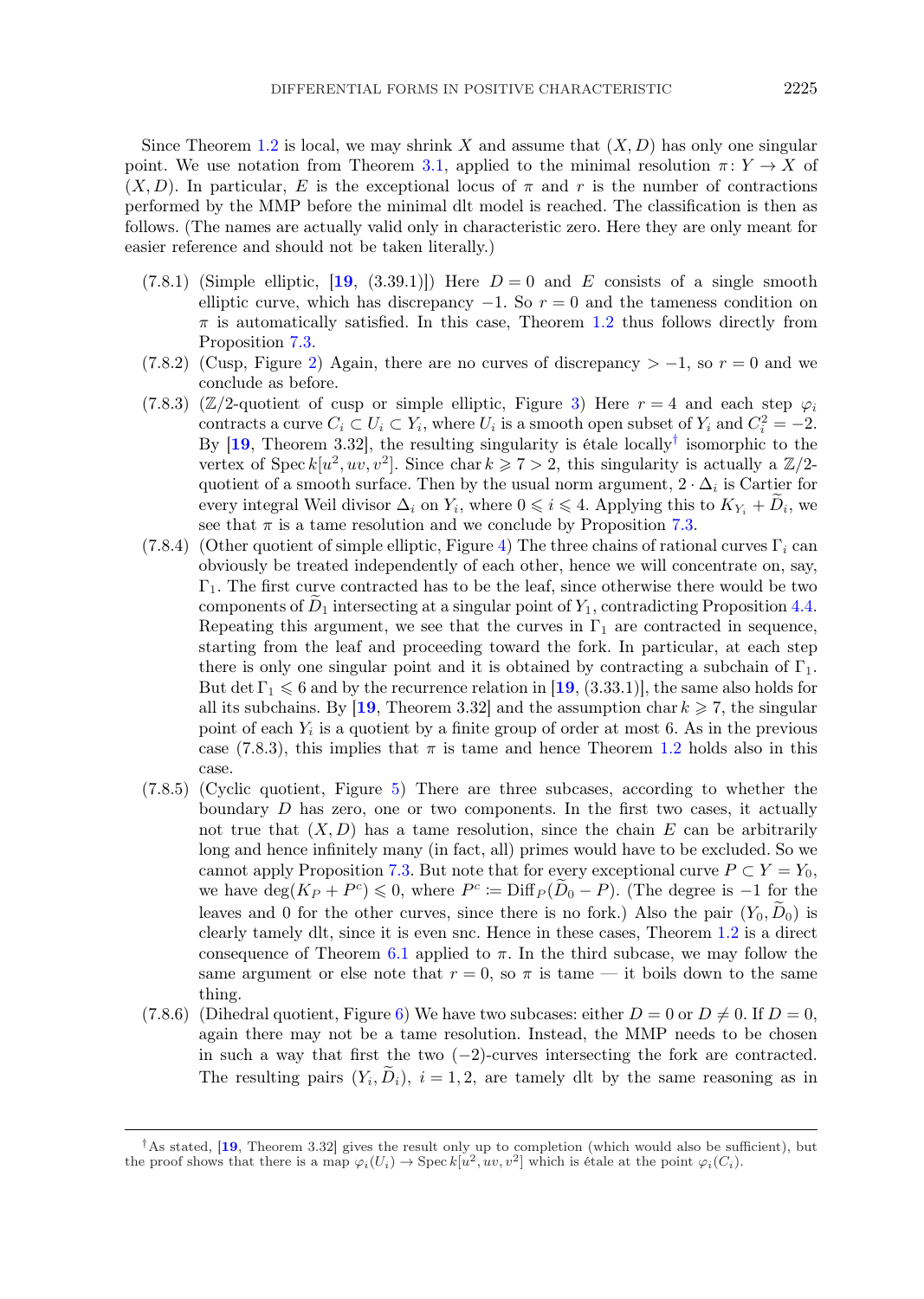<span id="page-18-0"></span>case (7.8.3). If  $P \subset Y_2$  is the image of the fork, both singular points of  $Y_2$  appear in  $P^c := \text{Diff}_P(\overline{D}_2 - P)$  with coefficient either<sup>†</sup> zero or  $\frac{1}{2}$ , by Theorem [4.3.](#page-7-0) Hence

$$
\deg(K_P + P^c) \leqslant -2 + 1 + \frac{1}{2} + \frac{1}{2} = 0.
$$

If  $P \subset Y_2$  is any other exceptional curve, the above inequality also holds, as in case (7.8.5). We can therefore apply Theorem [6.1](#page-11-0) to the map  $Y_2 \to X$  to conclude. If  $D \neq 0$ , then  $r = 2$  and only the two (-2)-curves are contracted. The resolution  $\pi$ is then tame by exactly the same argument as in case (7.8.3).

(7.8.7) (Other quotient of a smooth surface, Figure [7\)](#page-16-0) The argument is similar to case (7.8.4). First the chains  $\Gamma_i$  are contracted, starting from the leaves and progressing toward the fork. As det  $\Gamma_i \leqslant 5 < 7 \leqslant \text{char } k$ , this implies that  $(Y_i, D_i)$  is tamely dlt for  $0 \leqslant$  $i \leq r - 1$ . Furthermore, X is log terminal and  $D = 0$ , so  $(X, D)$  is plt and case (7.1.2) of the definition of tameness applies. So  $\pi$  is tame and Proposition [7.3](#page-13-0) gives the result.

Since we have now worked our way through all the cases, the proof of Theorem [1.2](#page-1-0) is finished.

# 8. *Proof of Theorem* [1.3](#page-2-0)

This section contains the proof of our second main result, Theorem [1.3.](#page-2-0) The argument proceeds in three steps.

## 8.A. *Passing to a log resolution*

First of all, by blowing up Y further we may turn  $\text{Exc}(\pi)+D_Y$  into an snc divisor. We need to show that this does not change  $\det(E_i \cdot E_j)$  up to sign. Indeed, after renumbering we may assume that we are blowing up a point  $p \in Y$  which is contained exactly in the exceptional curves  $E_1,\ldots,E_k$ , where  $k \leq \ell$ . Let  $r_i$  be the multiplicity of  $E_i$  at  $p$ . Set  $A = (a_{ij}) = (-E_i \cdot E_j)$ , the negative of the intersection matrix on Y and  $\tilde{A}$  the analogous matrix after blowing up p, with the new exceptional curve put first. Also, let  $A_0 = \begin{pmatrix} 0 & 0 \\ 0 & A \end{pmatrix}$  with one additional zero row and column. Then

$$
\widetilde{A} = A_0 + \begin{pmatrix}\n1 & -r_1 & -r_2 & \cdots & -r_k & 0 \\
-r_1 & r_1^2 & r_1r_2 & \cdots & r_1r_k & 0 \\
\vdots & \vdots & \vdots & \ddots & \vdots & \vdots \\
-r_k & r_1r_k & r_2r_k & \cdots & r_k^2 & 0 \\
0 & 0 & 0 & \cdots & 0 & 0\n\end{pmatrix},
$$

where there are  $\ell - k$  zero rows and columns, respectively. By adding  $r_i \cdot$  (first column) to the  $(i + 1)$ st column for all  $1 \leq i \leq k$ , the matrix  $\tilde{A}$  is transformed into

$$
\widetilde{A}' = \begin{pmatrix}\n1 & 0 & \cdots & 0 \\
-r_1 & a_{11} & \cdots & a_{1\ell} \\
\vdots & \vdots & & \vdots \\
-r_k & \vdots & & \vdots \\
0 & a_{\ell 1} & \cdots & a_{\ell \ell}\n\end{pmatrix},
$$

 $\begin{pmatrix} -r_k & & & \ & 0 & a_{\ell 1} & \dots & a_{\ell \ell} \end{pmatrix}$ <br>  $\dagger$  As  $K_{Y_2} + \widetilde{D}_2$  is not Cartier, the coefficient is actually 1/2, but we only need an upper bound on the different.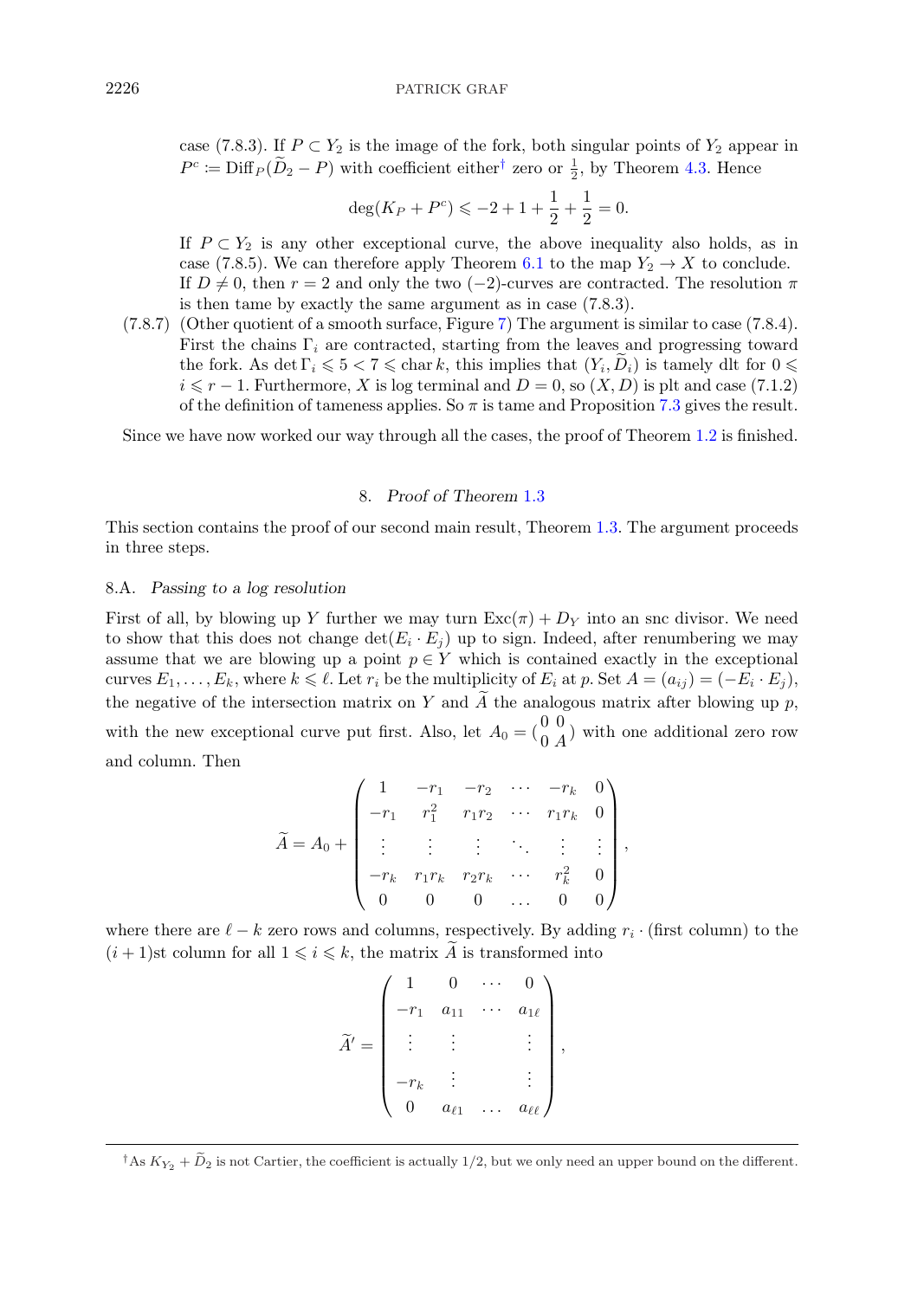while keeping the determinant unchanged. Expanding det  $\widetilde{A}'$  by the first row, we see that  $\det \tilde{A}' = \det A$ . Hence we may make the following

ADDITIONAL ASSUMPTION 8.1. The map  $\pi: Y \to X$  is a log resolution of  $(X, D)$ .

#### 8.B. *Dropping the non-exceptional divisor*

Pick an irreducible component  $P \subset |D|$ , and let  $P_Y$  be its strict transform on Y. Then consider the short exact sequence given by the residue map  $[5, 2.3(b)]$  $[5, 2.3(b)]$  $[5, 2.3(b)]$ 

$$
0 \longrightarrow \Omega_Y^1(\log \lfloor D_Y \rfloor + E - P_Y) \longrightarrow \Omega_Y^1(\log \lfloor D_Y \rfloor + E) \longrightarrow \mathcal{O}_{P_Y} \longrightarrow 0.
$$

Pushing it forward via  $\pi$  yields

$$
0 \longrightarrow \pi_*\Omega^1_Y(\log \lfloor D_Y \rfloor + E - P_Y) \longrightarrow \pi_*\Omega^1_Y(\log \lfloor D_Y \rfloor + E) \longrightarrow \mathcal{Q} \longrightarrow 0,
$$

where  $\mathscr{Q} \subset \pi_* \mathscr{O}_{P_Y}$ . In particular,  $\mathscr{Q}$  is supported on P and it is torsion-free as an  $\mathscr{O}_P$ -module. Hence  $\mathscr Q$  has only one associated prime, which is of height 1. It then follows from [[14](#page-31-0), Corollary 1.5] that the sheaf  $\pi_* \Omega_Y^1(\log|D_Y| + E - P_Y)$  is likewise reflexive. Repeating this argument for all components  $P \subset |D|$ , we arrive at the conclusion that

 $\pi_* \Omega_Y^1(\log E)$ 

is reflexive, and hence isomorphic to  $\Omega_X^{[1]}$ . In other words,  $(X, \emptyset)$  satisfies the logarithmic extension theorem.

## 8.C. *Dropping the exceptional divisor*

Set  $E = E_1 + \cdots + E_{\ell}$ , and consider the residue sequence [[5](#page-30-0), 2.3(a)]

$$
0 \longrightarrow \Omega^1_Y \longrightarrow \Omega^1_Y(\log E) \longrightarrow \bigoplus_{i=1}^{\ell} \mathscr{O}_{E_i} \longrightarrow 0.
$$

We need to show that

$$
\mathrm{H}^0\hskip-2pt \left(Y,\Omega_Y^1\right) \longrightarrow \mathrm{H}^0\hskip-2pt \left(Y,\Omega_Y^1(\log E)\right)
$$

is an isomorphism. It suffices to show that the connecting homomorphism

$$
\delta \colon \bigoplus_{i=1}^{\ell} \mathrm{H}^{0}(E_{i}, \mathscr{O}_{E_{i}}) \longrightarrow \mathrm{H}^{1}(Y, \Omega_{Y}^{1})
$$

is injective. To this end, consider the restriction map

$$
r\colon \mathrm{H}^1\hskip-2pt \left(Y,\Omega_Y^1\right) \longrightarrow \bigoplus_{i=1}^\ell \mathrm{H}^1\hskip-2pt \left(E_i,\Omega_{E_i}^1\right).
$$

We will show that the composition

$$
r \circ \delta \colon \bigoplus_{i=1}^{\ell} \mathrm{H}^{0}(E_{i}, \mathscr{O}_{E_{i}}) \longrightarrow \bigoplus_{i=1}^{\ell} \mathrm{H}^{1}(E_{i}, \Omega_{E_{i}}^{1})
$$
\n(8.1.1)

is an isomorphism. In fact, on the left-hand side choose the basis consisting of the constant functions  $\mathbf{1}_{E_i}$ , and on each summand of the right-hand side, choose the basis canonically determined by the trace map. It is easy to see<sup>†</sup> that with respect to these bases,  $(8.1.1)$  is

<sup>&</sup>lt;sup>†</sup>For more details, the reader is advised to consult the proof of  $[9,$  $[9,$  $[9,$  Proposition 3.2], which is independent of the characteristic.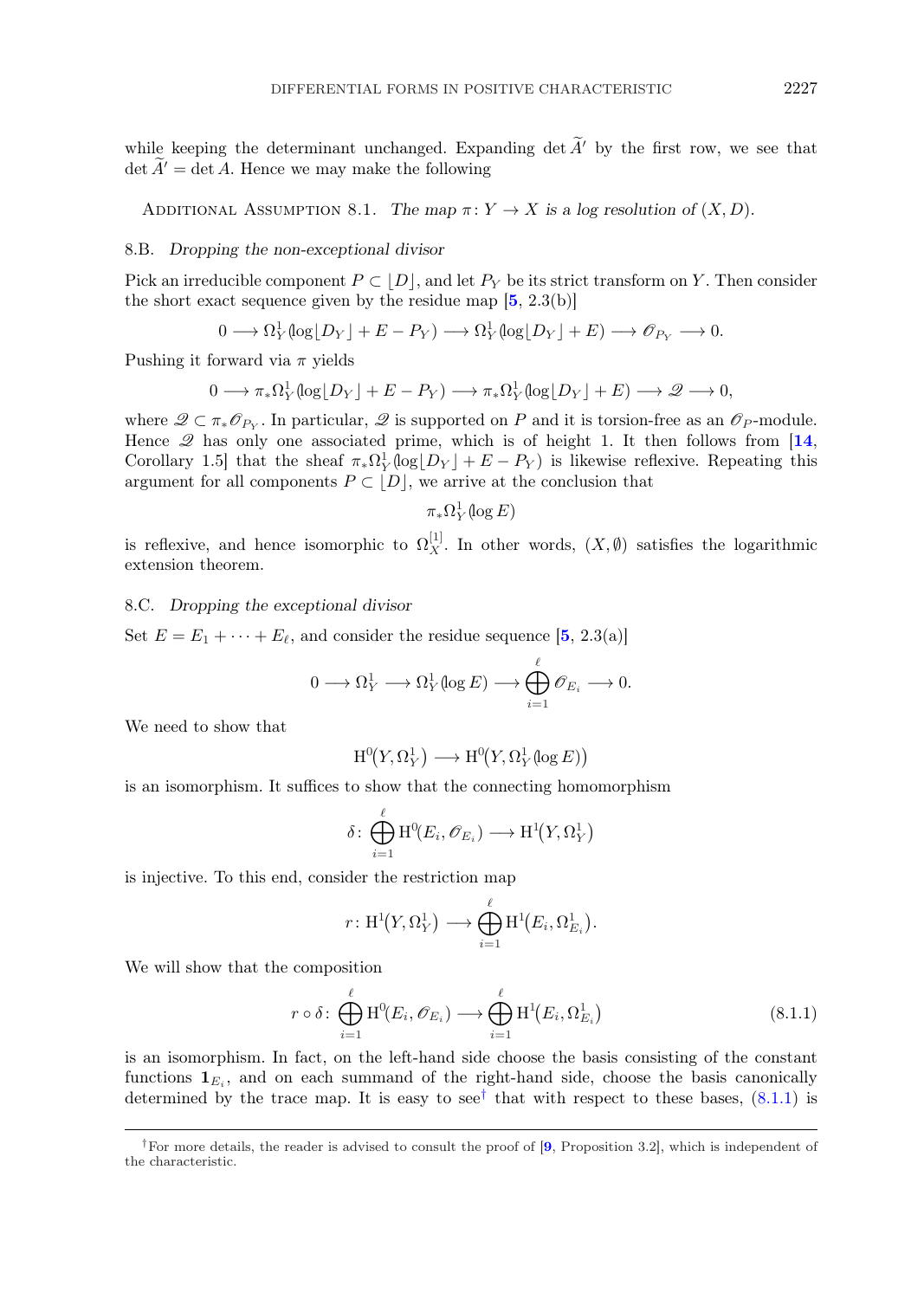<span id="page-20-0"></span>given by the intersection matrix  $A := (E_i \cdot E_j)$ . By the negativity lemma [[21](#page-31-0), Lemma 3.40], A is negative definite (in particular, invertible) when considered as an integer matrix. Here, of course, we have to regard  $A$  as defined over our ground field  $k$  instead. However, by our assumption, the characteristic p of k does not divide det A. Hence the matrix A remains invertible when reduced modulo p. In other words,  $r \circ \delta$  is an isomorphism, and then  $\delta$  is injective. It follows that the sheaf  $\pi_* \Omega^1_Y$  is reflexive.

## 9. *The characteristic zero extension theorem revisited*

The purpose of this section is to explain how the ideas in this paper yield a new proof of  $\vert 11$  $\vert 11$ , Theorem 1.5], repeated below as Theorem A. Even though we are ultimately only interested in that statement, in order to give a self-contained argument we have to set up an inductive procedure involving Theorem B. The latter statement has already been proven in much greater generality in [[8](#page-30-0), Theorem 1.2], but we must not use that result in our proof in order to avoid a circular dependence on [[11](#page-31-0)].

For a very brief run-down of  $C$ -pairs and  $C$ -differentials, we refer to Section 9.A. In the whole section, all varieties are assumed to be defined over the complex numbers.

THEOREM A. Let  $(X, D)$  be a complex log canonical pair. Then  $(X, D)$  satisfies the *logarithmic extension theorem.*

Theorem B (Bogomolov–Sommese vanishing). *Let* (X, D) *be a complex-projective dlt*  $\mathcal{C}\text{-pair}$  and  $\mathscr{A} \subset \text{Sym}_{\mathcal{C}}^{[1]} \Omega_X^r(\log D) = \Omega_X^{[r]}(\log D)$  *a rank one reflexive subsheaf. Then the*  $\mathcal{C}\text{-}Kodaira dimension \kappa_{\mathcal{C}}(\mathscr{A}) \leq r.$ 

The induction runs as follows, where the start of induction (dimension one) is trivial. Here, of course, 'Theorem  $A_n$ ' means 'Theorem A for X of dimension at most n', and ditto for Theorem  $B_n$ .

- Theorem  $A_n$  implies Theorem  $B_n$ , and
- Theorem  $B_n$  implies Theorem  $A_{n+1}$ .

While the proofs of both directions do draw on some of the more elementary arguments in [[11](#page-31-0)], we stress that the technical core of that paper is not used. Hence it still seems fair to say that our proof is 'new'.

## 9.A. *Background on* C*-pairs*

For a more thorough treatment, see [[8](#page-30-0), Section 5] and the references therein. A C*-pair* is a pair  $(X, D)$  in the usual sense, where  $D = \sum_i (1 - \frac{1}{n_i}) D_i$  with  $n_i \in \mathbb{N} \cup \{\infty\}$ . One then defines *adapted morphisms*  $\gamma: Y \to X$ , essentially by requiring that the ramification order over  $D_i$  is equal to  $n_i$ . The sheaves of C-differentials are subsheaves

$$
\operatorname{Sym}_{\mathcal{C}}^{[m]} \Omega_X^r(\log D) \subset \left(\operatorname{Sym}^{[m]} \Omega_X^r\right) (*[D])
$$

defined by the condition that the pullback of a local section under an adapted morphism has at worst logarithmic poles along supp  $\gamma^*|D|$ . We have

$$
\operatorname{Sym}^{[m]} \Omega_X^r(\log \lfloor D \rfloor) \subset \operatorname{Sym}_\mathcal{C}^{[m]} \Omega_X^r(\log D)
$$

and for  $m = 1$ , this is an equality. Let  $\mathscr{A} \subset \text{Sym}_{\mathcal{C}}^{[1]} \Omega_X^r(\log D)$  be a Weil divisorial subsheaf. The C-Kodaira dimension  $\kappa_{\mathcal{C}}(\mathscr{A})$  is defined to be the maximum of the dimensions of  $\overline{\varphi_m(X)}$ ,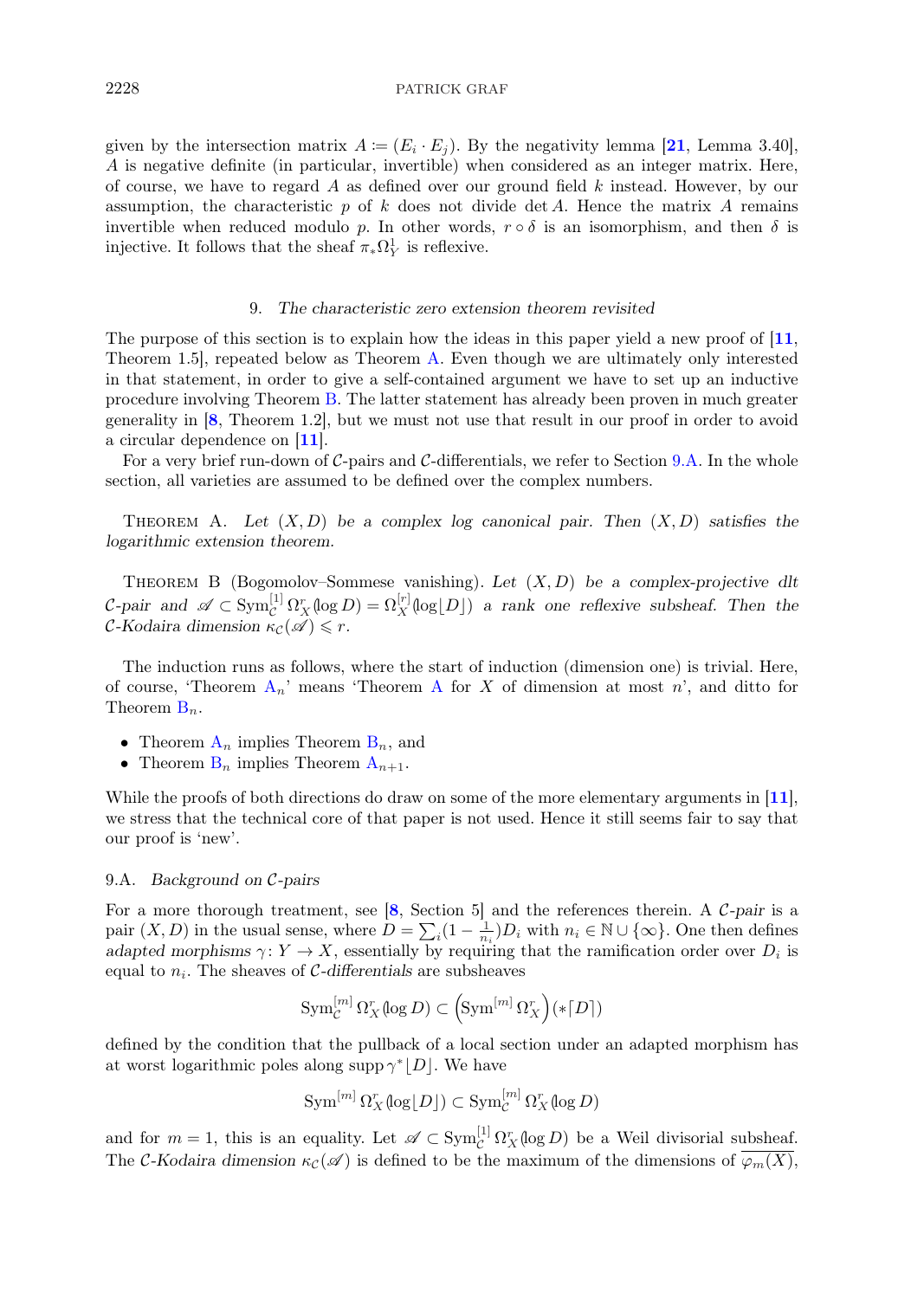<span id="page-21-0"></span>where  $\varphi_m$  is the rational map given by the global sections of  $\text{Sym}_{\mathcal{C}}^{[m]}$   $\mathscr{A}$ . Here  $\text{Sym}_{\mathcal{C}}^{[m]}$   $\mathscr{A}$  is the saturation of  $\mathscr{A}^{[m]}$  inside  $\text{Sym}_{\mathcal{C}}^{[m]} \Omega_X^r(\log D)$ .

# 9.B. *Residue and restriction sequences*

We need to have the results of Section [5](#page-8-0) at our disposal in this setting. These are, to a large extent, already contained in  $[8, \text{Section 6}; 11, \text{Section 11}]$  $[8, \text{Section 6}; 11, \text{Section 11}]$  $[8, \text{Section 6}; 11, \text{Section 11}]$  $[8, \text{Section 6}; 11, \text{Section 11}]$  $[8, \text{Section 6}; 11, \text{Section 11}]$ . Hence we only give a sketch of the proof.

THEOREM 9.1 (Residue sequence). Let  $(X, D)$  be a dlt C-pair and  $P \subset |D|$  an irreducible *component. Setting*  $P^c := \text{Diff}_P(D - P)$ *, the pair*  $(P, P^c)$  *is again a dlt* C-pair, and the following *holds:* For any integer  $r \geqslant 1$ , there is a sequence

$$
0 \longrightarrow \Omega_X^{[r]}(\log|D| - P) \longrightarrow \Omega_X^{[r]}(\log|D|) \xrightarrow{\text{res}_P} \Omega_P^{[r-1]}(\log|P^c|) \longrightarrow 0 \tag{9.1.1}
$$

which is exact on X off a codimension three subset and on  $(X, D)_{\text{src}}$  agrees with the usual *residue sequence. Its restriction to* P *induces a sequence*

$$
0 \longrightarrow \Omega_P^{[r]}(\log \lfloor P^c \rfloor) \longrightarrow \Omega_X^{[r]}(\log \lfloor D \rfloor) \Big|_P^{\vee} \xrightarrow{\text{res}_P^P} \Omega_P^{[r-1]}(\log \lfloor P^c \rfloor) \longrightarrow 0 \tag{9.1.2}
$$

*which is exact on* P *off a codimension two subset. More generally, for every*  $m \in \mathbb{N}$  *there is a map*

$$
\operatorname{res}_P^m\colon \operatorname{Sym}_{\mathcal{C}}^{[m]} \Omega_X^r(\log D) \longrightarrow \operatorname{Sym}_{\mathcal{C}}^{[m]} \Omega_P^{r-1}(\log P^c),
$$

*surjective off a codimension three subset of* X*, which generically coincides with the* m*th symmetric power of the residue map.*

Theorem 9.2 (Restriction sequence). *Notation as above. Then there is a sequence*

$$
0 \longrightarrow \Omega_X^{[r]}(\log|D|)(-P)^{\vee\vee} \longrightarrow \Omega_X^{[r]}(\log|D| - P) \xrightarrow{\text{restr}_{P}} \Omega_P^{[r]}(\log|P^c|) \longrightarrow 0,
$$
 (9.2.1)

*exact off a codimension three subset, which on*  $(X, D)_{\text{src}}$  *agrees with the usual restriction sequence. More generally, for every*  $m \in \mathbb{N}$  *there is a map* 

$$
\text{restr}_P^m\colon \operatorname{Sym}_{\mathcal{C}}^{[m]} \Omega_X^r(\log D - P) \longrightarrow \operatorname{Sym}_{\mathcal{C}}^{[m]} \Omega_P^r(\log P^c)
$$

which is surjective in codimension two and generically coincides with the mth symmetric power *of the restriction map.*

*Proof sketch of Theorems 9.1 and 9.2.* Sequences (9.1.1) and (9.1.2) along with the respective properties are in [[11](#page-31-0), Theorem 11.7]. The existence of  $\operatorname{res}_{P}^{m}$  is shown in [[8](#page-30-0), Theorem 6.9(i)]. Likewise, the maps  $\text{restr}_P^m$  are constructed in [[8](#page-30-0), Theorem 6.9(ii)]. What is missing is the following:

- the existence of sequence  $(9.2.1)$ , and
- the surjectivity properties of  $\mathrm{res}_{P}^{m}$  and  $\mathrm{restr}_{P}^{m}$ .

For the first item, the argument is similar to Step 3 in the proof of Theorem [1.4,](#page-2-0) that is, we reduce to the snc case by a reflexivity argument. For the second item (which is in fact not used in this paper), we resort to Step 2 in the above proof, but instead of Corollary [4.5](#page-7-0) we use [[8](#page-30-0), Proposition 6.12.

## 9.C. *Lifting along a non-positive map*

The analog of Theorem [6.1](#page-11-0) is as follows.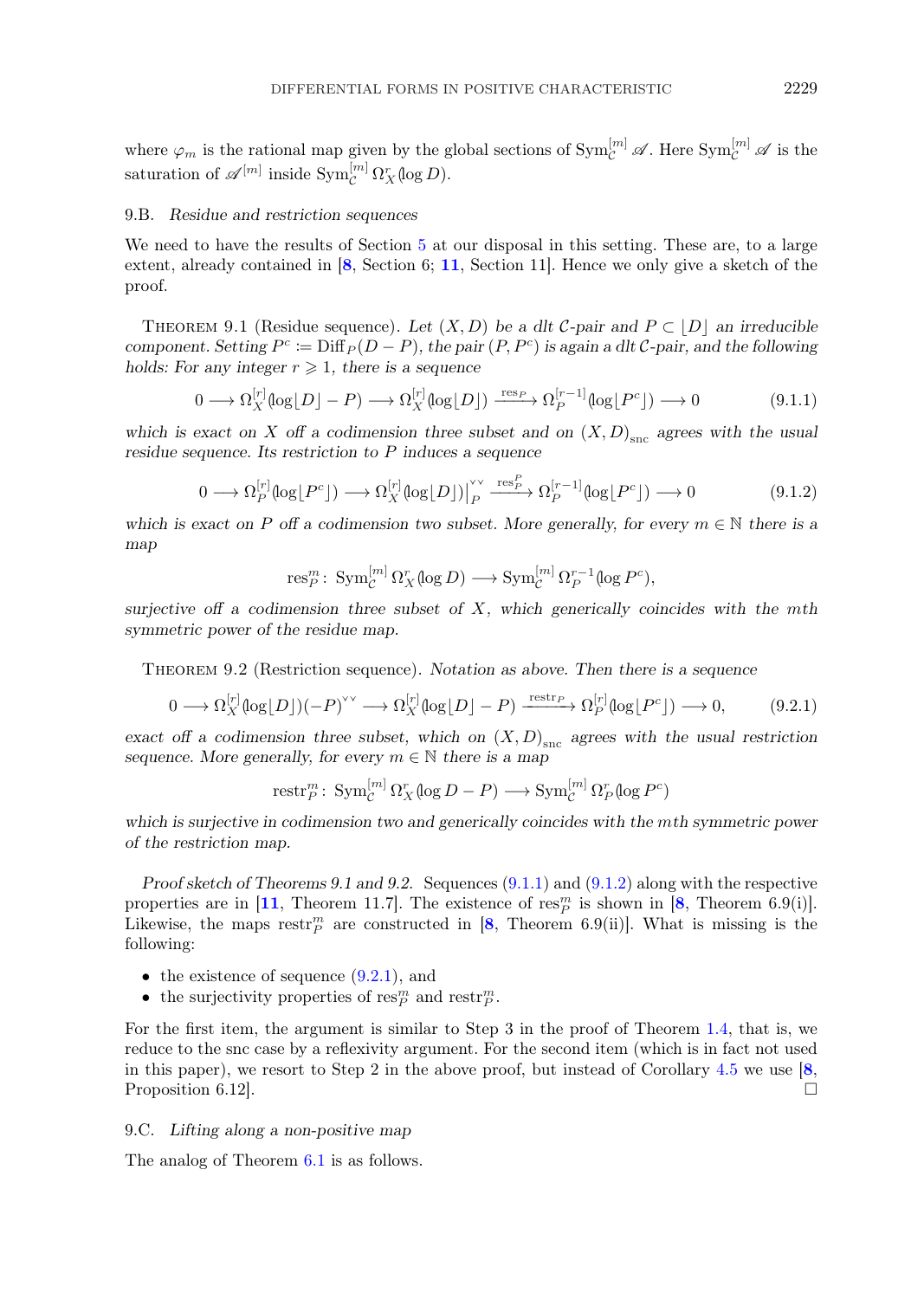<span id="page-22-0"></span>THEOREM 9.3 (Lifting forms). Assume Theorem  $B_n$  $B_n$ . Let  $g: Y \to X$  be a proper birational *map of normal varieties of dimension at most*  $n + 1$ *, with*  $E = \text{Exc}(q)$  *the reduced divisorial part of the exceptional locus. Furthermore, let* D *be an effective divisor on* X, and set  $D_Y \coloneqq$  $g_*^{-1}D + E$ . Assume both of the following:

- $(9.3.1)$  *The pair*  $(Y, D_Y)$  *is dlt and*  $\mathbb{Q}$ -factorial.
- (9.3.2) For any irreducible component  $P \subset E$ , setting  $P^c \coloneqq \text{Diff}_P(D_Y P)$ , we have that  $K_P + P^c$  *is not q|p-big.*

Then for any integer  $r \geqslant 1$ , the natural map

$$
g_*\Omega_Y^{[r]}(\log \lfloor D_Y \rfloor) \hookrightarrow \Omega_X^{[r]}(\log \lfloor D \rfloor)
$$

*is an isomorphism.*

Recall that if f is any map, a divisor on the source of f is called f-big if its restriction to a *general* fiber of f is big.

The proof relies crucially on the following negativity lemma, which should be compared to the usual one  $[3, \text{ Lemma } 3.6.2(1)]$  $[3, \text{ Lemma } 3.6.2(1)]$  $[3, \text{ Lemma } 3.6.2(1)]$ . Indeed our version is somewhat stronger, as it does not merely make a numerical statement, but actually produces sections of a suitable line bundle.

PROPOSITION 9.4 (Big negativity lemma, cf.  $[8,$  $[8,$  $[8,$  Proposition 4.1]). Let  $\pi: Y \to X$  be a proper *birational map between normal quasi-projective varieties. Then for any non-zero effective* π*exceptional* Q-Cartier divisor E, there is an irreducible component  $P \subset E$  *such that*  $-E|_P$  *is*  $\pi$   $\sim$  *-big.* 

*Proof of Theorem* 9.3. We first contend that we may replace  $D$  by  $|D|$  and thus assume that D is reduced. To this end, note that  $\lfloor D_Y \rfloor = g_*^{-1} \lfloor D \rfloor + E$ , so the conclusion we are aiming at only depends on |D|. Also, as Y is Q-factorial, the pair  $(Y, |D_Y|)$  remains dlt. Finally, for any component  $P \subset E$  we have

$$
\text{Diff}_P([D_Y] - P) = \text{Diff}_P(0) + ([D_Y] - P)|_P
$$
\n
$$
= \text{Diff}_P(0) + (D_Y - P)|_P - {D_Y}|_P
$$
\n
$$
= P^c - {D_Y}|_P,
$$
\n[19, (4.2.10)]\n[19, (4.2.10)]

where  $\{D_Y\} \coloneqq D_Y - \lfloor D_Y \rfloor \geq 0$  is the fractional part of  $D_Y$ . So Condition (9.3.2) is likewise preserved.

Now let  $\sigma \in H^0(X, \Omega_X^{[r]}(\log D)) \setminus \{0\}$  be an arbitrary non-zero logarithmic r-form, and pick an effective g-exceptional divisor  $G$  such that

$$
g^*\sigma \in \mathrm{H}^0\!\left(Y,\Omega_Y^{[r]}(\log D_Y)(G)^{\vee\vee}\right). \tag{9.4.1}
$$

Equivalently, there is an injective map  $i: \mathscr{O}_Y(-G) \to \Omega_Y^{[r]}(\log D_Y)$ . We may assume that  $G \neq 0$ , in which case by Proposition 9.4 there is a component  $P \subset G$  such that  $-G|_{P}$  is  $g|_{P}$ -big. Set  $P^c \coloneqq \text{Diff}_P (D_Y - P)$ . Let  $F \subset P$  be a general fiber of  $g|_P$ , and set  $F^c \coloneqq P^c|_F$ . Then F is normal and  $(F, F^c)$  is again a dlt *C*-pair. Also, define  $\mathscr{A} \subset \text{Sym}_{\mathcal{C}}^{[1]} \Omega_Y^r(\log D_Y)$  to be the image of i. Now consider the residue sequence  $(9.1.1)$  along P:

$$
0 \longrightarrow \Omega_Y^{[r]}(\log D_Y - P) \longrightarrow \Omega_Y^{[r]}(\log D_Y) \xrightarrow{\text{res}_P} \Omega_P^{[r-1]}(\log \lfloor P^c \rfloor) \longrightarrow 0.
$$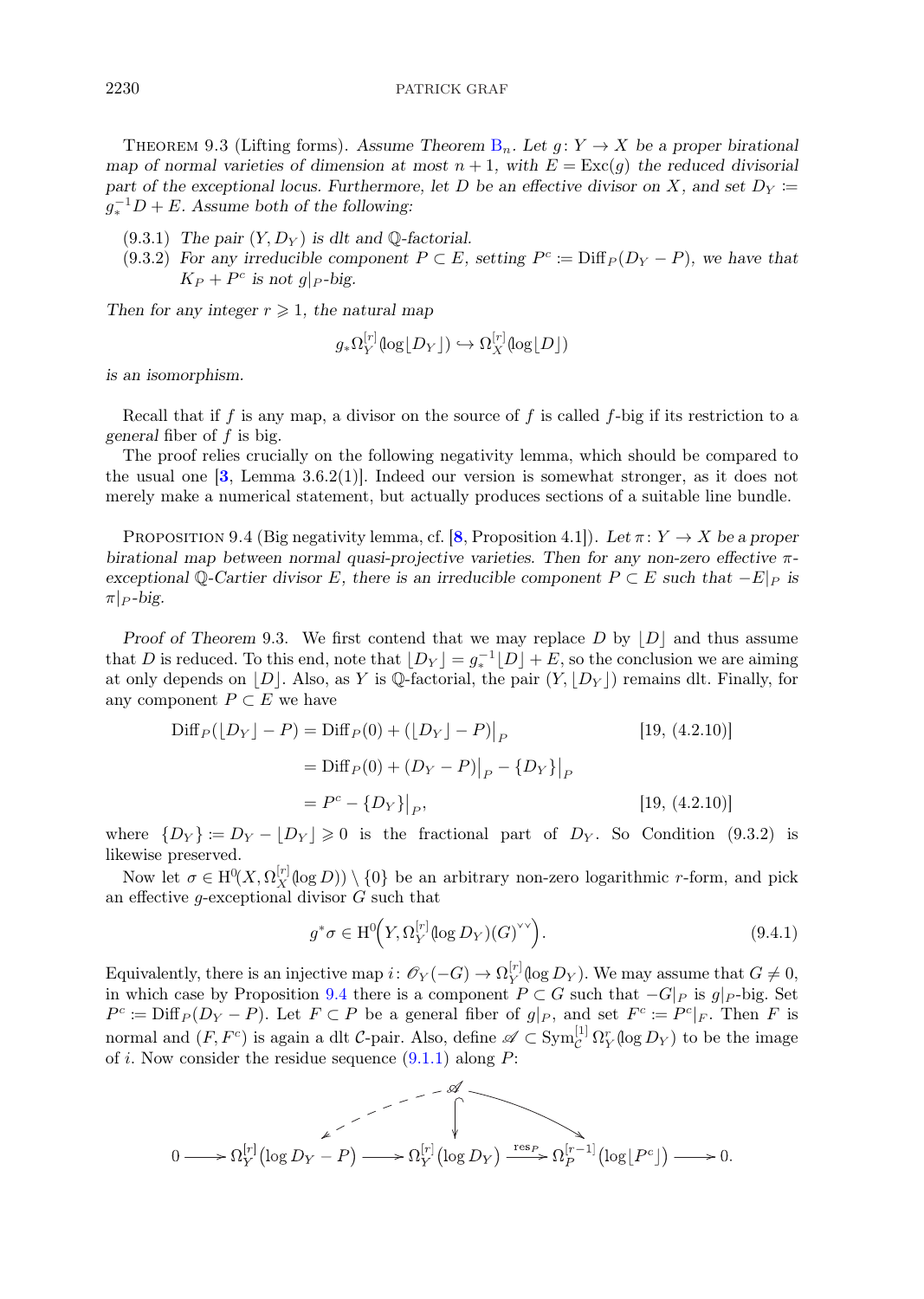CLAIM 9.5. *We have*  $res_P(\mathscr{A}) = 0$ , and hence  $\mathscr{A}$  is contained in  $\Omega_Y^{[r]}(\log D_Y - P)$  as *indicated by the dashed arrow in the above diagram.*

In the following, note that the restriction of a reflexive sheaf on  $P$  to the general fiber  $F$ remains reflexive and hence in this case the double dual may be omitted.

*Proof of Claim* 9.5. Arguing by contradiction, let us assume that  $res_P(\mathscr{A}) \neq 0$  and denote its saturation by  $\mathscr{B} \subset \text{Sym}_{\mathcal{C}}^{[1]} \Omega_P^{r-1}(\log P^c)$ , a Weil divisorial sheaf. By [[8](#page-30-0), Proposition 7.3], there are a number  $0 \leqslant q \leqslant r - 1$  and embeddings

$$
\alpha_k \colon \mathscr{C}_k := \left(\text{Sym}^{[k]}_{\mathcal{C}} \mathscr{B}\right)\big|_F \hookrightarrow \text{Sym}^{[k]}_{\mathcal{C}} \Omega^q_F(\log F^c)
$$

for all k, satisfying the compatibility conditions that  $\mathscr{C}_k$  and  $\mathscr{C}_1^{[k]}$  generically agree as subsheaves of  $\text{Sym}_{\mathcal{C}}^{[k]} \Omega_F^q(\log F^c)$ . We will show that  $\mathscr{C} := \mathscr{C}_1$  is 'C-big' in the sense that  $\kappa_{\mathcal{C}}(\mathscr{C}) = \dim F$ . If  $q < \dim F$ , this contradicts Theorem [B](#page-20-0)<sub>n</sub>. If  $q = \dim F$ , it contradicts Assumption (9.3.2), which says that  $K_F + F^c = (K_P + P^c)|_F$  is not big.

To this end, we claim that for any natural number  $m$  there is an inclusion

$$
\left(\mathcal{O}_Y(-mG)\big|_P^{\vee\vee}\right)|_F \subset \left(\left(\operatorname{Sym}_{\mathcal{C}}^{[m]} \mathscr{A}\right)\big|_P^{\vee\vee}\right)|_F \subset \operatorname{Sym}_{\mathcal{C}}^{[m]} \mathscr{C}.\tag{9.5.1}
$$

The first inclusion holds because  $i$  does not vanish along  $P$  nor  $F$  (otherwise we would necessarily have  $res_P(\mathscr{A}) = 0$ ). For the second one, the map  $res_P^m$  from Theorem [9.1](#page-21-0) gives an inclusion

$$
(\operatorname{Sym}_{\mathcal{C}}^{[m]} \mathscr{A})\big|_{P}^{\vee \vee} \hookrightarrow \operatorname{Sym}_{\mathcal{C}}^{[m]} \Omega_{P}^{r-1}(\log P^{c})
$$

which by (2.1.3) factors via the saturated subsheaf  $\text{Sym}_{\mathcal{C}}^{[m]}$   $\mathscr{B}$ . Restricting to F, we see that the middle term of  $(9.5.1)$  is contained in  $\mathscr{C}_m$ . But  $\mathscr{C}_m$ ,  $\mathscr{C}^{[m]}$  and  $\text{Sym}_{\mathcal{C}}^{[m]}$   $\mathscr{C}$  all generically agree. Hence  $\mathscr{C}_m \subset \text{Sym}_{\mathcal{C}}^{[m]}$   $\mathscr{C}$  by another application of (2.1.3) and we obtain (9.5.1).

Now let m be sufficiently divisible so that  $mG$  is Cartier. In this case, on the left-hand side of (9.5.1) the double dual may be dropped and we simply get the big line bundle  $\mathscr{O}_F(-mG|_F)$ . As a consequence, also  $\text{Sym}_{\mathcal{C}}^{[m]}$  *C* is big, establishing our claim that  $\kappa_{\mathcal{C}}(\mathscr{C}) = \dim F$ .

We next consider the restriction sequence  $(9.2.1)$ :

$$
0 \longrightarrow \Omega_{Y}^{[r]}(\log D_{Y})(-P)^{\vee\vee} \longrightarrow \Omega_{Y}^{[r]}(\log D_{Y}-P) \xrightarrow{\text{restr}_{P}} \Omega_{P}^{[r]}(\log [P^{c}]) \longrightarrow 0
$$

The same line of argument as in the proof of Claim 9.5 then shows that we have  $\text{restr}_{P} (\mathscr{A}) = 0$ and so  $\mathscr A$  is contained in  $\Omega_Y^{[r]}(\log D_Y)(-P)^{\vee\vee}$ . The details are omitted for their similarity. The proof of Theorem [9.3](#page-22-0) is now finished in exactly the same fashion as Theorem [6.1:](#page-11-0) we have shown that G can be replaced by  $G - P$  in [\(9.4.1\)](#page-22-0). Hence after finitely many repetitions we arrive at  $G = 0$ .

# 9.D. *Proof of '* $A_n \Rightarrow B_n$  $A_n \Rightarrow B_n$  $A_n \Rightarrow B_n$  $A_n \Rightarrow B_n$ '

This implication is by far the easier of the two. By [[3](#page-30-0)], the dlt pair  $(X, D)$  admits a  $\mathbb{Q}$ factorialization. This is essentially a dlt modification in the special case of dlt pairs; cf. Section [3.](#page-5-0) For the proof, see [[20](#page-31-0), Theorem 3.1] and [[8](#page-30-0), Theorem 9.2].

As the Kodaira dimension is invariant under small morphisms, we may assume that  $\mathscr A$  is  $\mathbb{Q}$ -Cartier. Under this assumption, the proof of  $[11,$  $[11,$  $[11,$  Theorem 7.2 shows how to deduce that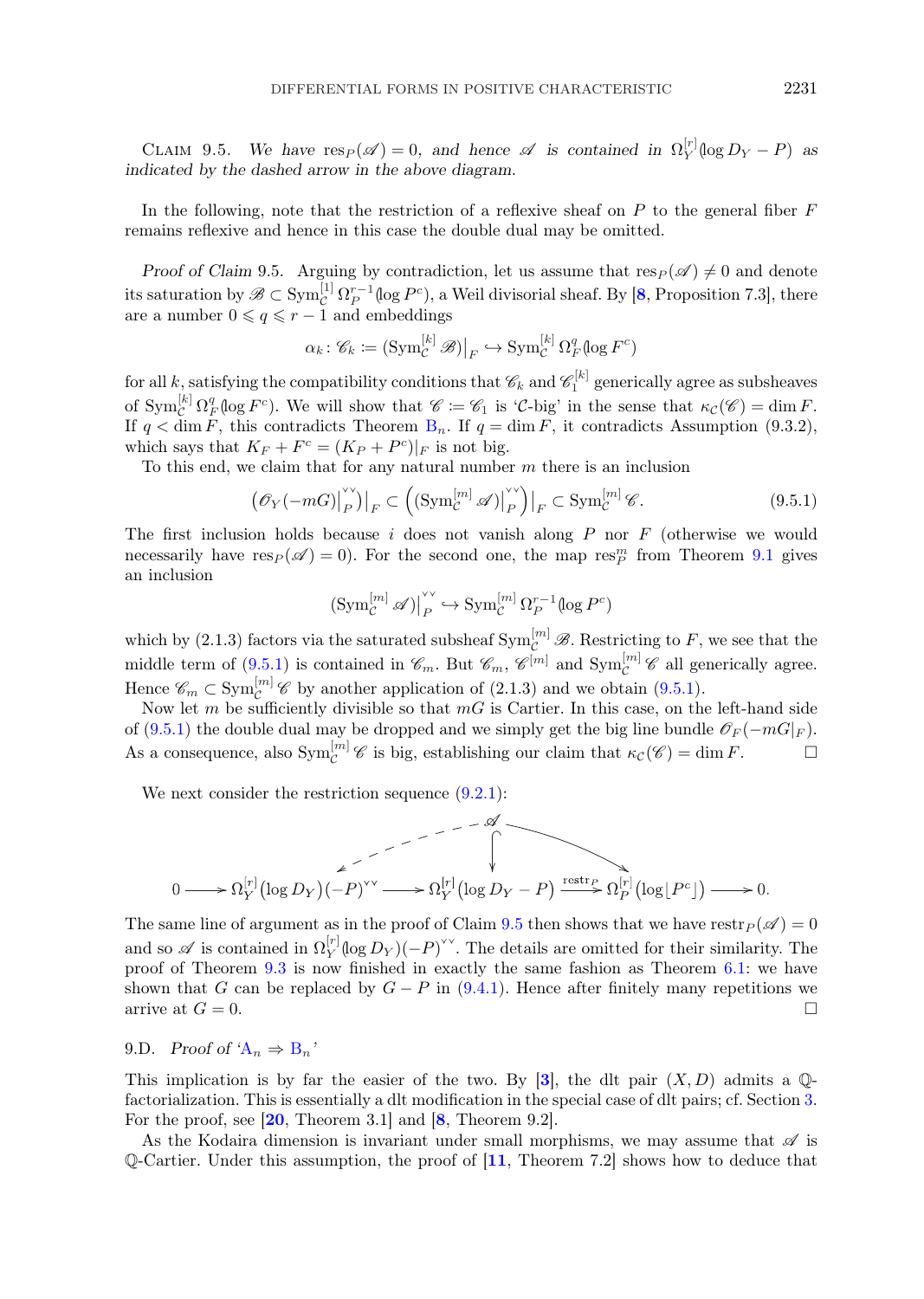<span id="page-24-0"></span> $\kappa(\mathscr{A}) \leq r$  $\kappa(\mathscr{A}) \leq r$  $\kappa(\mathscr{A}) \leq r$  from Theorem  $A_n$  and the standard Bogomolov–Sommese vanishing theorem for snc pairs [[5](#page-30-0), Corollary 6.9]. The stronger statement that  $\kappa_c(\mathscr{A}) \leq r$  can then be obtained from this by a branched covering trick as explained in [[15](#page-31-0), Section 7]. Compare also [[11](#page-31-0), Theorem 7.3] (which erroneously contains the extra assumption that dim  $X \leq 3$ ).

# 9.E. *Proof of*  $B_n \Rightarrow A_{n+1}$  $B_n \Rightarrow A_{n+1}$  $B_n \Rightarrow A_{n+1}$  $B_n \Rightarrow A_{n+1}$ <sup>'</sup>

Let  $\pi: Y \to X$  be a log resolution of  $(X, D)$ . Then  $\pi$  can be factored as  $f \circ \varphi_{r-1} \circ \cdots \circ \varphi_0$  just as in Theorem [3.1,](#page-5-0) whose notation we adopt here. The only difference is that some of the  $\varphi_i$ might be flips. Also the proof is essentially the same, except that instead of [[24](#page-31-0)] we need to appeal to [[3](#page-30-0)]. Also, because we cannot in general run the MMP on a dlt pair, we have to use the perturbation trick from the proof of [[20](#page-31-0), Theorem 3.1] to reduce the situation to the case of klt pairs.

We will lift forms along each step separately, just as in Proposition [7.3](#page-13-0) but using Theorem [9.3](#page-22-0) instead of Theorem  $6.1$ . For this, we need to make sure Condition  $(9.3.2)$  is satisfied. As far as the map f is concerned, this is quite clear: since  $K_Z + D_r = f^*(K_X + D)$ , the restriction of  $K_Z + \tilde{D}_r$  to any fiber of f is trivial and in particular not big. But for any component  $P \subset E$ , we have  $(K_Z + D_r)|_P = K_P + P^c$  by adjunction and so (9.3.2) is satisfied.

We now fix  $0 \le i \le r - 1$  and turn to the map  $\varphi_i : Y_i \to Y_{i+1}$ . If  $\varphi_i$  is a flip, then it is an isomorphism in codimension one and hence extension of forms from  $Y_{i+1}$  to  $Y_i$  is automatic by reflexivity. We may therefore assume that  $\varphi_i$  is a divisorial contraction, with irreducible exceptional divisor P. By construction,  $K_{Y_i} + D_i$  is  $\varphi_i$ -anti-ample. Also,  $(K_{Y_i} + D_i)|_P = K_P +$  $P^c$  by adjunction. Thus  $K_P + P^c$  is  $\varphi_i|_{P}$ -anti-ample and in particular (9.3.2) is satisfied.

## 10. *Sharpness of results*

In this section we discuss some examples that show to what extent our main results are optimal. First, we show that Theorem [1.2](#page-1-0) fails for the RDP  $E_8^0$  in characteristic  $p \le 5$ , using notation from  $[2]$  $[2]$  $[2]$ .

EXAMPLE 10.1 (No logarithmic extension theorem in low characteristics). Fix any field  $k$  of characteristic  $p = 2, 3$  or 5. Then for the (non-F-pure)  $E_8^0$  singularity

$$
X = \left\{ f = z^2 + x^3 + y^5 = 0 \right\} \subset \mathbb{A}_{k}^3,
$$

the logarithmic extension theorem does not hold. More precisely, note that Kähler differentials on  $X$  satisfy the relation

$$
df = 3x^2 dx + 5y^4 dy + 2z dz = 0
$$

and hence we may consider the 1-form

$$
\sigma := \begin{cases} y^{-4}dx = x^{-2}dy, & p = 2, \\ z^{-1}dy = -y^{-4}dz, & p = 3, \\ z^{-1}dx = -x^{-2}dz, & p = 5. \end{cases}
$$

As any two coordinate functions on X vanish simultaneously only at the origin,  $\sigma \in$  $H^0(X_{\text{reg}}, \Omega_X^1) = H^0(X, \Omega_X^{[1]})$  is a reflexive differential form on X. We blow up the origin of  $\mathbb{A}_{k}^{3}$  (and points lying over it) four times in a row, yielding a map  $\varphi: \mathbb{A}_{k}^{3} \to \mathbb{A}_{k}^{3}$ . In suitable coordinates on  $\mathbb{A}_k^3$ , this map is given by

$$
\varphi(u,v,w) = (u^2v^5, uv^3, u^2v^7w).
$$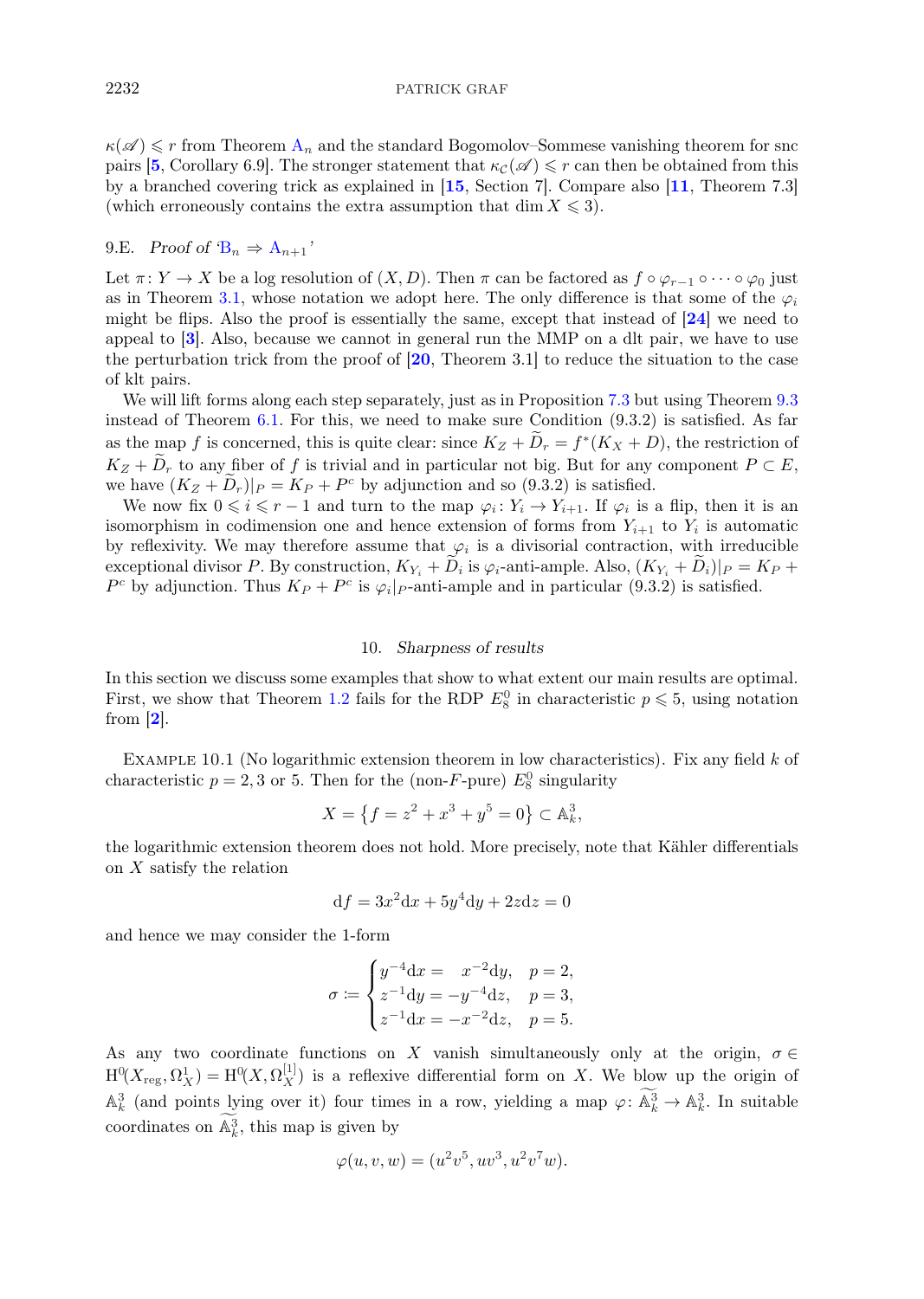<span id="page-25-0"></span>We compute

$$
\varphi^*(f) = u^4v^{14}w^2 + u^6v^{15} + u^5v^{15} = u^4v^{14} \cdot \underbrace{(w^2 + uv(u+1))}_{\text{equation of strict}}
$$
  
 
$$
\underbrace{(w^2 + uv(u+1))}_{\text{transform }\tilde{X} \text{ of } X}.
$$

We see that  $\widetilde{X}$  can be parametrized rationally by the  $(u, w)$ -plane, namely by setting  $v =$  $-\frac{w^2}{u(u+1)}$ . In this parametrization, for  $p=2$  the pullback of  $\sigma$  is given by

$$
\varphi^*(\sigma) = (uv^3)^{-4} d(u^2v^5)
$$
  
=  $u^{-2}v^{-8} dv$   
=  $\frac{u^6(u+1)^8}{w^{16}} d\left(\frac{w^2}{u(u+1)}\right)$   
=  $\cdots$   
=  $\frac{u^4(u+1)^6}{w^{14}} du$ .

A similar calculation for the other characteristics gives

$$
\varphi^*(\sigma) = \begin{cases} \frac{u^2(u+1)^4}{w^9} du, & p = 3, \\ \frac{u(u+1)^2}{w^5} du, & p = 5. \end{cases}
$$

This shows that the extension of  $\sigma$  to  $\widetilde{X}$  has worse than logarithmic poles along the exceptional divisor  $\{w = 0\}.$ 

Next, we show that in Theorem [1.3,](#page-2-0) the assumption on  $\det(E_i \cdot E_j)$  not being divisible by p really is necessary.

Example 10.2 (No regular extension theorem in spite of logarithmic extension theorem). Let k be a field of characteristic  $p > 0$ , and consider the pth Veronese subring R of k[x, y], that is,  $R = k[x^p, x^{p-1}y, \ldots, y^p]$ . Then  $X = \text{Spec } R$  is a strongly F-regular surface, since R is a direct summand of the regular ring  $k[x, y]$ . In particular, X is klt. If  $\pi: Y \to X$  is the minimal resolution, then  $E = \text{Exc}(\pi)$  consists of a single smooth rational curve of self-intersection  $-p$ . In particular, the assumptions of Theorem [1.3](#page-2-0) are not satisfied. For later use, let us record the discrepancy  $a = a(E, X)$  along E: by adjunction,

$$
-2 = (K_Y + E) \cdot E = (\pi^* K_X + (a+1)E) \cdot E = -(a+1)p
$$

and hence  $a = -1 + \frac{2}{p}$ .

One can see by direct calculation that  $X$  satisfies the logarithmic extension theorem, but not the regular extension theorem. More precisely, Y is covered by two open sets  $U_0, U_1 \cong \mathbb{A}_k^2$ , where  $U_i$  has coordinates  $x_i, y_i$  and the coordinate change is given by  $(x_1, y_1)=(x_0^{-1}, x_0^p y_0)$ . The exceptional curve E is given by the equation  $y_i = 0$  in the chart  $U_i$ . Consider the form  $\sigma \in H^0(Y \setminus E, \Omega_Y^1)$  given by  $y_0^{-1}dy_0$  on  $U_0$  and by  $y_1^{-1}dy_1$  on  $U_1$ . It obviously does not extend regularly over E, showing that the regular extension theorem fails for X. But  $\sigma$  has only a logarithmic pole along E, and it generates the quotient  $\Omega_X^{[1]} / \frac{1}{\pi_* \Omega_Y^1}$ . Thus the logarithmic extension theorem does hold for  $X$ . (Of course, this last fact also follows from Theorem [1.2,](#page-1-0) at least if  $p \geqslant 7$ .)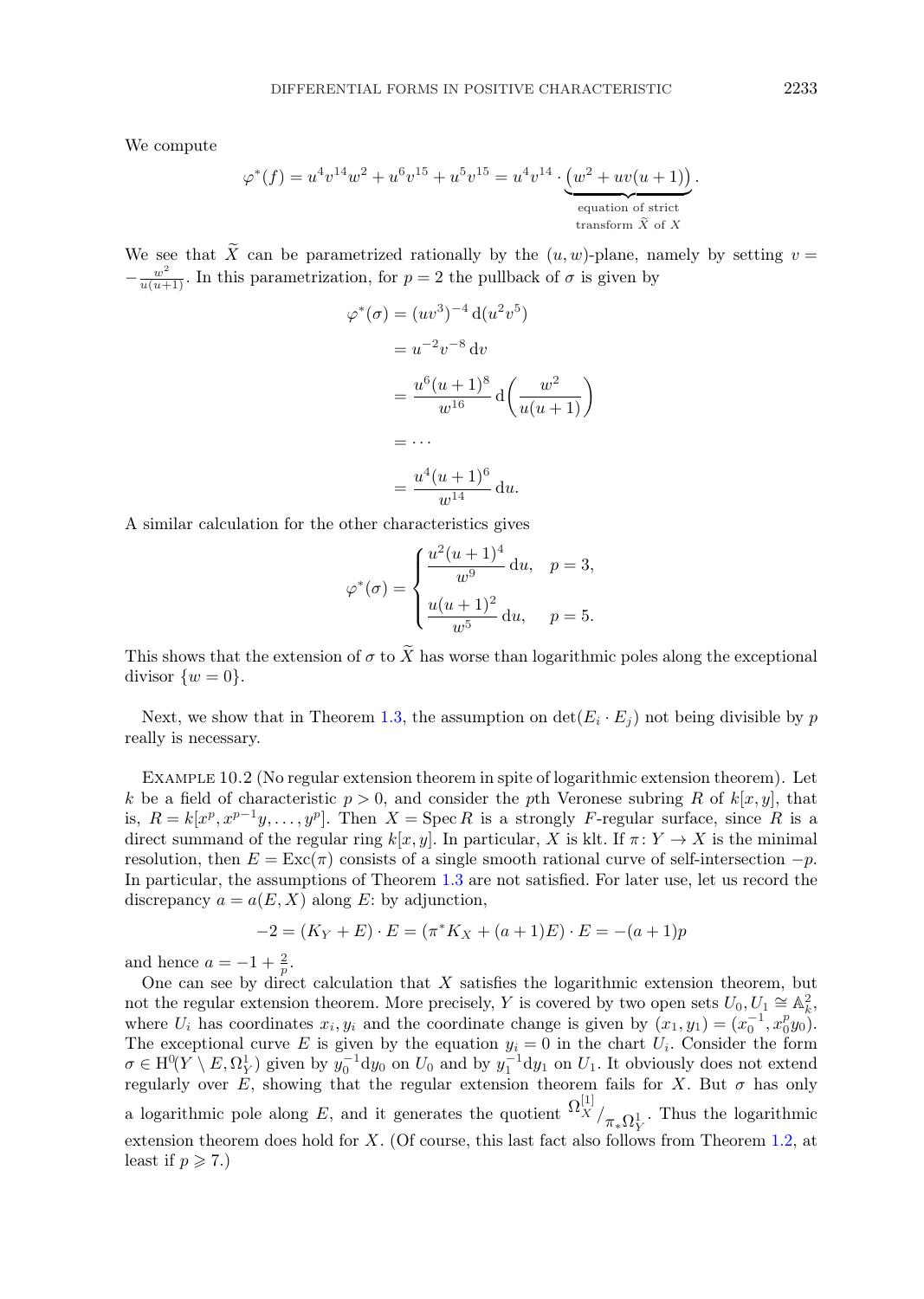## <span id="page-26-0"></span>2234 PATRICK GRAF

An elaboration of the previous example shows that Theorem [1.5](#page-2-0) fails for dlt pairs whose canonical divisor is not  $\mathbb{Z}_{(p)}$ -Cartier.

Example 10.3 (No restriction sequence for fiercely dlt pairs). Using notation from Exam-ple [10.2,](#page-25-0) let  $D \subset X$  be the  $\pi$ -image of the curve  $D_Y \subset U_0 \subset Y$  given by the equation  ${x_0 = \text{const.}}$  (where the constant is arbitrary). Then D is a smooth curve passing through the singular point  $x \in X$ , and it is isomorphic to its strict transform  $D<sub>Y</sub>$ .



We have  $\pi^*D = D_Y + rE$ , where  $0 = \pi^*D \cdot E = 1 - rp$  and hence  $r = 1/p$ . It follows that the discrepancy of  $(X, D)$  along E is

$$
a(E, X, D) = a(E, X) - r = -\frac{p-1}{p}.
$$

This shows that the pair  $(X, D)$  is plt. On the other hand,  $K_X + D$  cannot be  $\mathbb{Z}_{(p)}$ -Cartier, since otherwise p would not appear in the denominator of  $a(E, X, D)$  (written in lowest terms). Hence  $(X, D)$  is fiercely dlt. In particular, we cannot apply Theorem [4.3](#page-7-0) to compute  $\text{Diff}_D(0)$ . But [[19](#page-31-0), Theorem 3.36] tells us that we still have  $D^c \coloneqq \text{Diff}_D(0) = (1 - \frac{1}{p}) \cdot [x]$ . So, if Theorem [1.5](#page-2-0) is held, we would have a restriction map as in  $(1.5.1)$ :

$$
\text{restr}_D \colon \Omega_X^{[1]} \to \Omega_D^1(\text{log}\lfloor D^c \rfloor) = \Omega_D^1.
$$

Consider however the form  $\sigma$  from the previous example, viewed as a section of  $\Omega_X^{[1]}$ . As  $D_Y \cong D$ , we can compute restr<sub>D</sub>( $\sigma$ ) on Y. We have already seen that  $\sigma$  acquires a logarithmic pole along E. So  $\sigma|_{D_Y}$  has a logarithmic (that is, simple) pole at the unique point in the intersection  $D_Y \cap E$ , which under  $\pi$  maps to x. Summing up, this means that we do have a restriction map

$$
restr_D \colon \Omega_X^{[1]} \to \Omega_D^1(\log x),
$$

but it does not factor via  $\Omega_D^1$ . Looking at higher powers  $\sigma^{[m]}$ , we see that also the other maps restr<sup>m</sup> from Theorem [1.5](#page-2-0) do not exist in this example.

Example 10.4 (No logarithmic extension theorem for singularities reduced from characteristic zero). Finally, we would like to remark that if we start with a log canonical singularity in characteristic zero and then reduce it modulo some small prime  $p$ , the resulting singularity may not satisfy the logarithmic extension theorem even if it remains log canonical. Indeed, Example [10.1](#page-24-0) furnishes a counterexample since  $z^2 + x^3 + y^5 = 0$  defines an  $E_8$  RDP also in characteristic zero.

# 11. *Counterexamples in higher dimensions*

In this final section, we will prove Theorem [1.6.](#page-3-0) As a starting point, in [[17](#page-31-0)] Kollár has given a fairly explicit method for constructing counterexamples to Bogomolov–Sommese vanishing over fields of positive characteristic. We will recall Kollár's construction in Section [11.A,](#page-27-0) both for the benefit of the reader and in order to bring the result in the precise form we need. It turns out that in the examples, the line bundle in question is not just big, but even ample. Thus also Nakano vanishing is violated: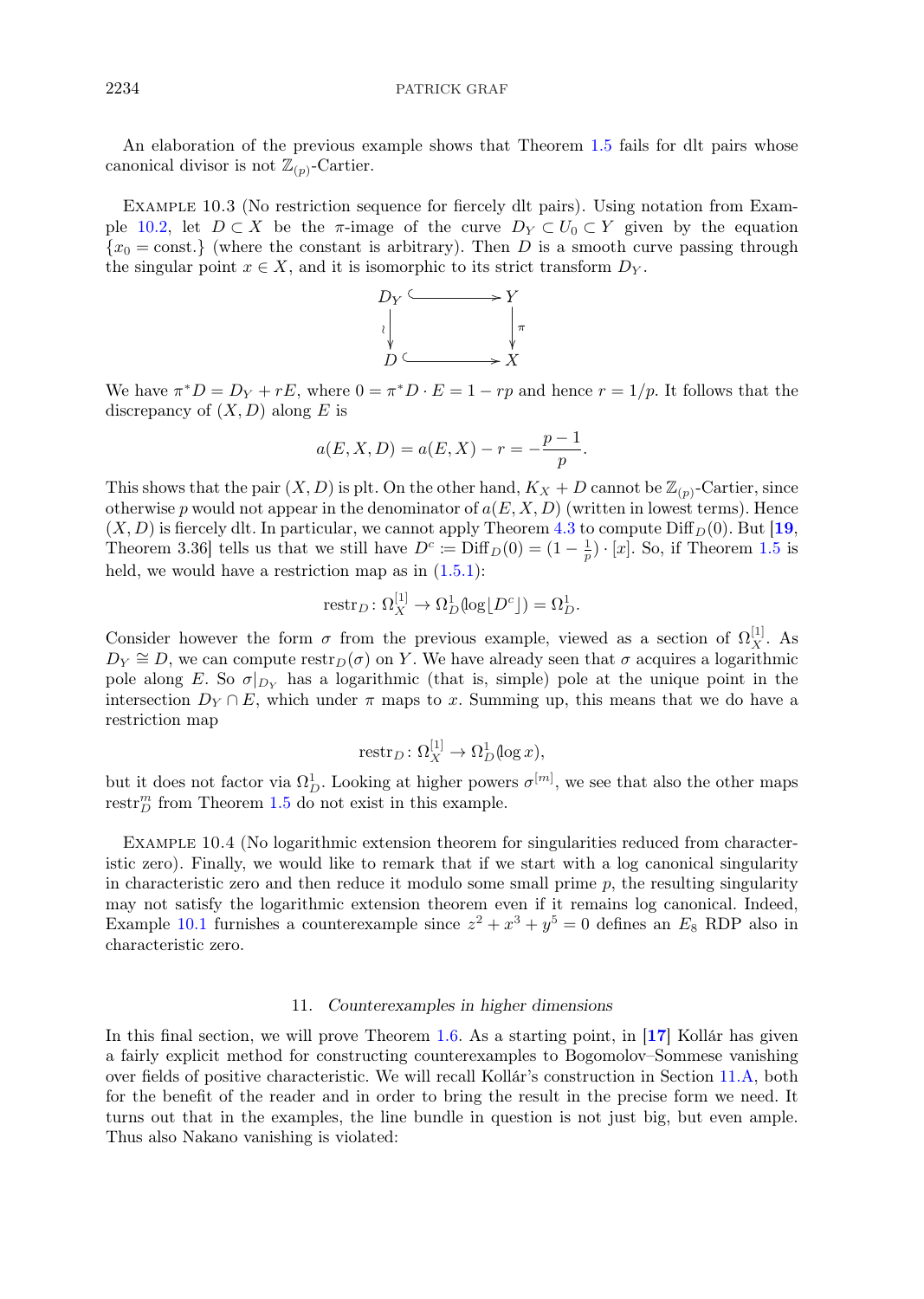<span id="page-27-0"></span>Proposition 11.1 (Failure of Nakano vanishing). *Fix an algebraically closed field* k *of characteristic*  $p > 0$ *, and an integer*  $n \ge 2$ *.* 

 $(11.1.1)$  *If*  $n \ge 2p - 2$ , then there exists an *n*-dimensional Fano variety  $Y/k$  with only isolated *canonical hypersurface singularities such that*

$$
\mathrm{H}^0\!\Big(Y,\Omega_Y^{[n-1]}\otimes\omega_Y\Big)\neq 0.
$$

(11.1.2) If  $n \ge 3p - 2$ , then there exists Y as above, but such that  $\omega_Y^{-1}$  admits a square root L (that is, an ample line bundle with  $L^2 \cong \omega_Y^{-1}$ ) and

$$
\mathrm{H}^0\!\Big(Y,\Omega_Y^{[n-1]}\otimes L^{-1}\Big)\neq 0.
$$

 $(11.1.3)$  *If*  $n \geq p-2$ , then there exists an *n*-dimensional variety  $Y/k$  with only isolated *canonical hypersurface singularities, satisfying*  $\omega_Y \cong \mathscr{O}_Y$  *and* 

$$
\mathrm{H}^0\!\left(Y,\Omega_Y^{[n-1]}\otimes L^{-1}\right)\neq 0
$$

*for some ample line bundle* L *on* Y *.*

In all cases, Y actually has F-pure singularities. If  $n \geqslant 3$ , then Y is even terminal and strongly F*-regular.*

In Section [11.B,](#page-28-0) we will turn our attention to cones over projective varieties and study when the logarithmic extension theorem holds for such spaces. The conclusion is that cones over the examples from Proposition 11.1 are sufficient to prove Theorem [1.6,](#page-3-0) which is accomplished in Section [11.C.](#page-30-0)

# 11.A. *Kollár's construction*

Kollár's method is quite flexible in the sense that it does not rely on resolution of singularities and gives very good control on the canonical divisor of the resulting example. On the other hand, it only works in dimensions that satisfy a certain lower bound depending on the characteristic, and the spaces obtained are virtually never smooth. Also, the violation of Nakano vanishing is only guaranteed in degree  $n-1$ , where n is the dimension.

Let  $X$  be an *n*-dimensional smooth projective variety over an algebraically closed field of characteristic  $p > 0$  and L a line bundle on X. Assume that  $L^p$  is 'globally generated to second order' in the sense that the restriction map

$$
\mathrm{H}^0(X, L^p) \longrightarrow L^p \otimes_{\mathscr{O}_X} \left( \mathscr{O}_X / \mathfrak{m}_x^3 \right)
$$

is surjective for every (closed) point  $x \in X$  with ideal sheaf  $\mathfrak{m}_x \subset \mathscr{O}_X$ . Choose a general section  $s \in H^0(X, L^p)$  and consider the cover

$$
Y \coloneqq X[\sqrt[p]{s}] \xrightarrow{\pi} X
$$

as before. By  $[17, (14.2)]$  $[17, (14.2)]$  $[17, (14.2)]$  there is a short exact sequence

$$
0 \longrightarrow \pi^* \operatorname{coker} \underbrace{\left[ L^{-p} \xrightarrow{\mathrm{ds}} \Omega_X^1 \right]}_{\text{const. rank one}} \longrightarrow \Omega_Y^1 \longrightarrow \pi^* L^{-1} \longrightarrow 0. \tag{11.1.4}
$$

Taking determinants, we see that  $K_Y = \pi^*(K_X + (p-1)L)$ . On the other hand, the  $(n-1)$ th reflexive wedge power of the first map in (11.1.4) shows that

$$
H^{0}\left(Y, \Omega_{Y}^{[n-1]} \otimes \pi^{*}(K_{X} + pL)^{-1}\right) \neq 0.
$$
\n(11.1.5)

Thus we obtain interesting examples if  $K_X + pL$  is ample, but  $K_X + (p-1)L$  is not.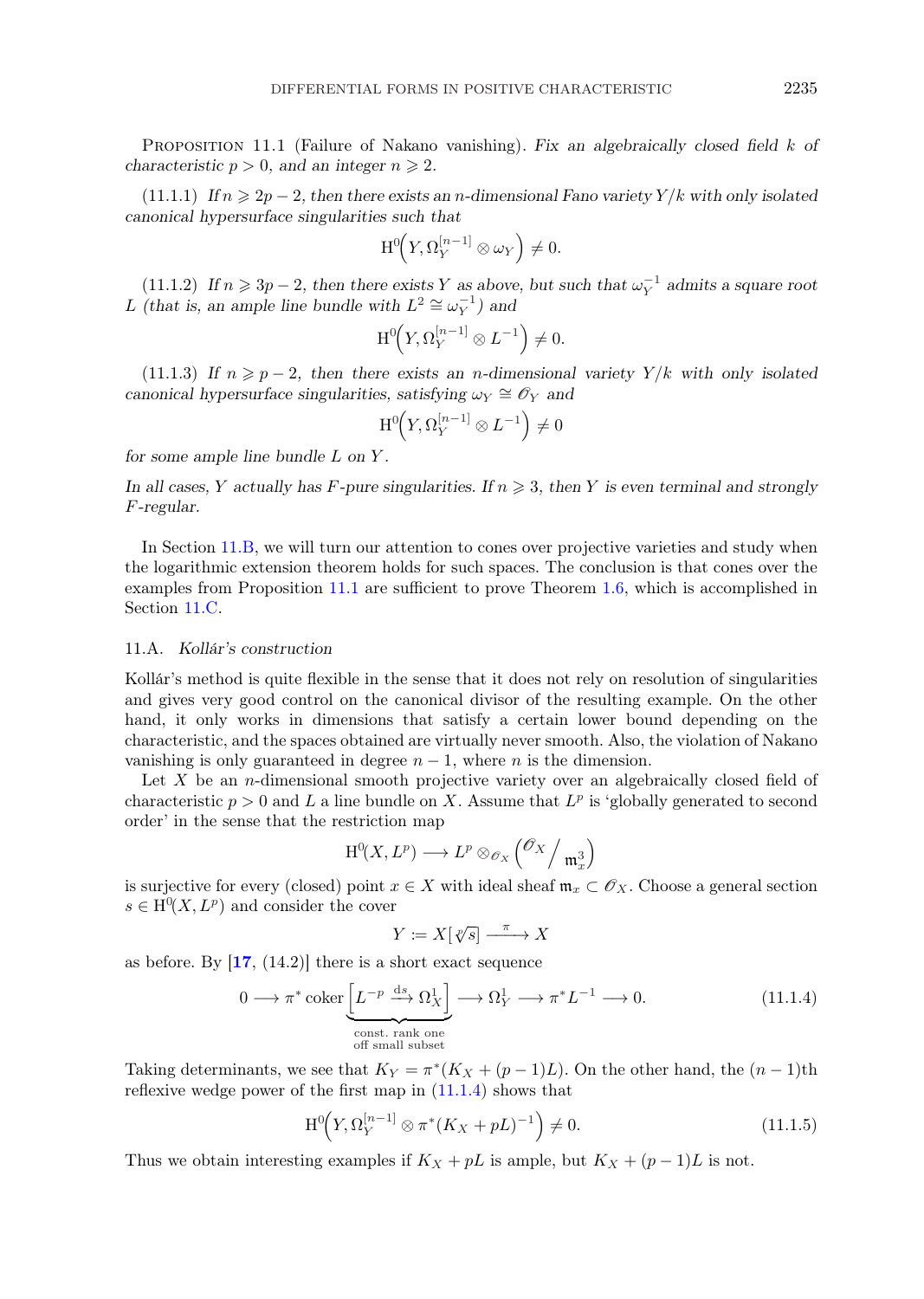<span id="page-28-0"></span>*Proof of Proposition* 11.1. Let  $X \subset \mathbb{P}^{n+1}$  be a smooth hypersurface of degree  $d = n - 2p + 1$  $3 \geqslant 1$ , and take  $L = \mathcal{O}_X(2)$ . The global generation hypothesis on  $L^p$  is automatically satisfied, hence we may construct  $\pi: Y \to X$  as above. Then Y is Fano since

$$
K_X + (p-1)L = \mathcal{O}_X(-(n+2) + d + 2(p-1)) = \mathcal{O}_X(-1)
$$

is anti-ample. On the other hand,  $K_X + pL = \mathcal{O}_X(1) = (K_X + (p-1)L)^{-1}$  is ample and so by  $(11.1.5)$ , the variety Y violates Nakano vanishing in the required form. By  $[17, (20.3),]$  $[17, (20.3),]$  $[17, (20.3),]$  $(22.1)$ , the singularities of Y are locally of the form

$$
y^{p} = \underbrace{x_{n-1}x_{n} + f_{2}(x_{1},...,x_{n-2})}_{\text{non-degenerate quadric}} + (\text{higher order terms with respect to } x). \tag{11.1.6}
$$

Using this description, it can be checked that  $Y$  has only isolated canonical hypersurface singularities, which are terminal for  $n \geqslant 3$ . This proves (11.1.1).

The argument for  $(11.1.2)$  is very similar. We start with X a smooth hypersurface of degree  $d = n - 3p + 3 \geqslant 1$  and  $L = \mathcal{O}_X(3)$ . Then

$$
K_X + (p-1)L = \mathcal{O}_X(-(n+2) + d + 3(p-1)) = \mathcal{O}_X(-2)
$$

and  $K_X + pL = \mathcal{O}_X(1)$ . Again we conclude by [\(11.1.5\)](#page-27-0).

For (11.1.3), we tweak the numbers once more. Let X be of degree  $d = n - p + 3 \geq 1$  and  $L = \mathcal{O}_X(1)$ . Then

$$
K_X + (p-1)L = \mathcal{O}_X(-(n+2) + d + (p-1)) = \mathcal{O}_X,
$$

so  $\omega_Y \cong \mathscr{O}_Y$ , and  $K_X + pL = \mathscr{O}_X(1)$ .

The claim about F-purity can likewise be checked using  $(11.1.6)$  $(11.1.6)$  $(11.1.6)$  and Fedder's criterion [6]. If  $n \geq 3$ , then even (11.1.6) multiplied by the non-unit  $x_1$  is F-pure and so Y is strongly Fregular. Note also that a strongly F-regular Gorenstein singularity is automatically canonical, therefore this provides an alternative proof of Y being canonical.  $\Box$ 

REMARK 11.2. One might be tempted to try and construct lower dimensional examples by starting with a more interesting X than just a hypersurface in  $\mathbb{P}^{n+1}$ . This, however, is not possible because the Fano index of X is always  $\leq \dim X + 1$  by [[18](#page-31-0), Chapter V, Theorem 1.6].

#### 11.B. *Extension properties on cones*

Fix an integer  $n \geqslant 2$ , a smooth projective variety Y with dim  $Y = n - 1$ , and an ample line bundle  $L$  on  $Y$ . Following  $[19,$  $[19,$  $[19,$  Chapter 3.1, let

$$
X\coloneqq\operatorname{Spec}\bigoplus_{m\geqslant 0}\operatorname{H}^0\!\!(Y,L^m)
$$

be the affine cone over  $(Y, L)$ . Blowing up the vertex gives a log resolution  $\pi \colon \widetilde{X} \to X$ , where  $\widetilde{X}$  is the total space of the line bundle  $L^{-1}$  and the exceptional locus E is the zero section of  $L^{-1}$ . In particular, there is an affine map  $r: \widetilde{X} \to Y$ , which maps E isomorphically onto Y.

For any integer  $q \geqslant 0$ , we will say that Condition  $(*)_q$  holds if

$$
H^{0}(Y, \Omega_{Y}^{q} \otimes L^{-m}) = 0 \quad \text{for all } m \geqslant 1.
$$
 (\*)

Note that  $(*)_q$  always holds in any of the following cases:  $q = 0, q \geq n$ , or if L is sufficiently ample. In characteristic zero,  $(*)_q$  holds for any  $q \neq n-1$  by Nakano vanishing.

With this notation in place, we have the following result. It should be compared to the non-logarithmic, characteristic zero version in [[16](#page-31-0), Proposition B.2].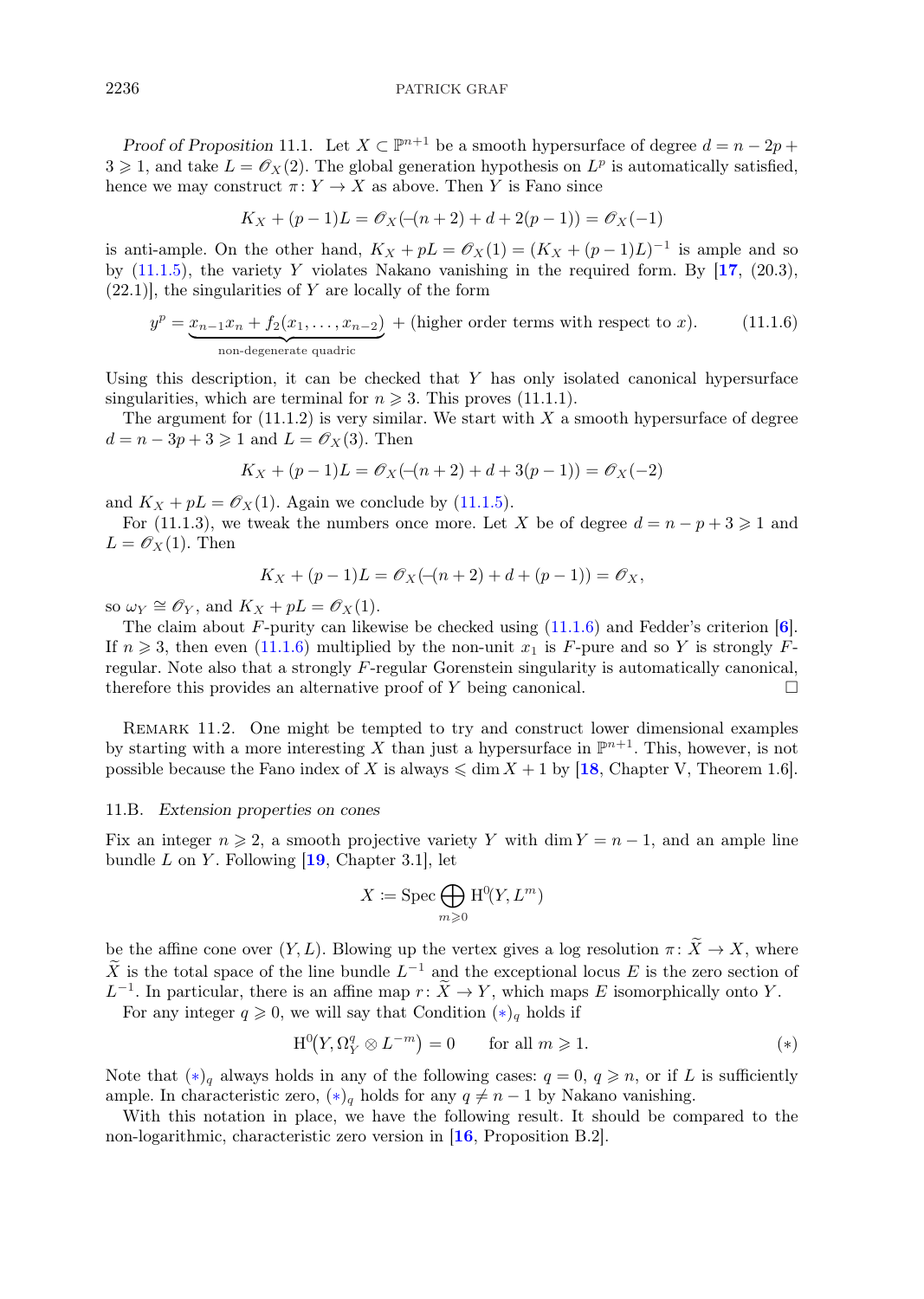<span id="page-29-0"></span>

Figure 8. *Relative (log) differential sequences for the map* <sup>r</sup>*.*

Proposition 11.3 (Logarithmic extension theorem on cones). *Notation as above. Then the following equivalences hold:*

- (11.3.1) X satisfies the logarithmic extension theorem for 1-forms  $\Leftrightarrow$   $(*)_1$  holds.
- (11.3.2) X satisfies the logarithmic extension theorem for  $n$ -forms  $\Leftrightarrow$   $(*)_{n-1}$  holds.

*More generally, for arbitrary values of* q *we have the following:*

- (11.3.3) *If (*[∗](#page-28-0)*)*<sup>q</sup> *and (*[∗](#page-28-0)*)*<sup>q</sup>−<sup>1</sup> *hold, then* X *satisfies the logarithmic extension theorem for* q*-forms.*
- (11.3.4) *Conversely, if* X *satisfies the logarithmic extension theorem for*  $q$ -forms, then  $(*)_q$ *holds.* If in addition  $n \geq 3$  and L is sufficiently ample, then also  $(*)_{q-1}$  holds.

*Proof.* The sequence of relative differentials for r reads

of relative differentials for 
$$
r
$$
 reads  
\n
$$
0 \longrightarrow r^*\Omega^1_Y \longrightarrow \Omega^1_{\widetilde{X}} \longrightarrow r^*L \longrightarrow 0
$$
\non is  
\n
$$
\longrightarrow r^*\Omega^1_Y \longrightarrow \Omega^1_{\widetilde{X}}(\log E) \longrightarrow r^*L(E) \longrightarrow 0.
$$
\n(11.3.6)

and its logarithmic version is

$$
0 \longrightarrow r^*\Omega^1_Y \longrightarrow \Omega^1_{\widetilde{X}}(\log E) \longrightarrow r^*L(E) \longrightarrow 0. \tag{11.3.6}
$$

For (11.3.6), choose a system of local parameters  $y_1, \ldots, y_{n-1}$  of Y and let t be a nowhere vanishing local section of L, considered as a fiberwise linear coordinate on  $\tilde{X}$ . Then the middle term of  $(11.3.6)$  is locally freely generated by

$$
r^*dy_1, \ldots, r^*dy_{n-1}, \mathrm{d}t/t,
$$

and the first map is the inclusion of the subsheaf generated by the  $r^*dy_i$ . Consequently, the quotient sheaf is invertible, locally generated by  $dt/t$ . Since  $E = \{t = 0\}$ , this shows that the quotient is isomorphic to  $r^*L(E)$ .

Now (11.3.5) and (11.3.6) sit inside the diagram shown in Figure 8. Also, for forms of higher degree, from  $(11.3.6)$  we get  $[13,$  $[13,$  $[13,$  Chapter II, Example 5.16]  $\frac{1}{C}$ <br> $\frac{q}{\tilde{X}}$ 

$$
0 \longrightarrow r^*\Omega^q_Y \longrightarrow \Omega^q_{\tilde{X}}(\log E) \longrightarrow r^*\Big(\Omega^{q-1}_Y \otimes L\Big)(E) \longrightarrow 0.
$$
\nboth  $r$  and its restriction  $r' := r|_{\tilde{X} \setminus E}$  are affine, with

\n
$$
(11.3.7)
$$

Recalling that both r and its restriction  $r' \coloneqq r|_{\widetilde{X} \setminus E}$  are affine, with

$$
\begin{aligned}\n\text{ariction } r' &:= r|_{\tilde{X} \setminus E} \text{ are affine} \\
r_* \mathscr{O}_{\tilde{X}} &= \bigoplus_{m \geq 0} L^m, \\
r_* \mathscr{O}_{\tilde{X}}(E) &= \bigoplus_{m \geq -1} L^m \text{ and} \\
r'_* \mathscr{O}_{\tilde{X} \setminus E} &= \bigoplus_{m \in \mathbb{Z}} L^m,\n\end{aligned}
$$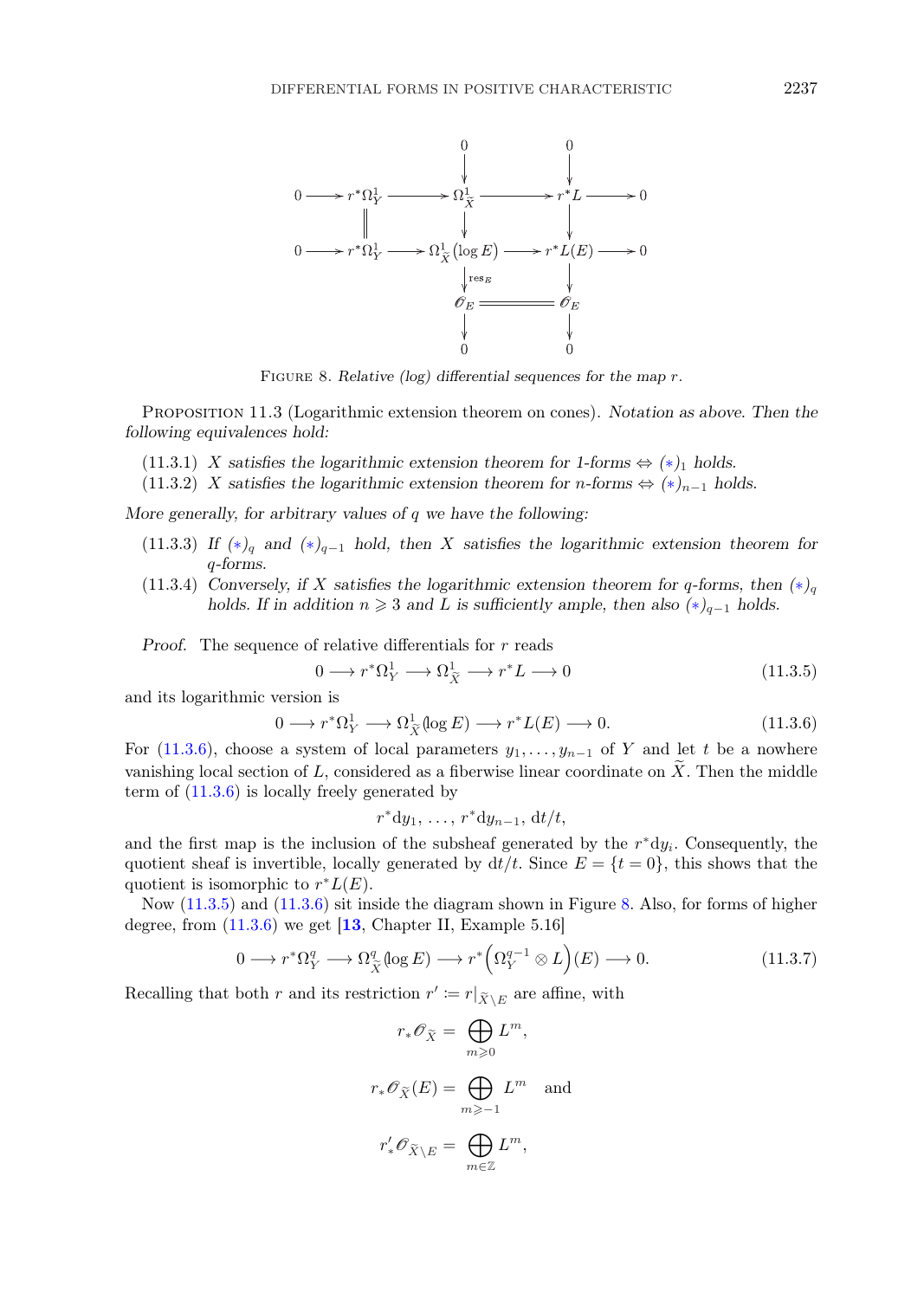<span id="page-30-0"></span>from [\(11.3.7\)](#page-29-0) we obtain the following diagram with exact rows and injective vertical arrows:

$$
0 \to \bigoplus_{m\geq 0} \mathrm{H}^0(\Omega^q_Y \otimes L^m) \to \mathrm{H}^0\left(\widetilde{X}, \Omega^q_{\widetilde{X}}\left(\log E\right)\right) \to \bigoplus_{m\geq 0} \mathrm{H}^0(\Omega^{q-1}_Y \otimes L^m) \to \bigoplus_{m\geq 0} \mathrm{H}^1(\Omega^q_Y \otimes L^m)
$$
  

$$
0 \to \bigoplus_{m\in\mathbb{Z}} \mathrm{H}^0(\Omega^q_Y \otimes L^m) \longrightarrow \mathrm{H}^0\left(\widetilde{X} \setminus E, \Omega^q_{\widetilde{X}}\right) \longrightarrow \bigoplus_{m\in\mathbb{Z}} \mathrm{H}^0(\Omega^{q-1}_Y \otimes L^m) \to \bigoplus_{m\in\mathbb{Z}} \mathrm{H}^1(\Omega^q_Y \otimes L^m)
$$

It is clear that  $\alpha$  is an isomorphism  $\Leftrightarrow$   $(*)_q$  holds,  $\beta$  is an isomorphism  $\Leftrightarrow$  the logarithmic extension theorem for q-forms holds on X and  $\gamma$  is an isomorphism  $\Leftrightarrow$   $(*)_{q-1}$  holds. Furthermore, if  $n \geq 3$  and L is sufficiently ample then  $\delta$  is an isomorphism by Serre vanishing and Serre duality. All claims thus follow from straightforward diagram chases (cf. [[11](#page-31-0), Lemma B.2]).  $\square$ 

## 11.C. *Proof of Theorem* [1.6](#page-3-0)

With all preliminaries in place, the construction of counterexamples to the logarithmic extension theorem becomes very easy. Take  $(Y, L)$  as in (11.1.3), and let X be the affine cone over  $(Y, L)$ . Blowing up the vertex gives an exceptional divisor of discrepancy  $-1$  because  $\omega_Y \cong \mathscr{O}_Y$ . The result is the total space of  $L^{-1}$ , which has canonical singularities just as Y. We conclude that X is log canonical. By  $(11.3.4)$ , the logarithmic extension theorem for  $(n-2)$ -forms does not hold on X. This proves  $(1.6.1)$ .

For  $(1.6.2)$ , we use the Fano variety Y from  $(11.1.1)$  instead. In this case, X is the cone over  $(Y, \omega_Y^{-1})$ . A calculation shows that the first discrepancy is zero. Hence, since Y has canonical singularities, so does  $X$ . The logarithmic extension theorem fails for the same reason as above.

For  $(1.6.3)$ , we appeal to  $(11.1.2)$ , that is, the cone X is taken with respect to a square root of  $\omega_Y^{-1}$ . In this case the first discrepancy is equal to one. Since dim  $Y \geq 3p - 2 \geq 4$ , we know that Y has only terminal singularities and then the same is true of  $X$ .

In each case, a log resolution of  $X$  can be obtained by first blowing up the vertex of the cone and then pulling back everything along a resolution of Y, which exists by  $[17, \S21]$  $[17, \S21]$  $[17, \S21]$ .

*Acknowledgements.* I would like to thank Karl Schwede and Thomas Polstra for helpful discussions and answering many of my questions. Jorge Vitório Pereira has brought the paper [[17](#page-31-0)] to my attention via MathOverflow. The Department of Mathematics at the University of Utah has provided support and excellent working conditions. I am particularly grateful to the anonymous referee for extremely diligent proofreading, which has not only greatly improved the presentation of certain details, but also led to some simplifications.

#### *References*

- 1. Y. Akizuki and S. Nakano, 'Note on Kodaira–Spencer's proof of Lefschetz theorems', *Proc. Japan Acad.* 30 (1954) 266–272.
- 2. M. Artin, 'Coverings of the rational double points in characteristic p', *Complex analysis and algebraic geometry* (Iwanami Shoten, Tokyo, 1977) 11–22.
- 3. C. Birkar, P. Cascini, C. D. Hacon and J. McKernan, 'Existence of minimal models for varieties of log general type', *J. Amer. Math. Soc.* 23 (2010) 405–468.
- 4. A. J. de Jong and J. Starr, 'Cubic fourfolds and spaces of rational curves', *Illinois J. Math.* 48 (2004) 415–450.
- 5. H. Esnault and E. Viehweg, *Lectures on vanishing theorems*, DMV Seminar 20 (Birkhäuser, Basel, 1992).
- 6. R. Fedder, 'F-purity and rational singularity', *Trans. Amer. Math. Soc.* 278 (1983) 461–480.
- 7. H. Flenner, 'Extendability of differential forms on nonisolated singularities', *Invent. Math.* 94 (1988) 317–326.
- 8. P. Graf, 'Bogomolov–Sommese vanishing on log canonical pairs', *J. reine angew. Math.* 702 (2015) 109–142.
- 9. P. Graf and S. J. Kovács, 'An optimal extension theorem for 1-forms and the Lipman-Zariski Conjecture', *Doc. Math.* 19 (2014) 815–830.